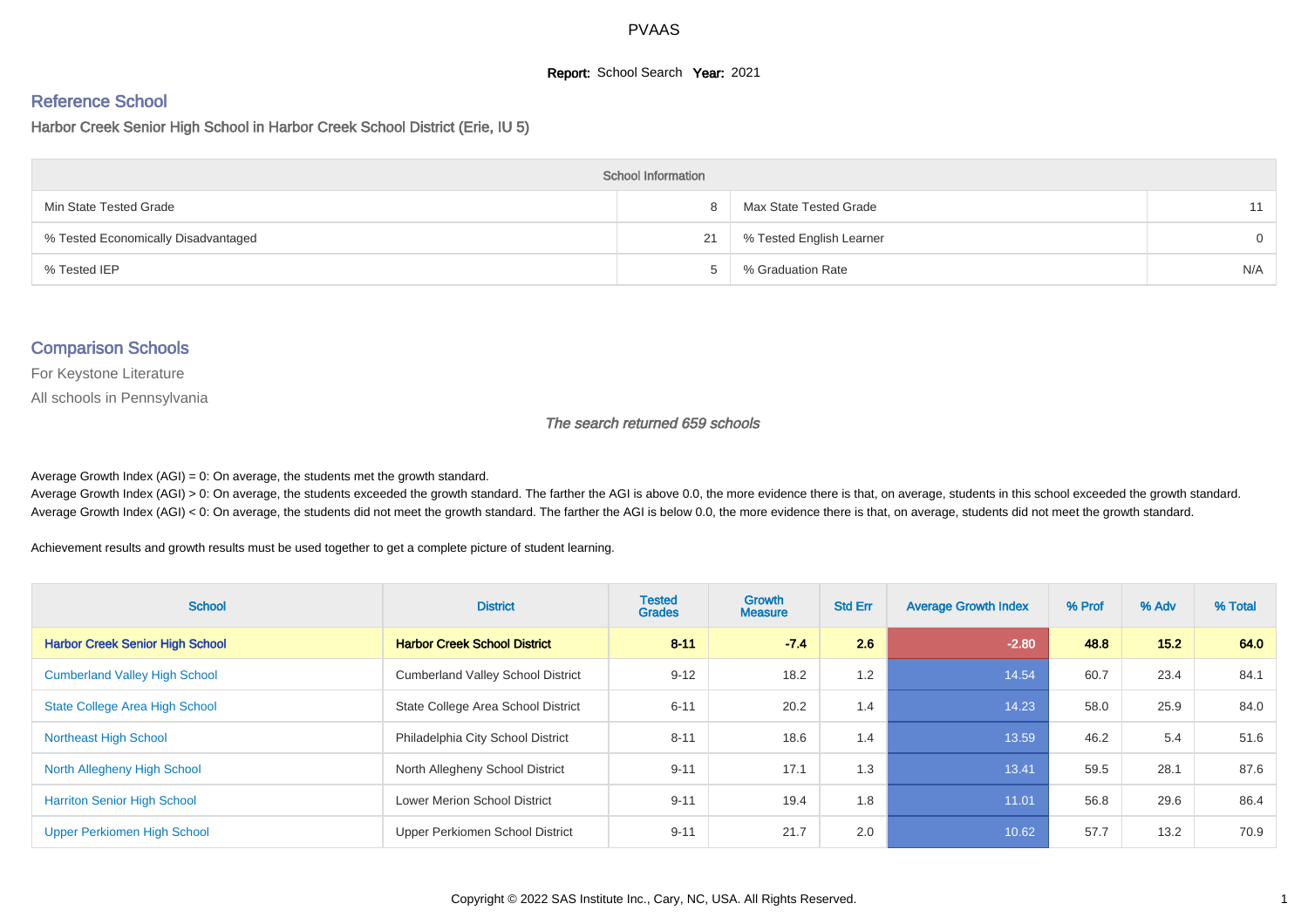| <b>School</b>                             | <b>District</b>                      | <b>Tested</b><br><b>Grades</b> | <b>Growth</b><br><b>Measure</b> | <b>Std Err</b> | <b>Average Growth Index</b> | % Prof | % Adv | % Total |
|-------------------------------------------|--------------------------------------|--------------------------------|---------------------------------|----------------|-----------------------------|--------|-------|---------|
| <b>Harbor Creek Senior High School</b>    | <b>Harbor Creek School District</b>  | $8 - 11$                       | $-7.4$                          | 2.6            | $-2.80$                     | 48.8   | 15.2  | 64.0    |
| <b>Upper Saint Clair High School</b>      | Upper Saint Clair School District    | $9 - 11$                       | 18.3                            | 1.7            | 10.57                       | 61.8   | 30.1  | 91.9    |
| <b>Lower Merion High School</b>           | Lower Merion School District         | $8 - 10$                       | 17.6                            | 1.7            | 10.41                       | 54.4   | 30.2  | 84.6    |
| <b>Norwin Senior High School</b>          | Norwin School District               | $8 - 11$                       | 17.7                            | 1.7            | 10.26                       | 58.5   | 27.0  | 85.4    |
| <b>Dallastown Area Senior High School</b> | Dallastown Area School District      | $9 - 11$                       | 13.2                            | 1.5            | 8.66                        | 56.0   | 17.9  | 73.8    |
| <b>Upper Dublin High School</b>           | <b>Upper Dublin School District</b>  | $9 - 12$                       | 15.2                            | 1.8            | 8.43                        | 60.8   | 24.8  | 85.6    |
| North Penn Senior High School             | North Penn School District           | $9 - 11$                       | 8.8                             | 1.1            | 8.14                        | 55.8   | 17.0  | 72.8    |
| Souderton Area Senior High School         | Souderton Area School District       | $9 - 11$                       | 12.0                            | 1.5            | 8.13                        | 61.7   | 15.2  | 76.9    |
| Plymouth-Whitemarsh Senior High School    | <b>Colonial School District</b>      | $9 - 11$                       | 13.7                            | 1.7            | 8.09                        | 60.2   | 19.6  | 79.8    |
| Downingtown Stem Academy                  | Downingtown Area School District     | $9 - 10$                       | 17.1                            | 2.1            | 7.97                        | 44.0   | 54.5  | 98.5    |
| <b>Great Valley High School</b>           | <b>Great Valley School District</b>  | $9 - 11$                       | 14.8                            | 1.9            | 7.89                        | 50.0   | 35.0  | 85.0    |
| <b>Springfield High School</b>            | Springfield School District          | $9 - 11$                       | 13.5                            | 1.7            | 7.86                        | 60.9   | 21.5  | 82.4    |
| <b>Northern High School</b>               | Northern York County School District | $9 - 11$                       | 15.3                            | 1.9            | 7.83                        | 57.4   | 11.5  | 68.8    |
| <b>Tyrone Area High School</b>            | Tyrone Area School District          | $9 - 12$                       | 19.4                            | 2.5            | 7.78                        | 60.4   | 16.7  | 77.1    |
| <b>Pennsbury High School</b>              | Pennsbury School District            | $7 - 11$                       | 11.4                            | 1.5            | 7.75                        | 60.1   | 21.3  | 81.3    |
| Penn Trafford High School                 | Penn-Trafford School District        | $9 - 11$                       | 13.1                            | 1.7            | 7.75                        | 62.3   | 21.9  | 84.2    |
| Pennsylvania Cyber Charter School         | Pennsylvania Cyber Charter School    | $3 - 11$                       | 11.6                            | 1.5            | 7.54                        | 46.3   | 5.0   | 51.3    |
| <b>Upper Merion High School</b>           | Upper Merion Area School District    | $9 - 11$                       | 14.9                            | 2.0            | 7.50                        | 59.3   | 19.3  | 78.6    |
| <b>Valley View High School</b>            | Valley View School District          | $9 - 11$                       | 17.7                            | 2.4            | 7.30                        | 53.7   | 14.7  | 68.4    |
| <b>Central York High School</b>           | <b>Central York School District</b>  | $9 - 12$                       | 11.9                            | 1.7            | 7.02                        | 55.5   | 11.5  | 67.0    |
| <b>Reading Senior High School</b>         | <b>Reading School District</b>       | $9 - 11$                       | 9.6                             | 1.4            | 6.95                        | 24.7   | 2.4   | 27.2    |
| Council Rock High School - North          | <b>Council Rock School District</b>  | $9 - 11$                       | 11.4                            | 1.6            | 6.93                        | 62.0   | 18.8  | 80.7    |
| <b>Delaware Valley High School</b>        | Delaware Valley School District      | $9 - 11$                       | 12.2                            | 1.8            | 6.78                        | 55.2   | 16.2  | 71.4    |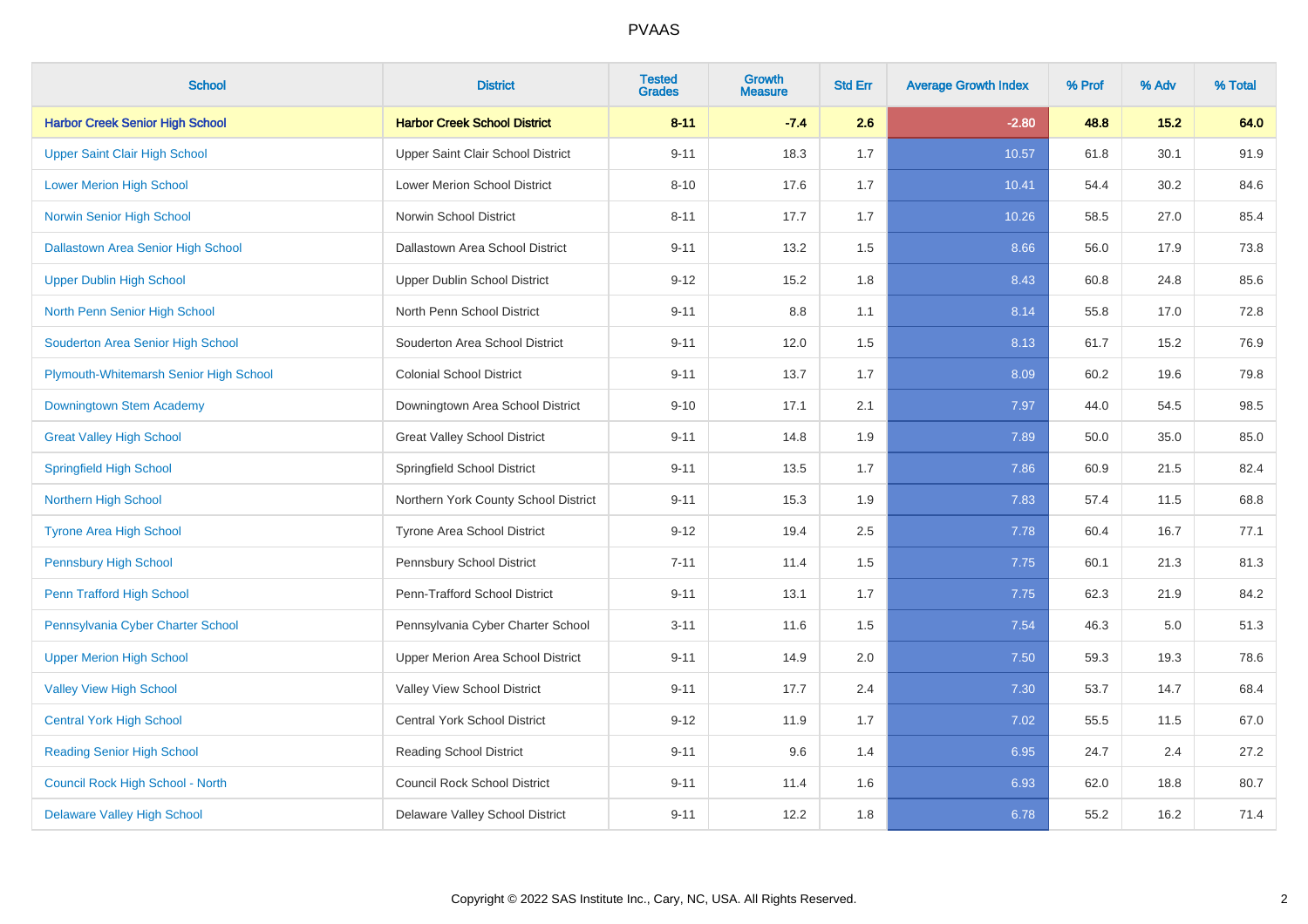| <b>School</b>                           | <b>District</b>                                  | <b>Tested</b><br><b>Grades</b> | Growth<br><b>Measure</b> | <b>Std Err</b> | <b>Average Growth Index</b> | % Prof | % Adv | % Total |
|-----------------------------------------|--------------------------------------------------|--------------------------------|--------------------------|----------------|-----------------------------|--------|-------|---------|
| <b>Harbor Creek Senior High School</b>  | <b>Harbor Creek School District</b>              | $8 - 11$                       | $-7.4$                   | 2.6            | $-2.80$                     | 48.8   | 15.2  | 64.0    |
| <b>Susquehannock High School</b>        | Southern York County School<br><b>District</b>   | $9 - 11$                       | 13.9                     | 2.0            | 6.78                        | 55.1   | 18.1  | 73.1    |
| West Chester East High School           | West Chester Area School District                | $9 - 11$                       | 13.3                     | 2.0            | 6.76                        | 63.1   | 22.0  | 85.1    |
| <b>Wissahickon Senior High School</b>   | Wissahickon School District                      | $9 - 10$                       | 12.2                     | 1.8            | 6.73                        | 58.3   | 22.4  | 80.7    |
| <b>Hazleton Area High School</b>        | Hazleton Area School District                    | $9 - 11$                       | 9.1                      | 1.4            | 6.52                        | 45.0   | 7.8   | 52.9    |
| West Chester Bayard Rustin High School  | West Chester Area School District                | $9 - 10$                       | 13.1                     | 2.0            | 6.43                        | 67.1   | 21.9  | 89.0    |
| <b>Garnet Valley High School</b>        | <b>Garnet Valley School District</b>             | $9 - 10$                       | 10.6                     | 1.7            | 6.40                        | 67.1   | 19.0  | 86.1    |
| <b>Hershey High School</b>              | Derry Township School District                   | $9 - 10$                       | 12.6                     | 2.0            | 6.29                        | 54.8   | 25.8  | 80.6    |
| Abington Heights High School            | Abington Heights School District                 | $8 - 11$                       | 13.5                     | 2.2            | 6.26                        | 58.4   | 16.3  | 74.7    |
| <b>Pine-Richland High School</b>        | Pine-Richland School District                    | $8 - 11$                       | 11.2                     | 1.8            | 6.21                        | 60.6   | 24.4  | 85.0    |
| Deer Lakes High School                  | Deer Lakes School District                       | $9 - 11$                       | 16.7                     | 2.7            | 6.21                        | 61.5   | 16.4  | 77.9    |
| <b>Girls High School</b>                | Philadelphia City School District                | $8 - 11$                       | 14.6                     | 2.4            | 6.11                        | 69.5   | 5.4   | 74.8    |
| <b>Avon Grove High School</b>           | Avon Grove School District                       | $9 - 10$                       | 9.7                      | 1.6            | 6.11                        | 56.3   | 18.6  | 74.9    |
| <b>Freedom High School</b>              | Bethlehem Area School District                   | $9 - 11$                       | 10.3                     | 1.7            | 6.10                        | 43.3   | 12.0  | 55.3    |
| Downingtown High School East Campus     | Downingtown Area School District                 | $9 - 11$                       | 11.0                     | 1.8            | 6.06                        | 67.6   | 17.1  | 84.6    |
| <b>Franklin LC</b>                      | Philadelphia City School District                | $9 - 11$                       | 13.8                     | 2.3            | 5.97                        | 51.9   | 3.7   | 55.6    |
| <b>Ridley High School</b>               | <b>Ridley School District</b>                    | $9 - 12$                       | 9.6                      | 1.6            | 5.90                        | 45.6   | 8.2   | 53.8    |
| Saucon Valley Senior High School        | Saucon Valley School District                    | $9 - 11$                       | 14.4                     | 2.5            | 5.87                        | 48.7   | 20.2  | 69.0    |
| Mountain View Junior/Senior High School | Mountain View School District                    | $7 - 11$                       | 20.6                     | 3.5            | 5.85                        | 57.8   | 20.3  | 78.1    |
| <b>Wilson High School</b>               | <b>Wilson School District</b>                    | $8 - 12$                       | 8.5                      | 1.5            | 5.78                        | 52.6   | 14.6  | 67.2    |
| <b>Fleetwood Senior High School</b>     | Fleetwood Area School District                   | $9 - 10$                       | 11.9                     | 2.1            | 5.54                        | 53.5   | 11.6  | 65.2    |
| <b>Liberty High School</b>              | Bethlehem Area School District                   | $9 - 11$                       | 7.7                      | 1.4            | 5.44                        | 45.6   | 12.0  | 57.6    |
| <b>Unionville High School</b>           | Unionville-Chadds Ford School<br><b>District</b> | $8 - 11$                       | 16.8                     | 3.1            | 5.44                        | 68.1   | 13.2  | 81.3    |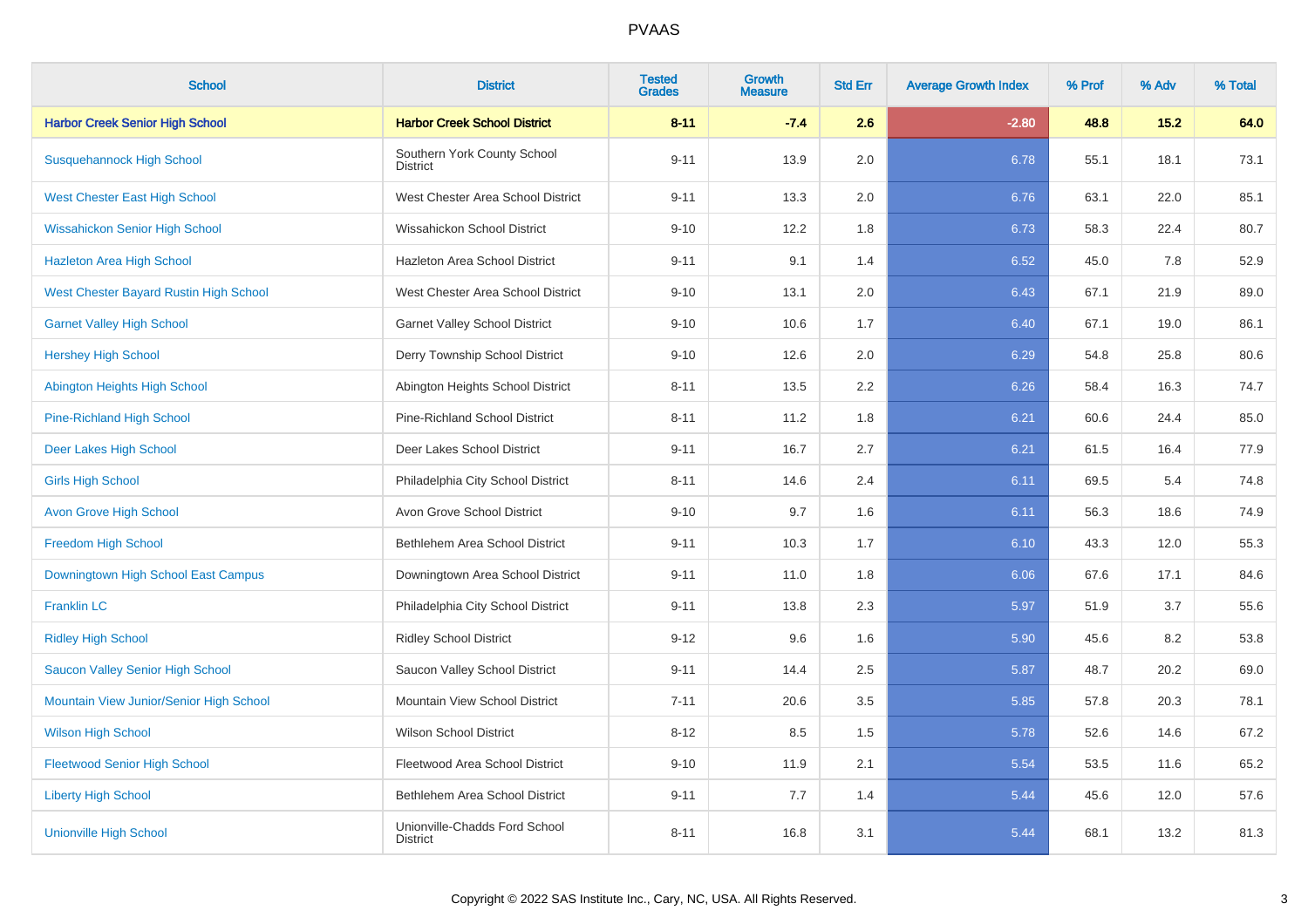| <b>School</b>                                      | <b>District</b>                                       | <b>Tested</b><br><b>Grades</b> | Growth<br><b>Measure</b> | <b>Std Err</b> | <b>Average Growth Index</b> | % Prof | % Adv | % Total |
|----------------------------------------------------|-------------------------------------------------------|--------------------------------|--------------------------|----------------|-----------------------------|--------|-------|---------|
| <b>Harbor Creek Senior High School</b>             | <b>Harbor Creek School District</b>                   | $8 - 11$                       | $-7.4$                   | 2.6            | $-2.80$                     | 48.8   | 15.2  | 64.0    |
| Downingtown High School West Campus                | Downingtown Area School District                      | $9 - 11$                       | 8.7                      | 1.6            | 5.28                        | 62.6   | 11.8  | 74.4    |
| <b>Mifflin County High School</b>                  | Mifflin County School District                        | $10 - 11$                      | 8.7                      | 1.6            | 5.28                        | 47.1   | 6.7   | 53.8    |
| Fox Chapel Area High School                        | Fox Chapel Area School District                       | $9 - 11$                       | 9.6                      | 1.8            | 5.26                        | 56.6   | 28.6  | 85.2    |
| <b>City Charter High School</b>                    | City CHS                                              | $10 - 11$                      | 13.6                     | 2.7            | 5.12                        | 45.8   | 3.0   | 48.8    |
| <b>Haverford Senior High School</b>                | Haverford Township School District                    | $9 - 11$                       | 7.7                      | 1.5            | 5.11                        | 53.0   | 25.5  | 78.6    |
| <b>Cocalico Senior High School</b>                 | <b>Cocalico School District</b>                       | $9 - 11$                       | 10.3                     | 2.0            | 5.04                        | 50.8   | 14.1  | 64.8    |
| <b>West Chester Henderson High School</b>          | West Chester Area School District                     | $9 - 10$                       | 9.7                      | 1.9            | 4.99                        | 70.3   | 16.8  | 87.1    |
| <b>Commonwealth Charter Academy Charter School</b> | Commonwealth Charter Academy<br><b>Charter School</b> | $3 - 10$                       | 9.1                      | 1.9            | 4.90                        | 47.2   | 9.1   | 56.3    |
| <b>Cedar Crest High School</b>                     | Cornwall-Lebanon School District                      | $9 - 11$                       | 8.0                      | 1.6            | 4.90                        | 47.2   | 8.4   | 55.6    |
| <b>Red Land Senior High School</b>                 | <b>West Shore School District</b>                     | $9 - 11$                       | 9.4                      | 1.9            | 4.86                        | 53.0   | 10.3  | 63.2    |
| <b>West Perry Senior High School</b>               | West Perry School District                            | $7 - 11$                       | 12.1                     | 2.5            | 4.86                        | 56.6   | 8.4   | 65.0    |
| <b>York Suburban Senior High School</b>            | York Suburban School District                         | $8 - 11$                       | 9.9                      | 2.0            | 4.82                        | 53.5   | 27.8  | 81.3    |
| Penns Valley Area Junior/Senior High School        | Penns Valley Area School District                     | $6 - 12$                       | 13.7                     | 2.9            | 4.71                        | 41.9   | 23.1  | 65.0    |
| Shippensburg Area Senior High School               | Shippensburg Area School District                     | $9 - 11$                       | 9.0                      | 1.9            | 4.69                        | 53.1   | 10.2  | 63.3    |
| <b>Fort Leboeuf Senior High School</b>             | Fort Leboeuf School District                          | $8 - 11$                       | 11.4                     | 2.5            | 4.62                        | 48.5   | 21.1  | 69.6    |
| Derry Area Senior High School                      | Derry Area School District                            | $9 - 11$                       | 12.9                     | 2.8            | 4.59                        | 60.0   | 12.5  | 72.5    |
| Conestoga Valley Senior High School                | Conestoga Valley School District                      | $9 - 11$                       | 8.3                      | 1.8            | 4.54                        | 60.3   | 13.5  | 73.8    |
| The Science Leadership Academy At Beeber           | Philadelphia City School District                     | $5 - 12$                       | 13.0                     | 2.9            | 4.52                        | 54.5   | 5.4   | 59.8    |
| Northern Bedford County High School                | Northern Bedford County School<br><b>District</b>     | $9 - 11$                       | 16.2                     | 3.6            | 4.51                        | 51.7   | 20.0  | 71.7    |
| <b>Littlestown Senior High School</b>              | Littlestown Area School District                      | $9 - 11$                       | 11.0                     | 2.5            | 4.49                        | 55.2   | 10.4  | 65.6    |
| <b>Upper Darby Senior High School</b>              | <b>Upper Darby School District</b>                    | $9 - 12$                       | 6.5                      | 1.5            | 4.37                        | 45.0   | 6.7   | 51.7    |
| Spring-Ford Senior High School 9-12 Center         | Spring-Ford Area School District                      | $9 - 11$                       | 5.7                      | 1.3            | 4.27                        | 60.8   | 16.5  | 77.4    |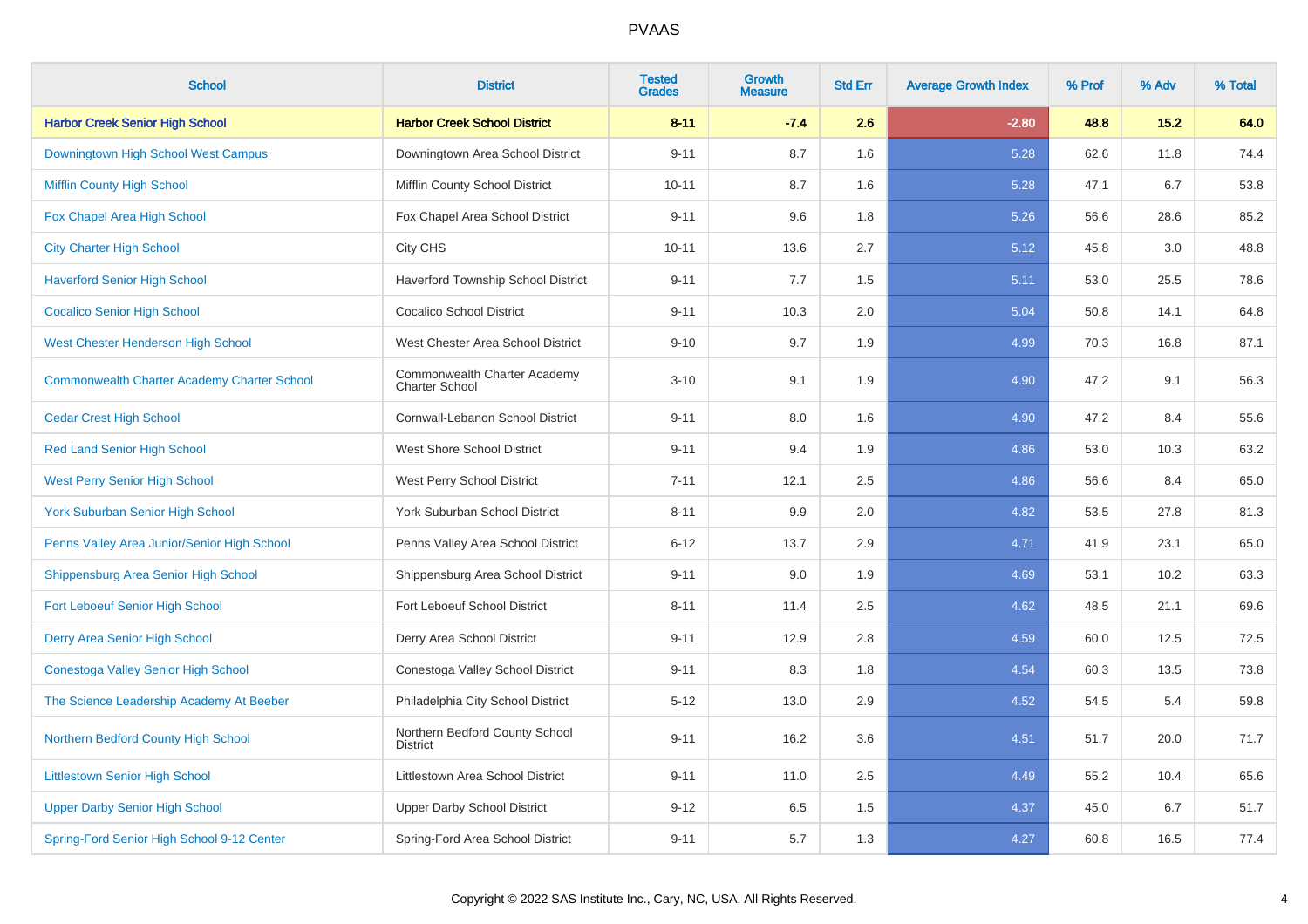| <b>School</b>                               | <b>District</b>                                  | <b>Tested</b><br><b>Grades</b> | Growth<br><b>Measure</b> | <b>Std Err</b> | <b>Average Growth Index</b> | % Prof | % Adv | % Total |
|---------------------------------------------|--------------------------------------------------|--------------------------------|--------------------------|----------------|-----------------------------|--------|-------|---------|
| <b>Harbor Creek Senior High School</b>      | <b>Harbor Creek School District</b>              | $8 - 11$                       | $-7.4$                   | 2.6            | $-2.80$                     | 48.8   | 15.2  | 64.0    |
| <b>Iroquois Junior/Senior High School</b>   | Iroquois School District                         | $7 - 11$                       | 12.7                     | 3.0            | 4.24                        | 48.2   | 7.8   | 56.0    |
| Masterman Julia R Sec School                | Philadelphia City School District                | $5 - 10$                       | 11.6                     | 2.8            | 4.21                        | 27.7   | 72.3  | 100.0   |
| <b>Central High School</b>                  | Philadelphia City School District                | $9 - 10$                       | 5.6                      | 1.3            | 4.19                        | 67.3   | 31.5  | 98.8    |
| <b>Hill Freedman World Academy</b>          | Philadelphia City School District                | $6 - 10$                       | 16.2                     | 3.9            | 4.18                        | 63.6   | 0.0   | 63.6    |
| <b>Mastbaum Jules E AVTS</b>                | Philadelphia City School District                | $9 - 10$                       | 11.5                     | 2.8            | 4.16                        | 19.3   | 0.0   | 19.3    |
| <b>Frankford High School</b>                | Philadelphia City School District                | $9 - 11$                       | 16.8                     | 4.1            | 4.14                        | 18.5   | 0.0   | 18.5    |
| William Allen High School                   | <b>Allentown City School District</b>            | $8 - 12$                       | 8.2                      | 2.0            | 4.13                        | 23.7   | 5.0   | 28.7    |
| Montoursville Area Senior High School       | Montoursville Area School District               | $9 - 12$                       | 10.5                     | 2.5            | 4.13                        | 44.6   | 20.1  | 64.8    |
| <b>Moon Senior High School</b>              | Moon Area School District                        | $9 - 11$                       | 7.9                      | 1.9            | 4.11                        | 58.7   | 18.5  | 77.2    |
| <b>William Tennent High School</b>          | <b>Centennial School District</b>                | $6 - 10$                       | 6.8                      | 1.7            | 4.10                        | 50.1   | 8.7   | 58.9    |
| <b>Parkland High School</b>                 | <b>Parkland School District</b>                  | $9 - 11$                       | 5.0                      | 1.2            | 4.09                        | 58.0   | 22.3  | 80.4    |
| Pocono Mountain East High School            | Pocono Mountain School District                  | $9 - 12$                       | 8.3                      | 2.0            | 4.09                        | 50.6   | 6.0   | 56.6    |
| <b>Greenwood High School</b>                | <b>Greenwood School District</b>                 | $9 - 11$                       | 15.6                     | 3.9            | 4.05                        | 50.0   | 25.0  | 75.0    |
| Arts Academy At Benjamin Rush               | Philadelphia City School District                | $9 - 10$                       | 10.0                     | 2.5            | 4.04                        | 68.7   | 12.9  | 81.6    |
| <b>Council Rock High School South</b>       | <b>Council Rock School District</b>              | $9 - 11$                       | 6.1                      | 1.5            | 4.01                        | 63.5   | 14.8  | 78.3    |
| Greater Nanticoke Area Senior High School   | Greater Nanticoke Area School<br><b>District</b> | $9 - 12$                       | 10.8                     | 2.8            | 3.88                        | 38.0   | 12.4  | 50.4    |
| <b>Carver High School</b>                   | Philadelphia City School District                | $7 - 11$                       | 8.7                      | 2.2            | 3.87                        | 75.0   | 13.6  | 88.6    |
| Lake-Lehman Junior/Senior High School       | Lake-Lehman School District                      | $7 - 11$                       | 10.4                     | 2.7            | 3.81                        | 55.3   | 7.9   | 63.2    |
| <b>Freeport Area Senior High School</b>     | Freeport Area School District                    | $9 - 10$                       | 9.4                      | 2.5            | 3.80                        | 57.5   | 17.8  | 75.3    |
| Penn Wood High School                       | William Penn School District                     | $9 - 12$                       | 7.9                      | 2.1            | 3.78                        | 35.6   | 3.0   | 38.7    |
| Paul Robeson High School for Human Services | Philadelphia City School District                | $9 - 11$                       | 12.5                     | 3.3            | 3.75                        | 30.1   | 0.0   | 30.1    |
| Eastern Lebanon County Senior High School   | Eastern Lebanon County School<br><b>District</b> | $9 - 11$                       | 8.2                      | 2.2            | 3.68                        | 48.8   | 11.4  | 60.3    |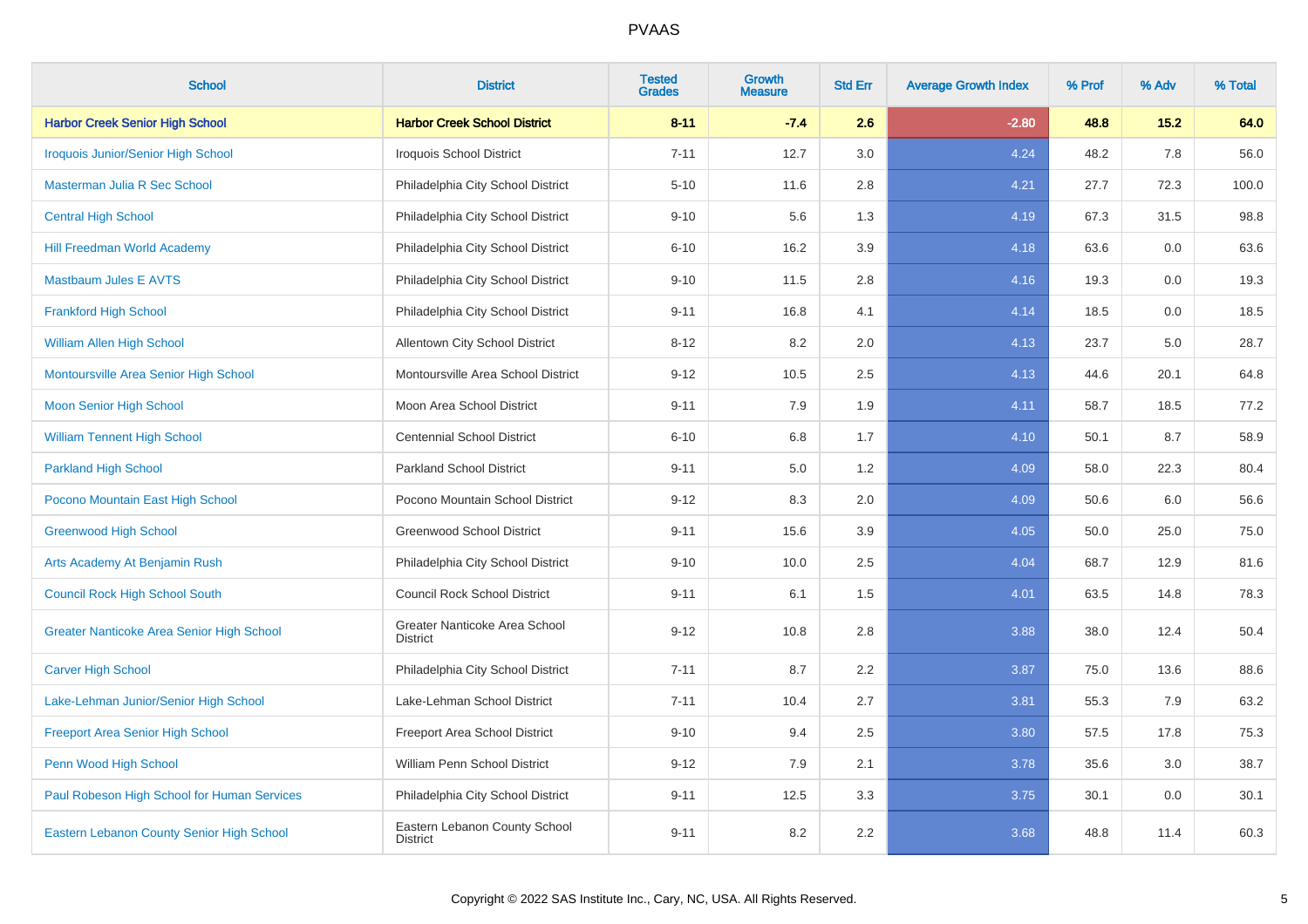| <b>School</b>                                  | <b>District</b>                                   | <b>Tested</b><br><b>Grades</b> | <b>Growth</b><br><b>Measure</b> | <b>Std Err</b> | <b>Average Growth Index</b> | % Prof | % Adv | % Total |
|------------------------------------------------|---------------------------------------------------|--------------------------------|---------------------------------|----------------|-----------------------------|--------|-------|---------|
| <b>Harbor Creek Senior High School</b>         | <b>Harbor Creek School District</b>               | $8 - 11$                       | $-7.4$                          | 2.6            | $-2.80$                     | 48.8   | 15.2  | 64.0    |
| <b>Midd-West High School</b>                   | Midd-West School District                         | $7 - 11$                       | 10.0                            | 2.7            | 3.68                        | 58.0   | 13.4  | 71.4    |
| Octorara Area Junior/Senior High School        | Octorara Area School District                     | $7 - 11$                       | 8.7                             | 2.4            | 3.67                        | 52.1   | 8.5   | 60.6    |
| <b>Eastern York High School</b>                | Eastern York School District                      | $9 - 11$                       | 9.2                             | 2.6            | 3.60                        | 56.3   | 12.6  | 68.9    |
| <b>Mckeesport Area Senior High School</b>      | Mckeesport Area School District                   | $9 - 12$                       | 8.5                             | 2.4            | 3.55                        | 31.0   | 4.5   | 35.5    |
| <b>Hamburg Area High School</b>                | Hamburg Area School District                      | $9 - 11$                       | 8.5                             | 2.4            | 3.48                        | 43.5   | 8.2   | 51.7    |
| <b>School Lane Charter School</b>              | School Lane Charter School                        | $3 - 11$                       | 12.4                            | 3.6            | 3.43                        | 59.1   | 9.8   | 68.9    |
| Selinsgrove Area High School                   | Selinsgrove Area School District                  | $8 - 12$                       | 7.9                             | 2.3            | 3.41                        | 56.8   | 10.0  | 66.8    |
| Pennsylvania Virtual Charter School            | Pennsylvania Virtual Charter School               | $3 - 11$                       | 11.8                            | 3.5            | 3.37                        | 56.5   | 11.1  | 67.6    |
| Pen Argyl Area High School                     | Pen Argyl Area School District                    | $8 - 12$                       | 8.8                             | 2.6            | 3.34                        | 50.0   | 12.6  | 62.6    |
| <b>Mastery Charter School - Hardy Williams</b> | Mastery Charter School - Hardy<br><b>Williams</b> | $3 - 11$                       | 11.4                            | 3.4            | 3.33                        | 44.3   | 5.7   | 50.0    |
| Ambridge Area High School                      | Ambridge Area School District                     | $9 - 12$                       | 8.7                             | 2.6            | 3.32                        | 50.4   | 10.7  | 61.1    |
| Saegertown Junior/Senior High School           | Penncrest School District                         | $7 - 11$                       | 11.4                            | 3.5            | 3.31                        | 50.0   | 8.6   | 58.6    |
| <b>Whitehall High School</b>                   | Whitehall-Coplay School District                  | $9 - 11$                       | 5.8                             | 1.8            | 3.26                        | 49.3   | 7.4   | 56.6    |
| <b>Tech Freire Charter School</b>              | <b>Tech Freire Charter School</b>                 | $9 - 11$                       | 9.3                             | 2.9            | 3.26                        | 18.0   | 1.1   | 19.1    |
| Jamestown Area Junior/Senior High School       | Jamestown Area School District                    | $7 - 11$                       | 13.3                            | 4.2            | 3.14                        | 64.4   | 13.3  | 77.8    |
| <b>Avon Grove Charter School</b>               | Avon Grove Charter School                         | $3 - 11$                       | 9.0                             | 2.9            | 3.13                        | 58.8   | 16.7  | 75.5    |
| Mechanicsburg Area Senior High School          | Mechanicsburg Area School District                | $9 - 11$                       | 5.6                             | 1.8            | 3.13                        | 57.2   | 13.7  | 70.9    |
| <b>Honesdale High School</b>                   | Wayne Highlands School District                   | $9 - 11$                       | 7.5                             | 2.4            | 3.11                        | 52.3   | 13.1  | 65.4    |
| <b>Sayre Area High School</b>                  | Sayre Area School District                        | $7 - 11$                       | 10.8                            | 3.5            | 3.10                        | 52.2   | 7.5   | 59.7    |
| <b>Bethel Park High School</b>                 | <b>Bethel Park School District</b>                | $8 - 11$                       | 5.3                             | 1.8            | 3.04                        | 65.3   | 18.6  | 83.9    |
| <b>Emmaus High School</b>                      | East Penn School District                         | $9 - 11$                       | 3.8                             | 1.3            | 3.02                        | 55.8   | 11.5  | 67.3    |
| Swenson Arts & Technology High School          | Philadelphia City School District                 | $9 - 10$                       | 7.2                             | 2.4            | 2.96                        | 44.9   | 2.0   | 46.9    |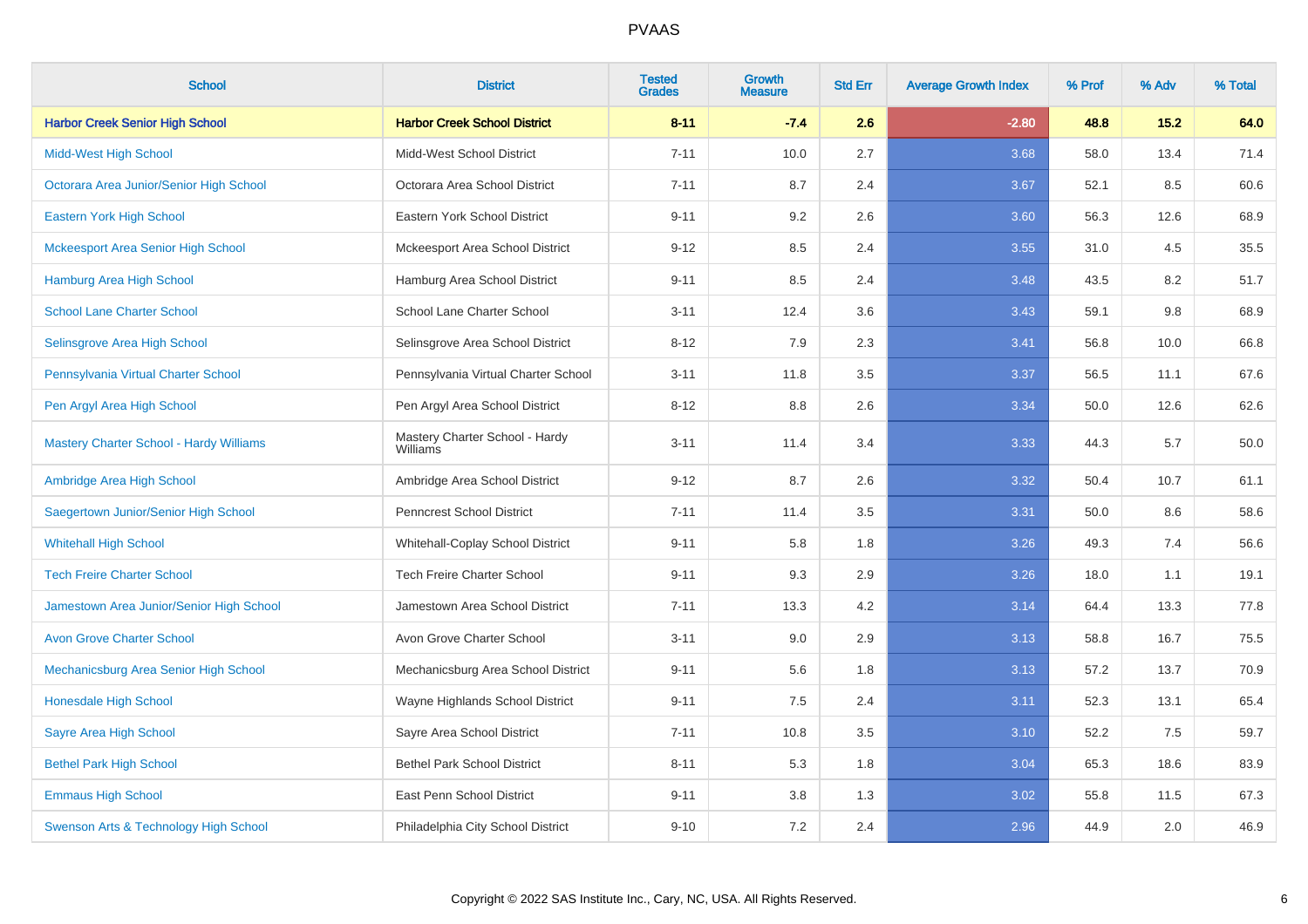| <b>School</b>                                   | <b>District</b>                                   | <b>Tested</b><br><b>Grades</b> | <b>Growth</b><br><b>Measure</b> | <b>Std Err</b> | <b>Average Growth Index</b> | % Prof | % Adv | % Total |
|-------------------------------------------------|---------------------------------------------------|--------------------------------|---------------------------------|----------------|-----------------------------|--------|-------|---------|
| <b>Harbor Creek Senior High School</b>          | <b>Harbor Creek School District</b>               | $8 - 11$                       | $-7.4$                          | 2.6            | $-2.80$                     | 48.8   | 15.2  | 64.0    |
| Northern Cambria High School                    | Northern Cambria School District                  | $9 - 11$                       | 9.7                             | 3.3            | 2.94                        | 48.0   | 5.2   | 53.2    |
| <b>Ephrata Senior High School</b>               | Ephrata Area School District                      | $9 - 11$                       | 5.2                             | 1.8            | 2.93                        | 54.7   | 9.5   | 64.2    |
| Parkway Center City Middle College              | Philadelphia City School District                 | $9 - 10$                       | 8.1                             | 2.8            | 2.93                        | 77.0   | 4.4   | 81.4    |
| <b>Cranberry Area Junior/Senior High School</b> | Cranberry Area School District                    | $7 - 12$                       | 8.8                             | 3.0            | 2.92                        | 47.5   | 10.2  | 57.6    |
| <b>St Marys Area Senior High School</b>         | Saint Marys Area School District                  | $9 - 11$                       | 7.4                             | 2.6            | 2.92                        | 57.0   | 8.2   | 65.2    |
| Northeastern Senior High School                 | Northeastern York School District                 | $8 - 11$                       | 5.6                             | 1.9            | 2.88                        | 51.1   | 16.6  | 67.6    |
| Montgomery Junior/Senior High School            | Montgomery Area School District                   | $7 - 11$                       | 10.4                            | 3.6            | 2.88                        | 48.7   | 12.4  | 61.1    |
| <b>Connellsville Area Senior High School</b>    | Connellsville Area School District                | $9 - 11$                       | 5.7                             | 2.0            | 2.87                        | 45.4   | 7.8   | 53.2    |
| Lehigh Valley Charter High School For The Arts  | Lehigh Valley Charter High School<br>For The Arts | $9 - 10$                       | 7.3                             | 2.6            | 2.82                        | 62.3   | 18.2  | 80.5    |
| The Linc                                        | Philadelphia City School District                 | $9 - 11$                       | 11.9                            | 4.2            | 2.81                        | 29.3   | 0.0   | 29.3    |
| <b>Neshaminy High School</b>                    | <b>Neshaminy School District</b>                  | $9 - 11$                       | 3.7                             | 1.3            | 2.80                        | 58.7   | 9.5   | 68.2    |
| Palmyra Area Senior High School                 | Palmyra Area School District                      | $9 - 11$                       | 5.3                             | 1.9            | 2.80                        | 56.4   | 15.6  | 72.0    |
| Jenkintown Middle/High School                   | Jenkintown School District                        | $6 - 11$                       | 12.2                            | 4.4            | 2.79                        | 54.6   | 29.6  | 84.1    |
| Dover Area High School                          | Dover Area School District                        | $9 - 12$                       | 5.6                             | 2.0            | 2.76                        | 52.2   | 6.0   | 58.2    |
| Hollidaysburg Area Senior High School           | Hollidaysburg Area School District                | $10 - 11$                      | 5.6                             | 2.1            | 2.74                        | 57.1   | 12.3  | 69.4    |
| <b>Central Dauphin Senior High School</b>       | Central Dauphin School District                   | $9 - 11$                       | 4.4                             | 1.6            | 2.73                        | 63.3   | 10.1  | 73.4    |
| Dobbins Avt High School                         | Philadelphia City School District                 | $9 - 10$                       | 7.0                             | 2.6            | 2.70                        | 12.6   | 0.8   | 13.4    |
| Daniel Boone Area High School                   | Daniel Boone Area School District                 | $9 - 12$                       | 5.3                             | 2.0            | 2.70                        | 51.0   | 11.5  | 62.6    |
| <b>Stroudsburg High School</b>                  | Stroudsburg Area School District                  | $10 - 11$                      | 5.2                             | 1.9            | 2.70                        | 48.1   | 4.2   | 52.3    |
| <b>Lincoln High School</b>                      | Philadelphia City School District                 | $9 - 12$                       | 5.9                             | $2.2\,$        | 2.69                        | 25.0   | 0.9   | 25.9    |
| <b>Multicultural Academy Charter School</b>     | Multicultural Academy Charter<br>School           | $9 - 11$                       | 9.5                             | 3.5            | 2.69                        | 22.0   | 0.0   | 22.0    |
| <b>Hempfield Area Senior High School</b>        | Hempfield Area School District                    | $9 - 12$                       | 4.3                             | 1.6            | 2.68                        | 53.5   | 20.1  | 73.6    |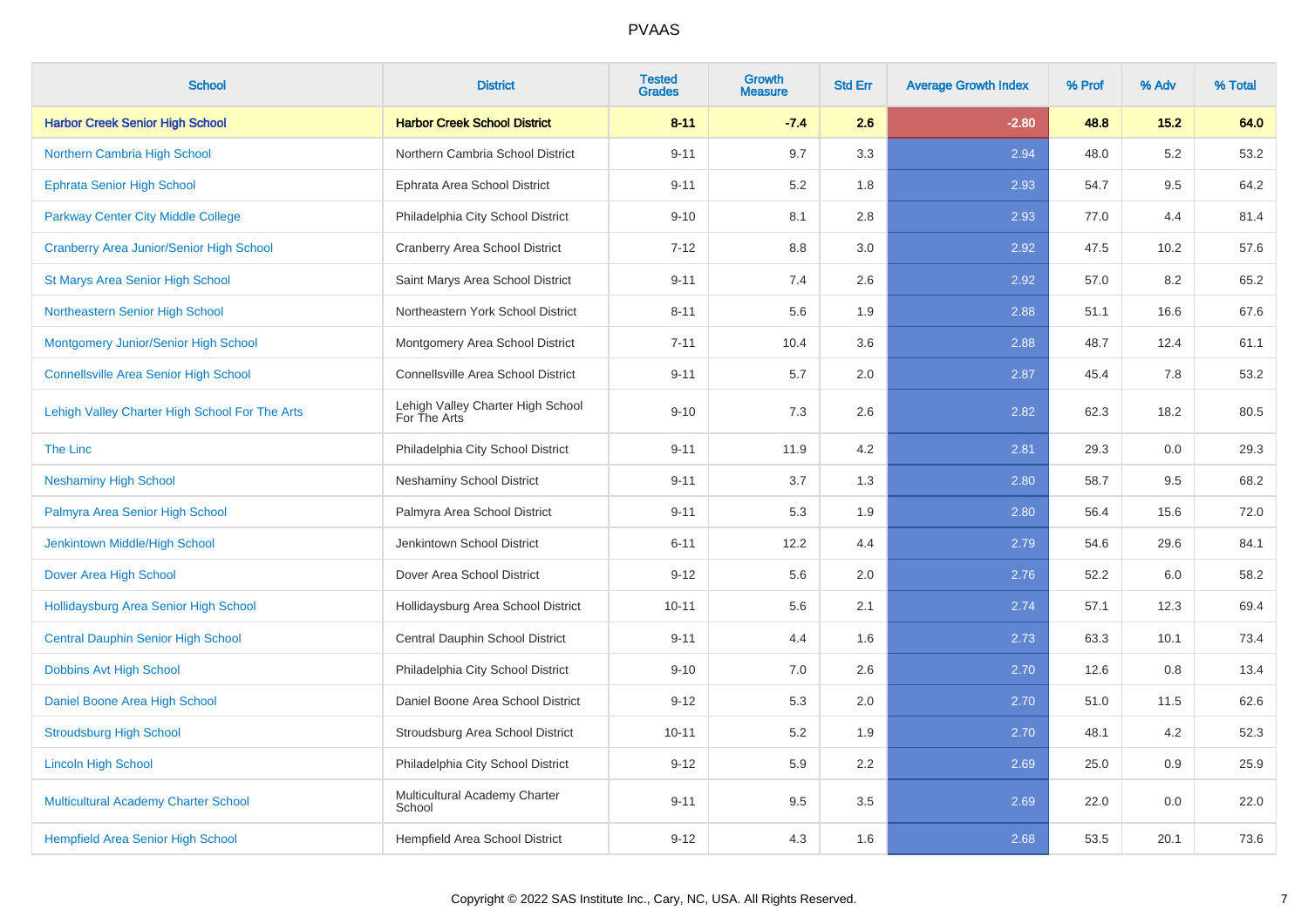| <b>School</b>                                     | <b>District</b>                       | <b>Tested</b><br><b>Grades</b> | Growth<br><b>Measure</b> | <b>Std Err</b> | <b>Average Growth Index</b> | % Prof | % Adv | % Total |
|---------------------------------------------------|---------------------------------------|--------------------------------|--------------------------|----------------|-----------------------------|--------|-------|---------|
| <b>Harbor Creek Senior High School</b>            | <b>Harbor Creek School District</b>   | $8 - 11$                       | $-7.4$                   | 2.6            | $-2.80$                     | 48.8   | 15.2  | 64.0    |
| <b>Central Bucks High School -South</b>           | Central Bucks School District         | $10 - 11$                      | 3.8                      | 1.4            | 2.66                        | 63.3   | 18.0  | 81.4    |
| Mars Area Senior High School                      | Mars Area School District             | $8 - 10$                       | 5.4                      | 2.0            | 2.64                        | 57.9   | 18.2  | 76.1    |
| <b>Peters Township High School</b>                | Peters Township School District       | $8 - 11$                       | 4.8                      | 1.8            | 2.63                        | 59.8   | 26.1  | 85.9    |
| Homer-Center Junior/Senior High School            | <b>Homer-Center School District</b>   | $7 - 11$                       | 9.4                      | 3.6            | 2.62                        | 45.1   | 17.2  | 62.3    |
| <b>Building 21</b>                                | Philadelphia City School District     | $9 - 11$                       | 8.2                      | 3.2            | 2.59                        | 6.9    | 0.0   | 6.9     |
| <b>Wyalusing Valley Junior/Senior High School</b> | Wyalusing Area School District        | $7 - 12$                       | 8.4                      | 3.3            | 2.58                        | 54.6   | 11.7  | 66.2    |
| <b>Warwick Senior High School</b>                 | <b>Warwick School District</b>        | $9 - 11$                       | 4.8                      | 1.9            | 2.57                        | 46.4   | 17.0  | 63.3    |
| Academy At Palumbo                                | Philadelphia City School District     | $8 - 11$                       | 5.3                      | 2.1            | 2.57                        | 65.9   | 6.6   | 72.5    |
| Spring Grove Area High School                     | Spring Grove Area School District     | $9 - 11$                       | 5.3                      | 2.1            | 2.54                        | 55.1   | 15.0  | 70.1    |
| Renaissance Academy Charter School                | Renaissance Academy Charter<br>School | $3 - 11$                       | 8.3                      | 3.3            | 2.54                        | 45.6   | 22.8  | 68.4    |
| 21st Century Cyber Charter School                 | 21st Century Cyber Charter School     | $6 - 12$                       | 5.7                      | 2.3            | 2.50                        | 56.7   | 8.3   | 65.0    |
| New Hope-Solebury High School                     | New Hope-Solebury School District     | $9 - 11$                       | 7.3                      | 2.9            | 2.50                        | 68.2   | 22.7  | 90.9    |
| <b>Kennett High School</b>                        | Kennett Consolidated School District  | $9 - 11$                       | 4.4                      | 1.8            | 2.45                        | 52.5   | 10.7  | 63.2    |
| <b>Belmont Charter School</b>                     | <b>Belmont Charter School</b>         | $3 - 10$                       | 16.0                     | 6.5            | 2.45                        | 64.3   | 0.0   | 64.3    |
| People For People Charter School                  | People For People Charter School      | $3 - 12$                       | 13.3                     | 5.5            | 2.43                        | 13.5   | 0.0   | 13.5    |
| <b>Clarion Area Junior/Senior High School</b>     | <b>Clarion Area School District</b>   | $7 - 11$                       | 9.9                      | 4.1            | 2.43                        | 45.4   | 14.6  | 60.0    |
| <b>New Foundations Charter School</b>             | New Foundations Charter School        | $3 - 11$                       | 5.4                      | 2.2            | 2.41                        | 47.2   | 2.5   | 49.8    |
| Shenandoah Valley Junior/Senior High School       | Shenandoah Valley School District     | $7 - 11$                       | 9.4                      | 3.9            | 2.40                        | 28.3   | 5.0   | 33.3    |
| Wilmington Area High School                       | Wilmington Area School District       | $8 - 11$                       | 7.1                      | 3.0            | 2.38                        | 55.1   | 5.1   | 60.2    |
| Bethlehem-Center Senior High School               | Bethlehem-Center School District      | $9 - 10$                       | 7.7                      | 3.3            | 2.35                        | 35.1   | 1.4   | 36.5    |
| <b>Collegium Charter School</b>                   | Collegium Charter School              | $3 - 10$                       | 5.9                      | 2.5            | 2.33                        | 38.1   | 7.9   | 46.0    |
| <b>Belle Vernon Area High School</b>              | Belle Vernon Area School District     | $9 - 11$                       | 6.1                      | 2.6            | 2.32                        | 55.6   | 11.1  | 66.7    |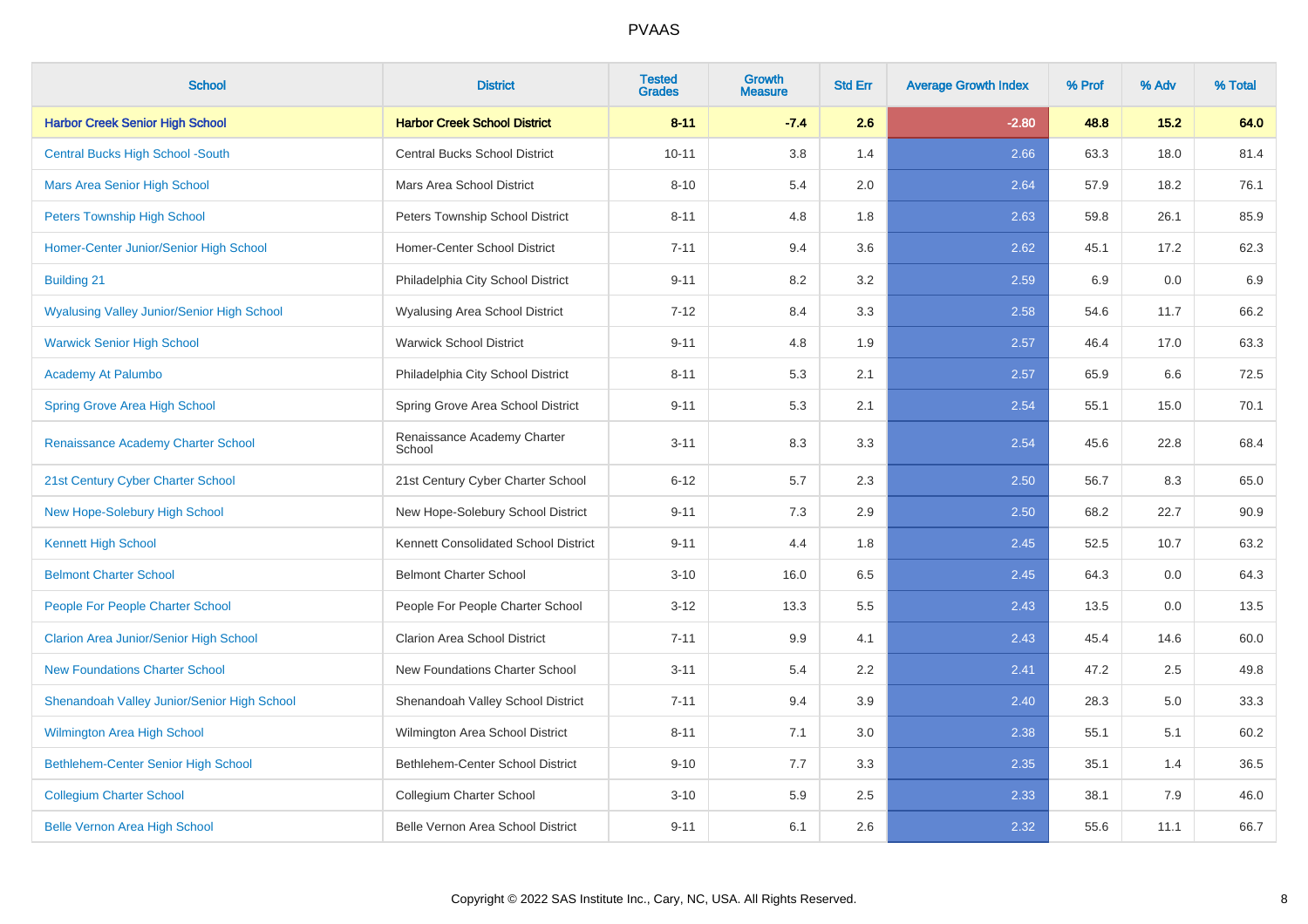| <b>School</b>                                    | <b>District</b>                                         | <b>Tested</b><br><b>Grades</b> | Growth<br><b>Measure</b> | <b>Std Err</b> | <b>Average Growth Index</b> | % Prof | % Adv | % Total |
|--------------------------------------------------|---------------------------------------------------------|--------------------------------|--------------------------|----------------|-----------------------------|--------|-------|---------|
| <b>Harbor Creek Senior High School</b>           | <b>Harbor Creek School District</b>                     | $8 - 11$                       | $-7.4$                   | 2.6            | $-2.80$                     | 48.8   | 15.2  | 64.0    |
| Seneca High School                               | Wattsburg Area School District                          | $9 - 11$                       | 6.2                      | 2.7            | 2.31                        | 42.7   | 7.6   | 50.3    |
| Northampton Area High School                     | Northampton Area School District                        | $9 - 11$                       | 3.6                      | 1.6            | 2.30                        | 52.3   | 10.8  | 63.1    |
| <b>Agora Cyber Charter School</b>                | Agora Cyber Charter School                              | $3 - 11$                       | 5.8                      | 2.6            | 2.28                        | 42.8   | 6.6   | 49.4    |
| <b>Hampton High School</b>                       | Hampton Township School District                        | $9 - 11$                       | 4.8                      | 2.1            | 2.25                        | 54.0   | 28.2  | 82.2    |
| <b>Eisenhower M/Hs</b>                           | Warren County School District                           | $6 - 11$                       | 7.9                      | 3.5            | 2.24                        | 37.7   | 1.4   | 39.0    |
| Pennsylvania Distance Learning Charter School    | Pennsylvania Distance Learning<br><b>Charter School</b> | $3 - 12$                       | 9.3                      | 4.2            | 2.22                        | 42.2   | 3.1   | 45.3    |
| Lincoln Leadership Academy Charter School        | Lincoln Leadership Academy<br><b>Charter School</b>     | $3 - 12$                       | 14.2                     | 6.4            | 2.22                        | 23.5   | 0.0   | 23.5    |
| Franklin Area Junior/Senior High School          | Franklin Area School District                           | $7 - 11$                       | 6.2                      | 2.8            | 2.21                        | 48.2   | 4.5   | 52.7    |
| <b>Richland High School</b>                      | <b>Richland School District</b>                         | $7 - 11$                       | 6.3                      | 2.9            | 2.21                        | 62.2   | 19.2  | 81.4    |
| <b>Brookville Junior/Senior High School</b>      | <b>Brookville Area School District</b>                  | $7 - 11$                       | 6.6                      | 3.0            | 2.19                        | 55.2   | 15.6  | 70.8    |
| <b>Wilson Area High School</b>                   | Wilson Area School District                             | $9 - 11$                       | 5.6                      | 2.6            | 2.18                        | 48.7   | 8.5   | 57.2    |
| Saul W B Agricultural School                     | Philadelphia City School District                       | $9 - 10$                       | 5.6                      | 2.6            | 2.17                        | 29.5   | 0.8   | 30.2    |
| Pocono Mountain West High School                 | Pocono Mountain School District                         | $9 - 11$                       | 4.3                      | 2.0            | 2.15                        | 41.2   | 4.0   | 45.1    |
| Carbondale Area Junior/Senior High School        | Carbondale Area School District                         | $7 - 10$                       | 7.1                      | 3.3            | 2.14                        | 56.6   | 2.6   | 59.2    |
| Pennsylvania Leadership Charter School           | Pennsylvania Leadership Charter<br>School               | $3 - 11$                       | 4.6                      | 2.2            | 2.13                        | 55.4   | 11.2  | 66.7    |
| <b>Governor Mifflin Senior High School</b>       | Governor Mifflin School District                        | $9 - 11$                       | 3.7                      | 1.8            | 2.12                        | 42.5   | 7.2   | 49.7    |
| <b>Carlynton Junior/Senior High School</b>       | Carlynton School District                               | $7 - 11$                       | 6.9                      | 3.3            | 2.12                        | 41.0   | 10.5  | 51.6    |
| Community Academy Of Philadelphia Charter School | Community Academy Of<br>Philadelphia Charter School     | $3 - 11$                       | 5.8                      | 2.7            | 2.12                        | 26.7   | 0.9   | 27.6    |
| Springdale Junior/Senior High School             | Allegheny Valley School District                        | $7 - 11$                       | 8.2                      | 3.9            | 2.09                        | 53.1   | 12.2  | 65.3    |
| <b>Kensington Health Sciences</b>                | Philadelphia City School District                       | $9 - 10$                       | 13.7                     | 6.5            | 2.09                        | 30.8   | 7.7   | 38.5    |
| <b>Parkway West</b>                              | Philadelphia City School District                       | $9 - 10$                       | 7.4                      | 3.6            | 2.06                        | 24.6   | 0.0   | 24.6    |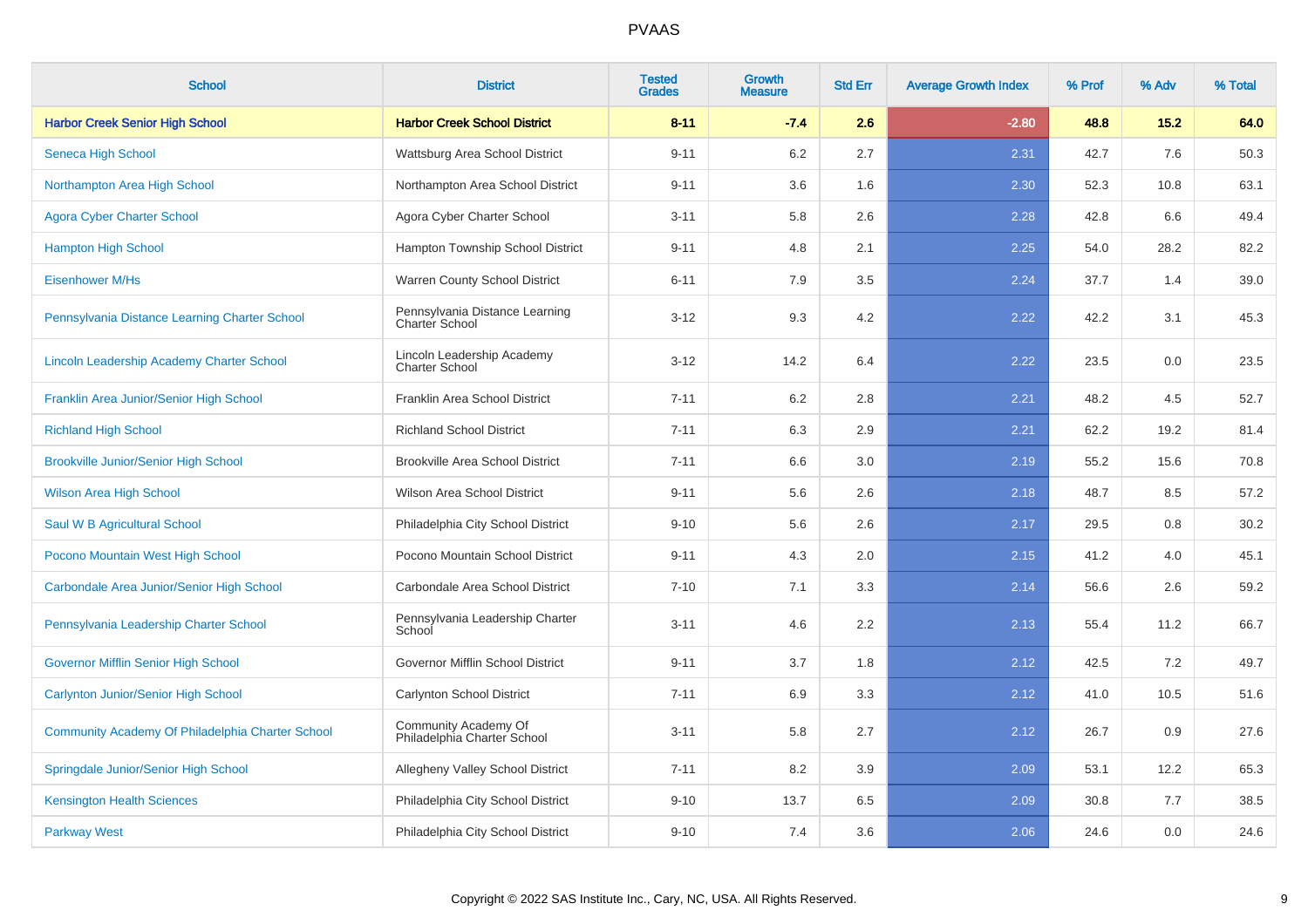| <b>School</b>                                          | <b>District</b>                                           | <b>Tested</b><br><b>Grades</b> | <b>Growth</b><br><b>Measure</b> | <b>Std Err</b> | <b>Average Growth Index</b> | % Prof | % Adv | % Total |
|--------------------------------------------------------|-----------------------------------------------------------|--------------------------------|---------------------------------|----------------|-----------------------------|--------|-------|---------|
| <b>Harbor Creek Senior High School</b>                 | <b>Harbor Creek School District</b>                       | $8 - 11$                       | $-7.4$                          | 2.6            | $-2.80$                     | 48.8   | 15.2  | 64.0    |
| <b>Penn Treaty School</b>                              | Philadelphia City School District                         | $6 - 11$                       | 8.0                             | 3.9            | 2.05                        | 16.4   | 0.0   | 16.4    |
| Dr Robert Ketterer Charter School Inc                  | Dr Robert Ketterer Charter School<br><b>Inc</b>           | $6 - 12$                       | 10.1                            | 5.0            | 2.04                        | 14.9   | 0.4   | 15.3    |
| <b>Chester Charter Scholars Academy Charter School</b> | Chester Charter Scholars Academy<br><b>Charter School</b> | $3 - 12$                       | 8.4                             | 4.1            | 2.03                        | 23.4   | 0.0   | 23.4    |
| <b>Motivation High School</b>                          | Philadelphia City School District                         | $9 - 10$                       | 6.3                             | 3.2            | 1.99                        | 21.8   | 0.0   | 21.8    |
| <b>Keystone Oaks High School</b>                       | Keystone Oaks School District                             | $9 - 11$                       | 5.2                             | 2.6            | 1.97                        | 53.2   | 12.1  | 65.4    |
| <b>Grove City Area High School</b>                     | Grove City Area School District                           | $8 - 12$                       | 4.8                             | 2.4            | 1.97                        | 41.3   | 18.7  | 60.0    |
| <b>Coudersport Area Junior/Senior High School</b>      | <b>Coudersport Area School District</b>                   | $7 - 11$                       | 7.4                             | 3.7            | 1.97                        | 55.7   | 8.2   | 63.9    |
| <b>Garden Spot Senior High School</b>                  | Eastern Lancaster County School<br><b>District</b>        | $8 - 12$                       | 4.2                             | 2.2            | 1.94                        | 46.3   | 11.4  | 57.6    |
| <b>Bodine William W High School</b>                    | Philadelphia City School District                         | $8 - 11$                       | 4.6                             | 2.4            | 1.91                        | 60.8   | 5.7   | 66.5    |
| South Western Senior High School                       | South Western School District                             | $9 - 12$                       | 3.6                             | 1.9            | 1.91                        | 60.2   | 8.1   | 68.3    |
| <b>Muhlenberg High School</b>                          | Muhlenberg School District                                | $10 - 10$                      | 3.6                             | 1.9            | 1.87                        | 34.2   | 2.6   | 36.8    |
| <b>Central Valley High School</b>                      | <b>Central Valley School District</b>                     | $9 - 10$                       | 4.5                             | 2.4            | 1.86                        | 56.9   | 9.0   | 65.9    |
| <b>Blackhawk High School</b>                           | <b>Blackhawk School District</b>                          | $8 - 11$                       | 4.3                             | 2.3            | 1.85                        | 55.8   | 8.8   | 64.6    |
| <b>Mcdowell High School</b>                            | Millcreek Township School District                        | $9 - 11$                       | 2.7                             | 1.5            | 1.85                        | 55.6   | 14.2  | 69.7    |
| <b>West Allegheny Senior High School</b>               | West Allegheny School District                            | $9 - 12$                       | 3.7                             | 2.1            | 1.82                        | 63.1   | 15.7  | 78.8    |
| <b>Beaver Area Senior High School</b>                  | <b>Beaver Area School District</b>                        | $9 - 10$                       | 4.4                             | 2.4            | 1.82                        | 57.4   | 16.8  | 74.2    |
| Randolph A. Philip AVT High School                     | Philadelphia City School District                         | $9 - 10$                       | 6.8                             | 3.8            | 1.82                        | 7.3    | 0.0   | 7.3     |
| <b>Western Wayne High School</b>                       | Western Wayne School District                             | $9 - 11$                       | 5.3                             | 2.9            | 1.82                        | 41.3   | 17.4  | 58.7    |
| <b>Steel Valley Senior High School</b>                 | <b>Steel Valley School District</b>                       | $9 - 11$                       | 6.1                             | 3.4            | 1.79                        | 50.7   | 5.6   | 56.3    |
| Pottsville Area High School                            | Pottsville Area School District                           | $9 - 12$                       | 4.1                             | 2.3            | 1.79                        | 44.8   | 5.4   | 50.2    |
| <b>York Academy Regional Charter School</b>            | York Academy Regional Charter<br>School                   | $3 - 11$                       | 9.0                             | 5.0            | 1.79                        | 55.2   | 0.0   | 55.2    |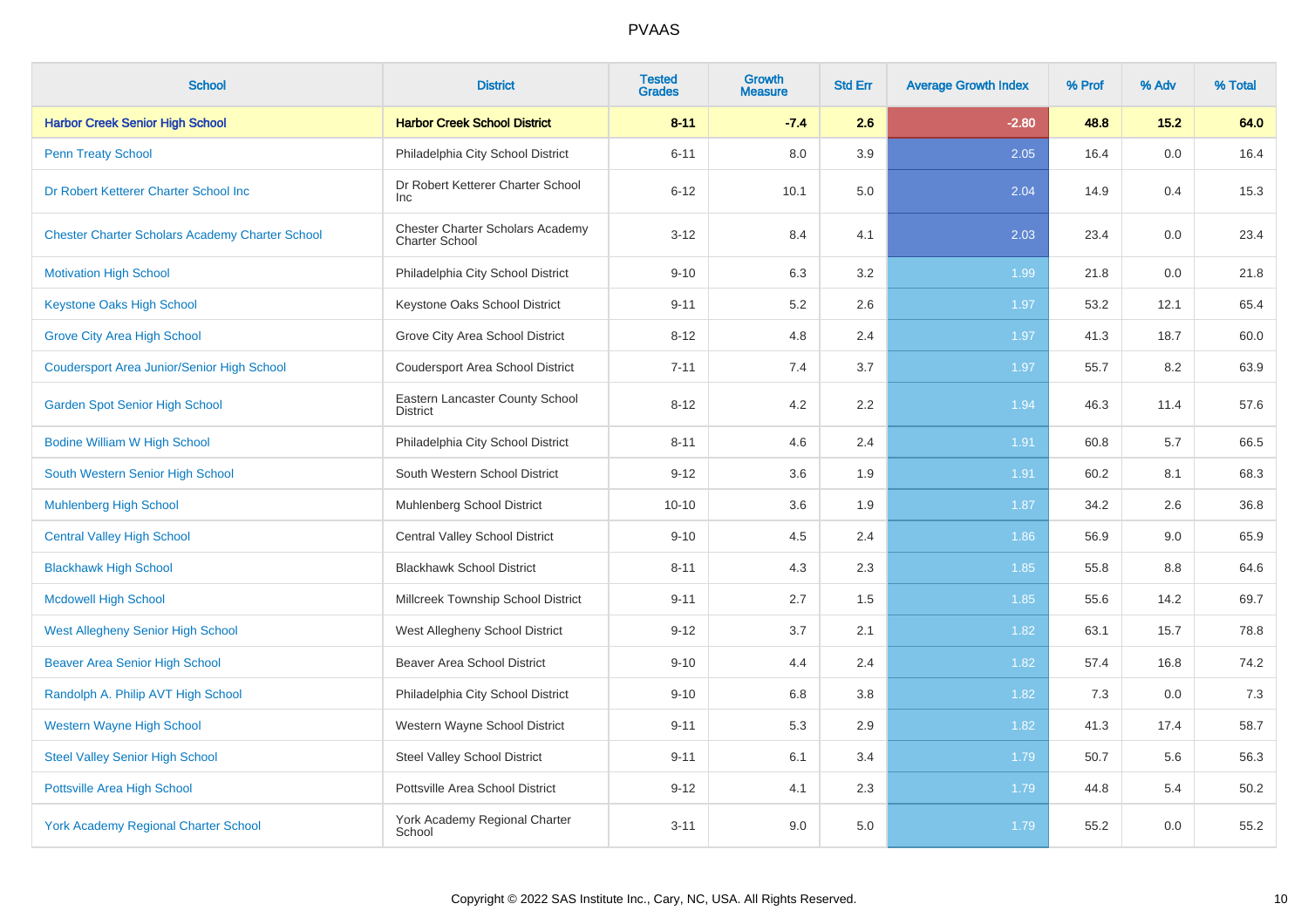| <b>School</b>                                     | <b>District</b>                                    | <b>Tested</b><br><b>Grades</b> | <b>Growth</b><br><b>Measure</b> | <b>Std Err</b> | <b>Average Growth Index</b> | % Prof | % Adv | % Total |
|---------------------------------------------------|----------------------------------------------------|--------------------------------|---------------------------------|----------------|-----------------------------|--------|-------|---------|
| <b>Harbor Creek Senior High School</b>            | <b>Harbor Creek School District</b>                | $8 - 11$                       | $-7.4$                          | 2.6            | $-2.80$                     | 48.8   | 15.2  | 64.0    |
| <b>Monessen Senior High School</b>                | Monessen City School District                      | $8 - 10$                       | 7.9                             | 4.5            | 1.77                        | 42.9   | 2.9   | 45.7    |
| Altoona Area High School                          | Altoona Area School District                       | $9 - 12$                       | 2.9                             | 1.6            | 1.77                        | 47.7   | 8.2   | 55.9    |
| <b>Blacklick Valley Junior/Senior High School</b> | <b>Blacklick Valley School District</b>            | $7 - 11$                       | 7.6                             | 4.3            | 1.77                        | 34.1   | 0.0   | 34.1    |
| <b>Washington George High School</b>              | Philadelphia City School District                  | $9 - 11$                       | 5.3                             | 3.0            | 1.76                        | 37.2   | 2.9   | 40.2    |
| Uniontown Area Senior High School                 | Uniontown Area School District                     | $9 - 11$                       | 5.6                             | 3.2            | 1.76                        | 62.4   | 5.9   | 68.2    |
| <b>Sharon High School</b>                         | Sharon City School District                        | $8 - 11$                       | 4.5                             | 2.6            | 1.73                        | 48.2   | 5.3   | 53.4    |
| Pittsburgh Obama 6-12                             | Pittsburgh School District                         | $6 - 11$                       | 5.1                             | 3.0            | 1.72                        | 42.3   | 5.2   | 47.4    |
| <b>Hanover Senior High School</b>                 | Hanover Public School District                     | $9 - 11$                       | 4.9                             | 2.8            | 1.72                        | 52.2   | 14.4  | 66.7    |
| <b>Reach Cyber Charter School</b>                 | Reach Cyber Charter School                         | $3 - 11$                       | 8.1                             | 4.7            | 1.72                        | 42.4   | 4.6   | 47.0    |
| <b>Salisbury Senior High School</b>               | Salisbury Township School District                 | $9 - 11$                       | 6.0                             | 3.6            | 1.68                        | 46.2   | 6.6   | 52.8    |
| Sto-Rox Junior/Senior High School                 | <b>Sto-Rox School District</b>                     | $7 - 10$                       | 6.2                             | 3.7            | 1.67                        | 13.4   | 0.0   | 13.4    |
| Northgate Middle School High School               | Northgate School District                          | $7 - 11$                       | 6.0                             | 3.6            | 1.65                        | 53.3   | 16.7  | 70.0    |
| <b>Laurel Highlands Senior High School</b>        | Laurel Highlands School District                   | $9 - 11$                       | 3.9                             | 2.4            | 1.65                        | 44.9   | 9.6   | 54.5    |
| <b>Bentworth Senior High School</b>               | <b>Bentworth School District</b>                   | $9 - 11$                       | 5.3                             | 3.2            | 1.65                        | 44.2   | 19.5  | 63.6    |
| <b>Oswayo Valley High School</b>                  | Oswayo Valley School District                      | $9 - 12$                       | 8.3                             | 5.0            | 1.64                        | 50.0   | 16.7  | 66.7    |
| <b>Esperanza Academy Charter School</b>           | Esperanza Academy Charter School                   | $4 - 11$                       | 4.0                             | 2.5            | 1.61                        | 32.4   | 0.7   | 33.1    |
| <b>Allegheny-Clarion Valley High School</b>       | Allegheny-Clarion Valley School<br><b>District</b> | $7 - 10$                       | 7.5                             | 4.7            | 1.59                        | 53.3   | 3.3   | 56.7    |
| <b>Furness Horace High School</b>                 | Philadelphia City School District                  | $8 - 12$                       | 4.7                             | 2.9            | 1.59                        | 19.6   | 0.0   | 19.6    |
| Millersburg Area Senior High School               | Millersburg Area School District                   | $8 - 11$                       | 5.9                             | 3.8            | 1.56                        | 51.8   | 7.4   | 59.3    |
| Central Dauphin East Senior High School           | Central Dauphin School District                    | $9 - 11$                       | 3.2                             | 2.1            | 1.55                        | 39.3   | 3.6   | 42.9    |
| <b>Hickory High School</b>                        | Hermitage School District                          | $7 - 12$                       | 3.5                             | 2.4            | 1.46                        | 57.5   | 9.3   | 66.8    |
| <b>Conrad Weiser High School</b>                  | Conrad Weiser Area School District                 | $9 - 11$                       | 3.3                             | 2.2            | 1.46                        | 52.1   | 2.1   | 54.2    |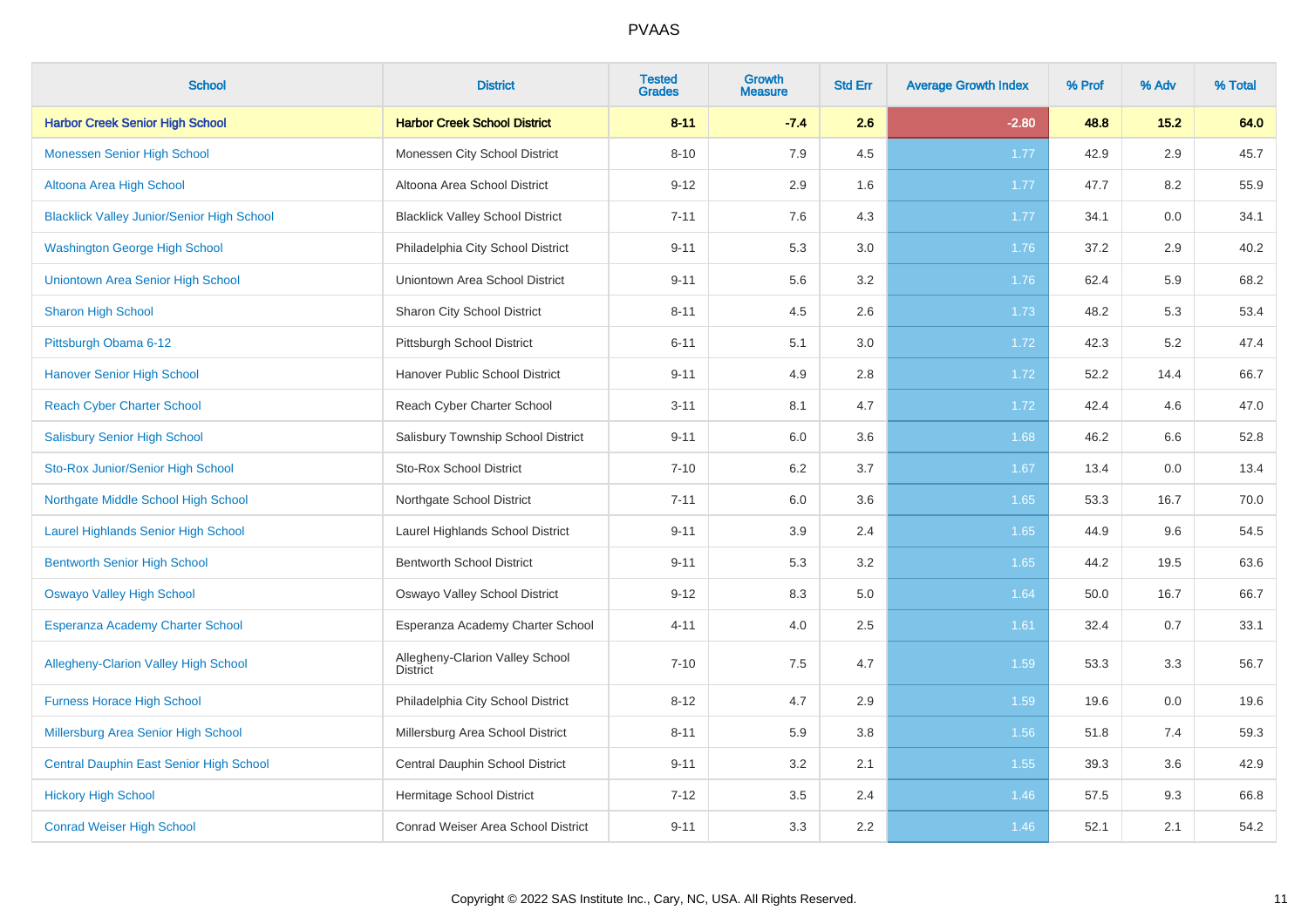| <b>School</b>                                      | <b>District</b>                                     | <b>Tested</b><br><b>Grades</b> | <b>Growth</b><br><b>Measure</b> | <b>Std Err</b> | <b>Average Growth Index</b> | % Prof | % Adv | % Total |
|----------------------------------------------------|-----------------------------------------------------|--------------------------------|---------------------------------|----------------|-----------------------------|--------|-------|---------|
| <b>Harbor Creek Senior High School</b>             | <b>Harbor Creek School District</b>                 | $8 - 11$                       | $-7.4$                          | 2.6            | $-2.80$                     | 48.8   | 15.2  | 64.0    |
| Pittsburgh Capa 6-12                               | Pittsburgh School District                          | $6 - 11$                       | 4.0                             | 2.8            | 1.45                        | 56.4   | 25.0  | 81.4    |
| James M Coughlin Junior/Senior High School         | Wilkes-Barre Area School District                   | $9 - 11$                       | 7.7                             | 5.5            | 1.42                        | 31.8   | 4.6   | 36.4    |
| <b>Lincoln Park Performing Arts Charter School</b> | Lincoln Park Performing Arts Charter<br>School      | $7 - 11$                       | 3.6                             | 2.5            | 1.42                        | 59.6   | 14.7  | 74.3    |
| <b>Warrior Run High School</b>                     | Warrior Run School District                         | $8 - 11$                       | 4.3                             | $3.0\,$        | 1.41                        | 40.9   | 8.1   | 49.0    |
| <b>Knoch High School</b>                           | South Butler County School District                 | $9 - 10$                       | 3.5                             | 2.5            | 1.41                        | 53.1   | 16.6  | 69.7    |
| <b>KIPP Dubois Charter School</b>                  | <b>KIPP Dubois Charter School</b>                   | $9 - 10$                       | 4.7                             | 3.3            | 1.40                        | 31.0   | 1.4   | 32.4    |
| Capital Area School for the Arts Charter School    | Capital Area School for the Arts<br>Charter School  | $9 - 11$                       | 5.8                             | 4.1            | 1.39                        | 59.3   | 18.6  | 78.0    |
| <b>Burrell High School</b>                         | <b>Burrell School District</b>                      | $9 - 11$                       | 4.2                             | 3.0            | 1.39                        | 58.5   | 13.8  | 72.3    |
| <b>Pleasant Valley High School</b>                 | Pleasant Valley School District                     | $9 - 11$                       | 2.7                             | 2.0            | 1.39                        | 57.2   | 5.5   | 62.8    |
| <b>Everett Area High School</b>                    | <b>Everett Area School District</b>                 | $9 - 11$                       | 4.6                             | 3.4            | 1.37                        | 60.5   | 1.3   | 61.8    |
| <b>MaST Community Charter School II</b>            | MaST Community Charter School II                    | $3 - 10$                       | 4.4                             | 3.2            | 1.37                        | 28.4   | 3.4   | 31.8    |
| Armstrong Junior/Senior High School                | <b>Armstrong School District</b>                    | $6 - 11$                       | 2.7                             | 2.0            | 1.37                        | 51.1   | 6.2   | 57.3    |
| New Brighton Area High School                      | New Brighton Area School District                   | $9 - 11$                       | 4.2                             | 3.1            | 1.36                        | 60.9   | 5.8   | 66.7    |
| <b>Kensington High School</b>                      | Philadelphia City School District                   | $9 - 11$                       | 4.9                             | 3.6            | 1.36                        | 10.7   | 0.0   | 10.7    |
| <b>Loyalsock Township Senior High School</b>       | Loyalsock Township School District                  | $8 - 12$                       | 3.9                             | 2.8            | 1.36                        | 54.3   | 2.1   | 56.4    |
| Lankenau High School                               | Philadelphia City School District                   | $9 - 10$                       | 4.4                             | 3.3            | 1.35                        | 43.6   | 1.3   | 44.9    |
| <b>Fels Samuel High School</b>                     | Philadelphia City School District                   | $9 - 11$                       | 5.0                             | 3.8            | 1.34                        | 13.9   | 0.0   | 13.9    |
| <b>Mastery Charter School - Shoemaker Campus</b>   | Mastery Charter School -<br><b>Shoemaker Campus</b> | $7 - 10$                       | 4.1                             | 3.0            | 1.34                        | 20.9   | 3.3   | 24.2    |
| <b>Punxsutawney Area High School</b>               | Punxsutawney Area School District                   | $7 - 11$                       | 3.8                             | 2.9            | 1.33                        | 55.0   | 5.5   | 60.6    |
| Cambridge Springs Junior/Senior High School        | <b>Penncrest School District</b>                    | $7 - 11$                       | 4.9                             | 3.7            | 1.30                        | 45.9   | 9.8   | 55.7    |
| Towanda Area Junior/Senior High School             | Towanda Area School District                        | $7 - 11$                       | 3.6                             | 2.8            | 1.29                        | 39.4   | 6.6   | 46.0    |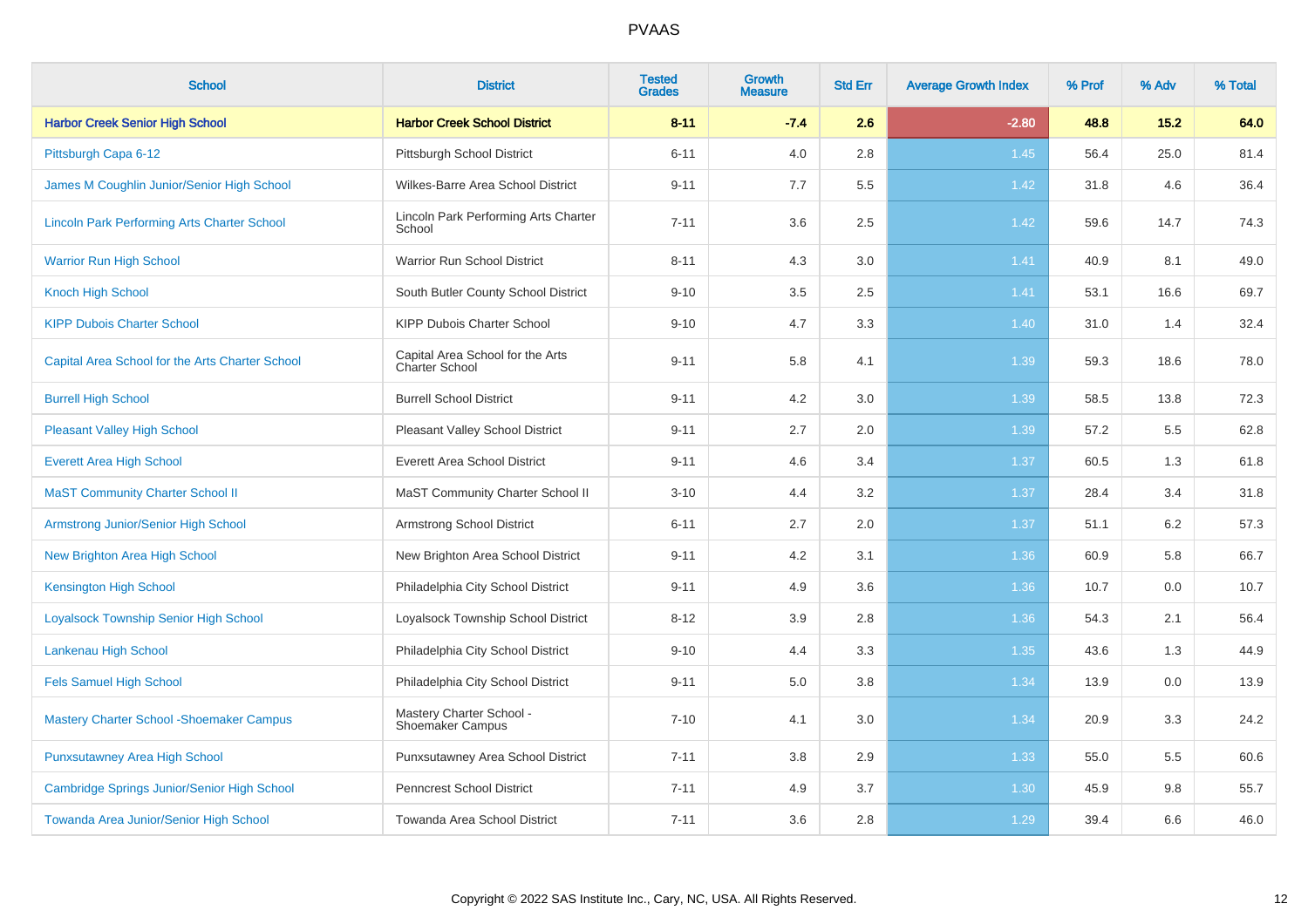| <b>School</b>                             | <b>District</b>                                  | <b>Tested</b><br><b>Grades</b> | <b>Growth</b><br><b>Measure</b> | <b>Std Err</b> | <b>Average Growth Index</b> | % Prof | % Adv  | % Total |
|-------------------------------------------|--------------------------------------------------|--------------------------------|---------------------------------|----------------|-----------------------------|--------|--------|---------|
| <b>Harbor Creek Senior High School</b>    | <b>Harbor Creek School District</b>              | $8 - 11$                       | $-7.4$                          | 2.6            | $-2.80$                     | 48.8   | $15.2$ | 64.0    |
| <b>Methacton High School</b>              | <b>Methacton School District</b>                 | $9 - 11$                       | 2.1                             | 1.7            | 1.25                        | 62.5   | 16.4   | 79.0    |
| <b>West York Area High School</b>         | West York Area School District                   | $8 - 12$                       | 2.9                             | 2.3            | 1.24                        | 53.8   | 4.4    | 58.2    |
| <b>Ligonier Valley High School</b>        | <b>Ligonier Valley School District</b>           | $9 - 11$                       | 3.8                             | 3.1            | 1.24                        | 59.1   | 10.3   | 69.5    |
| <b>Fairview High School</b>               | <b>Fairview School District</b>                  | $9 - 11$                       | 3.1                             | 2.6            | 1.21                        | 57.2   | 17.6   | 74.8    |
| <b>Central High School</b>                | Spring Cove School District                      | $9 - 11$                       | 3.0                             | 2.5            | 1.20                        | 47.8   | 12.7   | 60.4    |
| <b>Science Leadership Academy</b>         | Philadelphia City School District                | $8 - 11$                       | 4.1                             | 3.5            | 1.19                        | 65.8   | 6.6    | 72.4    |
| <b>Constitution High School</b>           | Philadelphia City School District                | $8 - 11$                       | 3.9                             | 3.3            | 1.17                        | 40.0   | 2.4    | 42.4    |
| <b>Harrisburg High School</b>             | Harrisburg City School District                  | $9 - 11$                       | 3.4                             | 2.9            | 1.17                        | 4.2    | 0.0    | 4.2     |
| <b>Shanksville-Stonycreek High School</b> | Shanksville-Stonycreek School<br><b>District</b> | $9 - 10$                       | 6.9                             | 5.9            | 1.17                        | 64.7   | 17.6   | 82.4    |
| <b>Pottsgrove Senior High School</b>      | Pottsgrove School District                       | $9 - 11$                       | 2.4                             | $2.0\,$        | 1.17                        | 44.0   | 10.0   | 53.9    |
| Line Mountain High School                 | Line Mountain School District                    | $9 - 11$                       | 3.7                             | $3.2\,$        | 1.16                        | 52.9   | 9.2    | 62.1    |
| <b>Bucktail High School</b>               | Keystone Central School District                 | $9 - 10$                       | 6.3                             | 5.5            | 1.16                        | 65.0   | 0.0    | 65.0    |
| <b>Donegal High School</b>                | Donegal School District                          | $8 - 12$                       | 2.8                             | 2.4            | 1.16                        | 60.6   | 9.1    | 69.7    |
| Esperanza Cyber Charter School            | Esperanza Cyber Charter School                   | $3 - 11$                       | 7.1                             | 6.1            | 1.16                        | 9.1    | 0.0    | 9.1     |
| <b>Halifax Area High School</b>           | <b>Halifax Area School District</b>              | $9 - 11$                       | 4.4                             | 3.9            | 1.14                        | 61.5   | 9.6    | 71.2    |
| Port Allegany Junior/Senior High School   | Port Allegany School District                    | $7 - 11$                       | 4.0                             | 3.6            | 1.11                        | 28.1   | 9.4    | 37.5    |
| <b>Tidioute Community Charter School</b>  | <b>Tidioute Community Charter School</b>         | $3 - 11$                       | 5.7                             | 5.1            | 1.11                        | 34.4   | 21.9   | 56.2    |
| <b>Woodland Hills High School</b>         | Woodland Hills School District                   | $8 - 12$                       | 2.8                             | 2.6            | 1.05                        | 31.4   | 3.6    | 35.0    |
| <b>Central Cambria High School</b>        | Central Cambria School District                  | $9 - 11$                       | 2.6                             | 2.5            | 1.04                        | 56.2   | 9.7    | 66.0    |
| Morrisville High School (8381)            | Morrisville Borough School District              | $6 - 11$                       | 4.4                             | 4.3            | 1.02                        | 30.2   | 2.3    | 32.6    |
| Gamp                                      | Philadelphia City School District                | $5 - 10$                       | 5.3                             | 5.2            | 1.01                        | 66.7   | 20.8   | 87.5    |
| Leechburg Area High School                | Leechburg Area School District                   | $8 - 11$                       | 4.1                             | 4.0            | 1.01                        | 47.8   | 19.6   | 67.4    |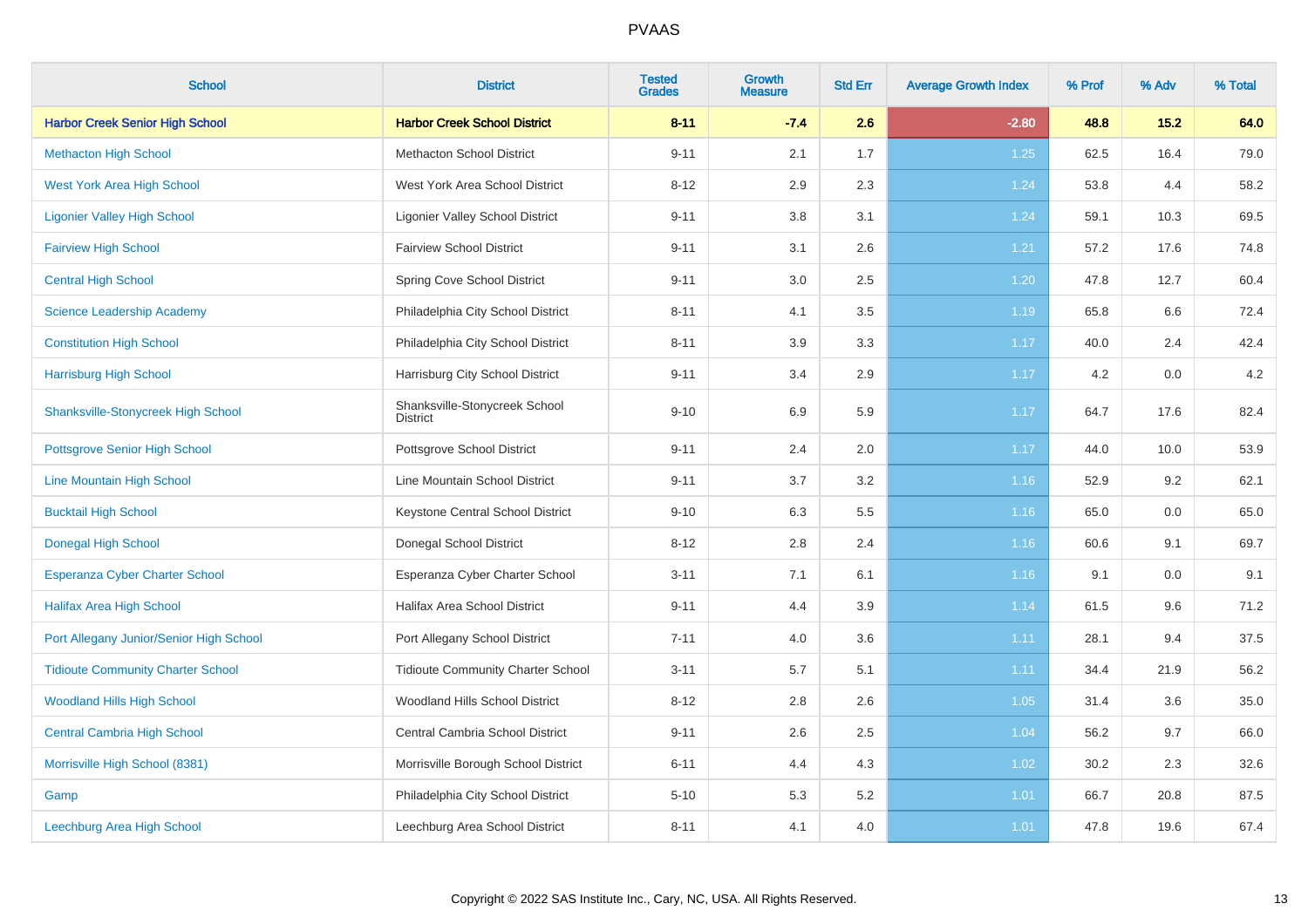| <b>School</b>                                   | <b>District</b>                                   | <b>Tested</b><br><b>Grades</b> | Growth<br><b>Measure</b> | <b>Std Err</b> | <b>Average Growth Index</b> | % Prof | % Adv | % Total |
|-------------------------------------------------|---------------------------------------------------|--------------------------------|--------------------------|----------------|-----------------------------|--------|-------|---------|
| <b>Harbor Creek Senior High School</b>          | <b>Harbor Creek School District</b>               | $8 - 11$                       | $-7.4$                   | 2.6            | $-2.80$                     | 48.8   | 15.2  | 64.0    |
| <b>Mastery Charter School-Pickett Campus</b>    | Mastery Charter School - Pickett<br>Campus        | $6 - 10$                       | 5.6                      | 5.7            | 1.00                        | 27.8   | 0.0   | 27.8    |
| Meyersdale Area High School                     | Meyersdale Area School District                   | $9 - 11$                       | 3.9                      | 4.0            | 1.00                        | 43.1   | 6.9   | 50.0    |
| East Stroudsburg Senior High School South       | East Stroudsburg Area School<br><b>District</b>   | $9 - 11$                       | 2.0                      | 2.0            | 0.99                        | 48.8   | 7.7   | 56.4    |
| <b>Stem At Showalter</b>                        | <b>Chester-Upland School District</b>             | $7 - 10$                       | 3.2                      | 3.2            | 0.99                        | 19.8   | 1.2   | 21.0    |
| Lehigh Career & Technical Institute             | Lehigh Career & Technical Institute               | $10 - 12$                      | 5.6                      | 5.6            | 0.99                        | 78.3   | 0.0   | 78.3    |
| <b>Building 21 Allentown</b>                    | Allentown City School District                    | $9 - 11$                       | 3.6                      | 3.8            | 0.96                        | 24.6   | 0.0   | 24.6    |
| <b>General Mclane High School</b>               | <b>General Mclane School District</b>             | $8 - 11$                       | 2.7                      | 2.9            | 0.95                        | 62.3   | 4.9   | 67.2    |
| <b>Berlin Brothersvalley Senior High School</b> | Berlin Brothersvalley School District             | $9 - 11$                       | 3.8                      | 4.2            | 0.90                        | 48.8   | 14.0  | 62.8    |
| <b>Manheim Central Senior High School</b>       | Manheim Central School District                   | $9 - 11$                       | 1.8                      | 2.1            | 0.87                        | 53.2   | 11.6  | 64.8    |
| Franklin Regional Senior High School            | Franklin Regional School District                 | $9 - 11$                       | 1.7                      | 1.9            | 0.87                        | 66.7   | 15.5  | 82.1    |
| Keystone Junior/Senior High School              | Keystone School District                          | $7 - 11$                       | 2.7                      | 3.3            | 0.84                        | 50.6   | 6.5   | 57.1    |
| <b>Williamsport Area Senior High School</b>     | Williamsport Area School District                 | $9 - 11$                       | 1.5                      | 1.8            | 0.84                        | 44.1   | 12.8  | 56.9    |
| <b>Tunkhannock High School</b>                  | Tunkhannock Area School District                  | $8 - 11$                       | 1.9                      | 2.2            | 0.84                        | 44.9   | 9.6   | 54.6    |
| <b>Hopewell Senior High School</b>              | Hopewell Area School District                     | $9 - 11$                       | 2.2                      | 2.7            | 0.82                        | 58.4   | 4.0   | 62.4    |
| <b>Clairton Middle/High School</b>              | <b>Clairton City School District</b>              | $6 - 11$                       | 3.0                      | 3.7            | 0.82                        | 13.4   | 0.0   | 13.4    |
| Louis E Dieruff High School                     | Allentown City School District                    | $8 - 12$                       | 1.6                      | 1.9            | 0.81                        | 27.2   | 0.7   | 28.0    |
| <b>Lower Moreland High School</b>               | Lower Moreland Township School<br><b>District</b> | $8 - 11$                       | 1.8                      | 2.2            | 0.81                        | 62.8   | 17.0  | 79.8    |
| <b>Bedford Senior High School</b>               | <b>Bedford Area School District</b>               | $9 - 11$                       | 2.1                      | 2.6            | 0.80                        | 48.5   | 10.0  | 58.5    |
| North Clarion County Junior/Senior High School  | North Clarion County School District              | $7 - 12$                       | 3.5                      | 4.3            | 0.80                        | 67.5   | 15.0  | 82.5    |
| Northwestern Lehigh High School                 | Northwestern Lehigh School District               | $9 - 11$                       | 1.8                      | 2.3            | 0.79                        | 53.3   | 9.7   | 63.0    |
| South Fayette Township High School              | South Fayette Township School<br><b>District</b>  | $9 - 11$                       | 1.5                      | 1.9            | 0.77                        | 61.0   | 26.5  | 87.6    |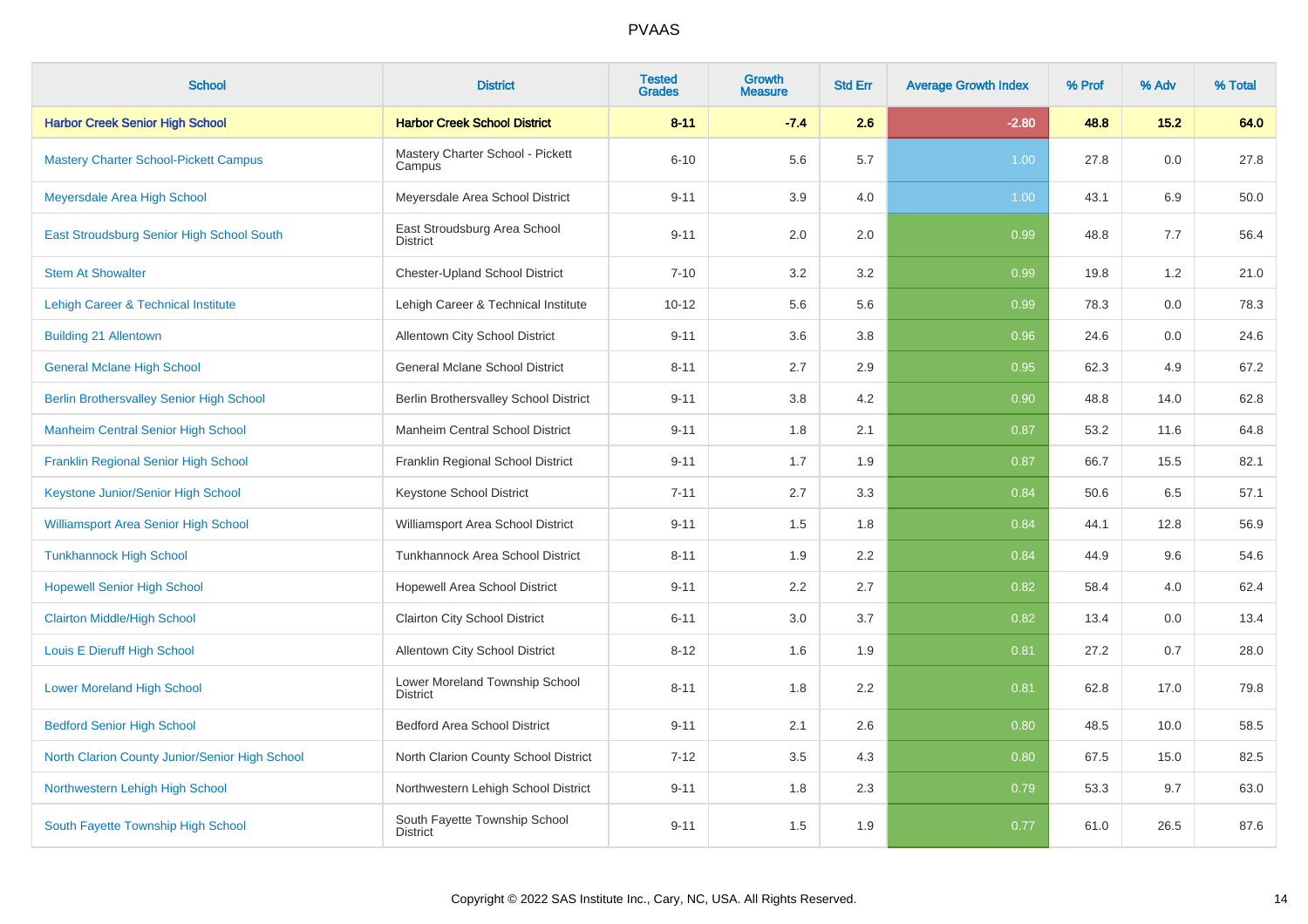| <b>School</b>                                     | <b>District</b>                          | <b>Tested</b><br><b>Grades</b> | <b>Growth</b><br><b>Measure</b> | <b>Std Err</b> | <b>Average Growth Index</b> | % Prof | % Adv | % Total |
|---------------------------------------------------|------------------------------------------|--------------------------------|---------------------------------|----------------|-----------------------------|--------|-------|---------|
| <b>Harbor Creek Senior High School</b>            | <b>Harbor Creek School District</b>      | $8 - 11$                       | $-7.4$                          | 2.6            | $-2.80$                     | 48.8   | 15.2  | 64.0    |
| <b>Baldwin Senior High School</b>                 | <b>Baldwin-Whitehall School District</b> | $7 - 11$                       | 1.4                             | 1.9            | 0.76                        | 58.6   | 8.6   | 67.1    |
| Urban Pathways 6-12 Charter School                | Urban Pathways 6-12 Charter<br>School    | $6 - 11$                       | 4.8                             | 6.4            | 0.75                        | 28.6   | 0.0   | 28.6    |
| <b>Thomas Jefferson High School</b>               | West Jefferson Hills School District     | $8 - 11$                       | 1.5                             | 2.1            | 0.74                        | 55.7   | 20.8  | 76.4    |
| <b>Bensalem Township High School</b>              | Bensalem Township School District        | $7 - 11$                       | 1.2                             | 1.6            | 0.74                        | 38.8   | 8.3   | 47.1    |
| <b>Scranton High School</b>                       | <b>Scranton School District</b>          | $9 - 11$                       | 2.7                             | 3.7            | 0.72                        | 49.2   | 6.4   | 55.6    |
| Harmony Area Junior/Senior High School            | Harmony Area School District             | $7 - 10$                       | 4.4                             | 6.3            | 0.69                        | 33.3   | 13.3  | 46.7    |
| Camp Hill Senior High School                      | Camp Hill School District                | $9 - 12$                       | 2.0                             | 3.0            | 0.69                        | 53.6   | 17.5  | 71.1    |
| <b>Marple Newtown Senior High School</b>          | Marple Newtown School District           | $9 - 11$                       | 1.7                             | 2.4            | 0.69                        | 57.6   | 12.8  | 70.4    |
| <b>Mcguffey High School</b>                       | <b>Mcguffey School District</b>          | $9 - 11$                       | 1.8                             | 2.6            | 0.67                        | 57.7   | 3.1   | 60.8    |
| Mapletown Junior/Senior High School               | Southeastern Greene School District      | $7 - 10$                       | 3.1                             | 4.6            | 0.66                        | 57.6   | 6.1   | 63.6    |
| Kensington Creative & Performing Arts High School | Philadelphia City School District        | $8 - 11$                       | 2.2                             | 3.4            | 0.65                        | 10.4   | 3.9   | 14.3    |
| <b>Strawberry Mansion High School</b>             | Philadelphia City School District        | $9 - 11$                       | 3.6                             | 5.6            | 0.64                        | 16.7   | 0.0   | 16.7    |
| <b>Creative And Performing Arts</b>               | Philadelphia City School District        | $8 - 11$                       | 1.5                             | 2.3            | 0.64                        | 65.6   | 9.8   | 75.4    |
| <b>Central Bucks High School -East</b>            | Central Bucks School District            | $9 - 11$                       | 0.9                             | 1.5            | 0.60                        | 61.6   | 16.0  | 77.6    |
| Wilkes-Barre Area Sd Stem Academy                 | Wilkes-Barre Area School District        | $9 - 11$                       | 3.8                             | 6.6            | 0.57                        | 72.7   | 27.3  | 100.0   |
| <b>Commodore Perry Junior/Senior High School</b>  | Commodore Perry School District          | $7 - 11$                       | 2.9                             | 5.6            | 0.53                        | 58.3   | 0.0   | 58.3    |
| <b>United Junior/Senior High School</b>           | <b>United School District</b>            | $7 - 11$                       | 1.8                             | 3.4            | 0.53                        | 60.3   | 6.6   | 66.9    |
| Forbes Road Junior/Senior High School             | <b>Forbes Road School District</b>       | $7 - 11$                       | 2.6                             | 5.1            | 0.51                        | 41.4   | 10.3  | 51.7    |
| <b>Athens Area High School</b>                    | Athens Area School District              | $9 - 11$                       | 1.2                             | 2.5            | 0.49                        | 46.9   | 7.6   | 54.5    |
| <b>Laurel High School</b>                         | <b>Laurel School District</b>            | $9 - 11$                       | 1.5                             | 3.1            | 0.48                        | 70.1   | 2.3   | 72.4    |
| <b>Union High School</b>                          | <b>Union School District</b>             | $6 - 12$                       | 1.9                             | 4.2            | 0.45                        | 32.6   | 7.0   | 39.5    |
| <b>Roberto Clemente Charter School</b>            | Roberto Clemente Charter School          | $3 - 12$                       | 2.2                             | 4.9            | 0.45                        | 27.5   | 5.0   | 32.5    |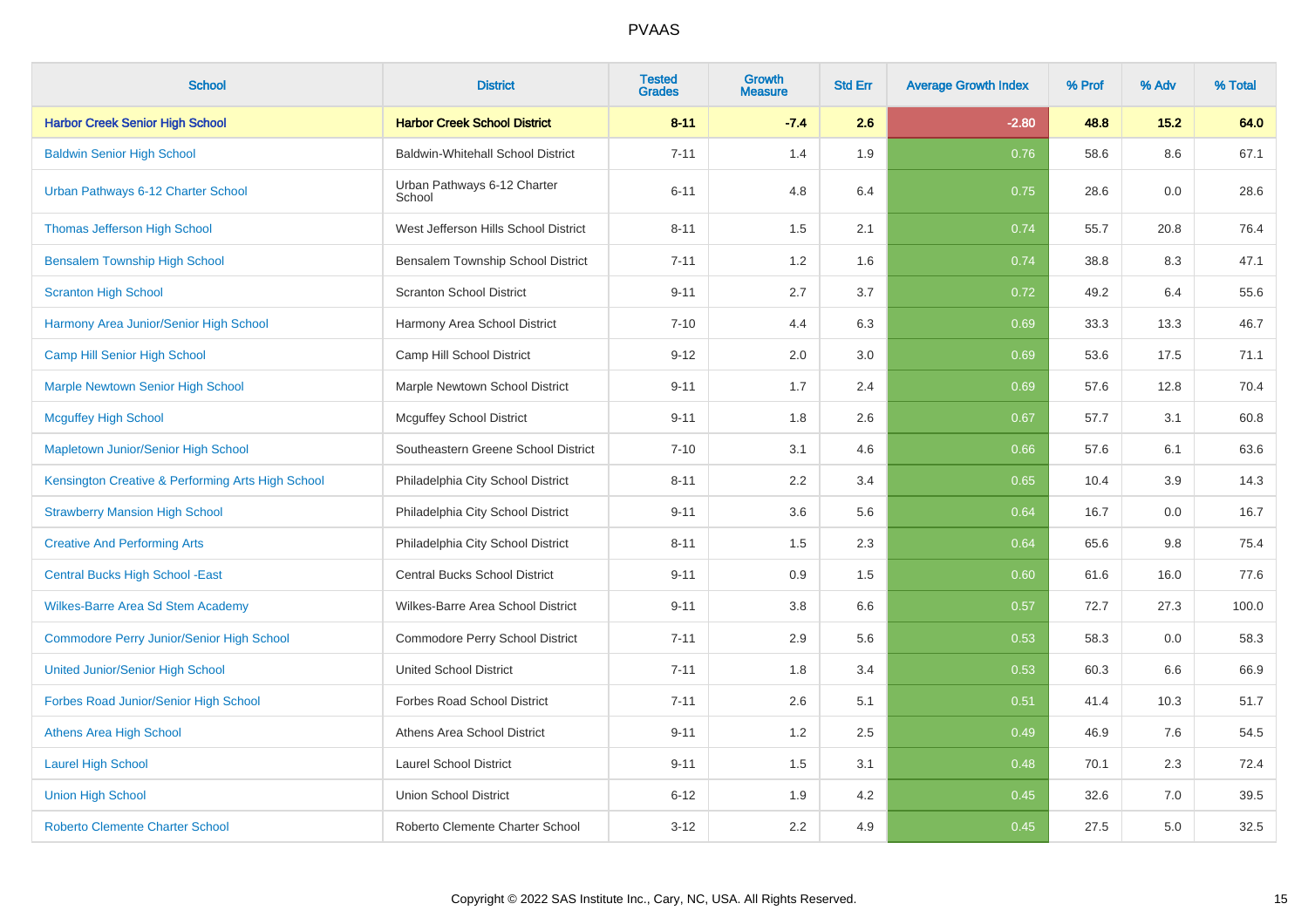| <b>School</b>                                     | <b>District</b>                                         | <b>Tested</b><br><b>Grades</b> | <b>Growth</b><br><b>Measure</b> | <b>Std Err</b> | <b>Average Growth Index</b> | % Prof | % Adv | % Total |
|---------------------------------------------------|---------------------------------------------------------|--------------------------------|---------------------------------|----------------|-----------------------------|--------|-------|---------|
| <b>Harbor Creek Senior High School</b>            | <b>Harbor Creek School District</b>                     | $8 - 11$                       | $-7.4$                          | 2.6            | $-2.80$                     | 48.8   | 15.2  | 64.0    |
| <b>Schuylkill Valley High School</b>              | Schuylkill Valley School District                       | $9 - 11$                       | 1.1                             | 2.5            | 0.43                        | 55.1   | 10.2  | 65.3    |
| <b>Mastery Charter High School-Lenfest Campus</b> | Mastery Charter High School-<br>Lenfest Campus          | $7 - 11$                       | 2.5                             | 5.7            | 0.43                        | 40.0   | 0.0   | 40.0    |
| Hanover Area Junior/Senior High School            | Hanover Area School District                            | $7 - 11$                       | 1.9                             | 4.6            | 0.41                        | 42.9   | 5.7   | 48.6    |
| Pittsburgh Science And Technology Academy 6-12    | Pittsburgh School District                              | $6 - 11$                       | 1.2                             | 3.0            | 0.41                        | 53.8   | 10.6  | 64.4    |
| <b>Radnor Senior High School</b>                  | Radnor Township School District                         | $8 - 12$                       | 0.8                             | 2.1            | 0.39                        | 65.0   | 23.2  | 88.2    |
| <b>Union Area High School</b>                     | Union Area School District                              | $9 - 11$                       | 1.6                             | 4.3            | 0.37                        | 61.5   | 0.0   | 61.5    |
| <b>Galeton Area School</b>                        | Galeton Area School District                            | $3 - 11$                       | 2.0                             | 5.3            | 0.37                        | 41.3   | 4.4   | 45.6    |
| <b>Biglerville High School</b>                    | <b>Upper Adams School District</b>                      | $9 - 11$                       | 1.0                             | 2.9            | 0.35                        | 55.2   | 8.6   | 63.8    |
| Purchase Line Junior/Senior High School           | <b>Purchase Line School District</b>                    | $7 - 12$                       | 1.2                             | 3.5            | 0.35                        | 43.1   | 5.4   | 48.5    |
| <b>Mastery Charter School - Thomas Campus</b>     | Mastery Charter School - Thomas<br>Campus               | $3 - 10$                       | 2.1                             | 6.2            | 0.33                        | 28.6   | 0.0   | 28.6    |
| <b>Newport High School</b>                        | <b>Newport School District</b>                          | $9 - 12$                       | 1.1                             | 3.5            | 0.32                        | 51.5   | 10.3  | 61.8    |
| Lehigh Valley Academy Regional Charter School     | Lehigh Valley Academy Regional<br><b>Charter School</b> | $3 - 11$                       | 0.7                             | 2.3            | 0.32                        | 46.3   | 5.0   | 51.4    |
| Warren Area High School                           | Warren County School District                           | $8 - 11$                       | 0.8                             | 2.4            | 0.32                        | 41.2   | 9.6   | 50.8    |
| West Shamokin Junior/Senior High School           | <b>Armstrong School District</b>                        | $7 - 10$                       | 0.9                             | 2.9            | 0.31                        | 52.4   | 5.7   | 58.1    |
| <b>Tussey Mountain High School</b>                | <b>Tussey Mountain School District</b>                  | $9 - 12$                       | 1.1                             | 3.7            | 0.29                        | 38.6   | 1.8   | 40.4    |
| <b>Strath Haven High School</b>                   | Wallingford-Swarthmore School<br><b>District</b>        | $9 - 10$                       | 0.7                             | 2.4            | 0.28                        | 64.4   | 22.7  | 87.1    |
| <b>Lakeland Junior/Senior High School</b>         | <b>Lakeland School District</b>                         | $7 - 11$                       | 0.7                             | 2.8            | 0.25                        | 48.6   | 3.7   | 52.3    |
| Kennard-Dale High School                          | South Eastern School District                           | $9 - 11$                       | 0.6                             | 2.4            | 0.24                        | 54.8   | 6.6   | 61.4    |
| Sheffield M/Hs                                    | Warren County School District                           | $6 - 11$                       | 1.1                             | 4.7            | 0.23                        | 42.2   | 0.0   | 42.2    |
| Edison High School/Fareira Skills                 | Philadelphia City School District                       | $8 - 12$                       | 0.7                             | 3.1            | 0.23                        | 11.0   | 0.0   | 11.0    |
| <b>Gateway Senior High School</b>                 | <b>Gateway School District</b>                          | $9 - 11$                       | 0.5                             | 2.2            | 0.22                        | 52.1   | 13.8  | 65.9    |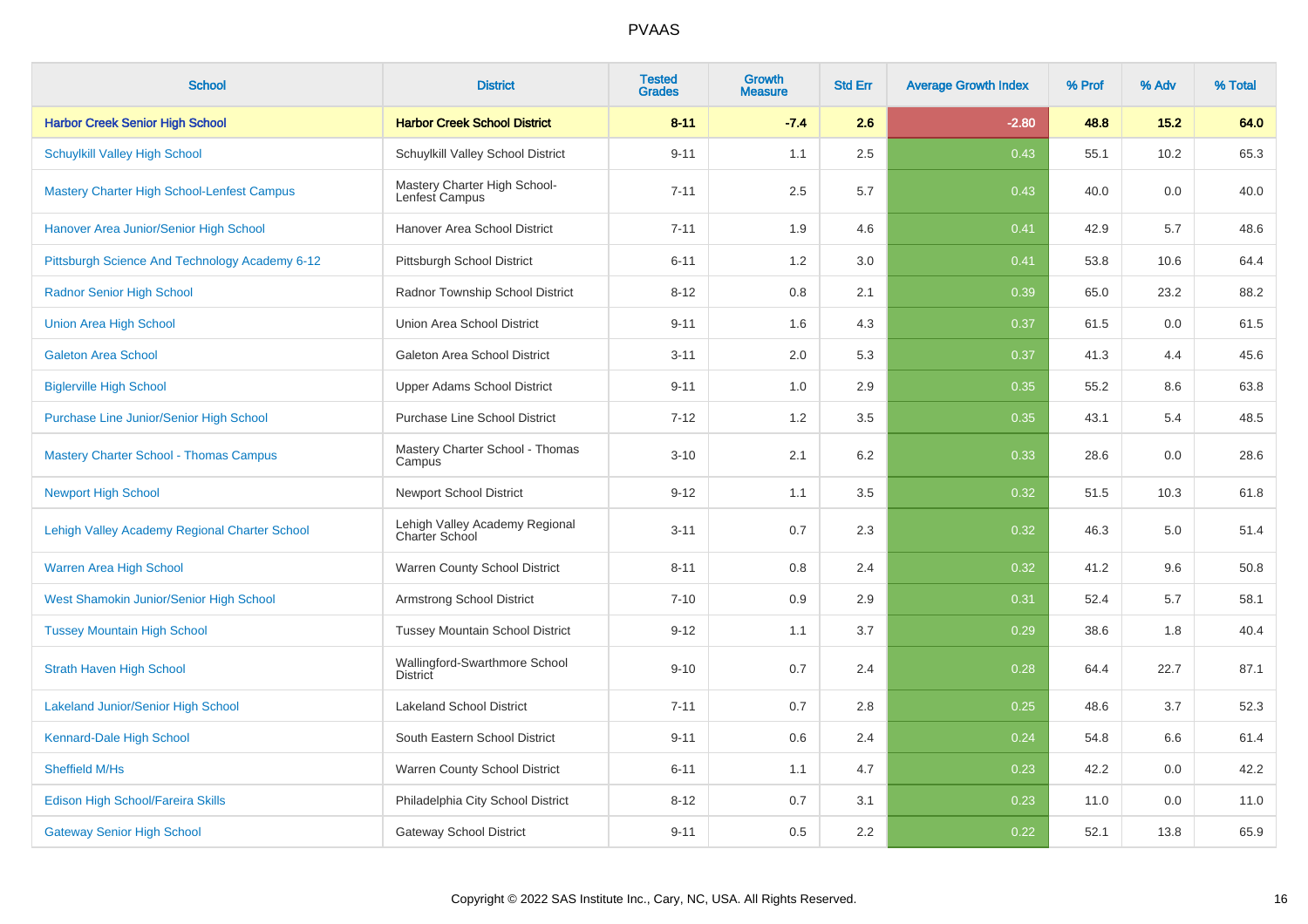| <b>School</b>                               | <b>District</b>                        | <b>Tested</b><br><b>Grades</b> | <b>Growth</b><br><b>Measure</b> | <b>Std Err</b> | <b>Average Growth Index</b> | % Prof | % Adv | % Total |
|---------------------------------------------|----------------------------------------|--------------------------------|---------------------------------|----------------|-----------------------------|--------|-------|---------|
| <b>Harbor Creek Senior High School</b>      | <b>Harbor Creek School District</b>    | $8 - 11$                       | $-7.4$                          | 2.6            | $-2.80$                     | 48.8   | 15.2  | 64.0    |
| Wyomissing Area Junior/Senior High School   | Wyomissing Area School District        | $7 - 12$                       | 0.5                             | 2.6            | 0.21                        | 55.7   | 17.6  | 73.3    |
| Lower Dauphin High School                   | Lower Dauphin School District          | $9 - 10$                       | 0.3                             | 1.9            | 0.17                        | 49.6   | 12.7  | 62.3    |
| <b>Cougar Academy</b>                       | Harrisburg City School District        | $3 - 10$                       | 0.9                             | 6.2            | 0.15                        | 15.8   | 0.0   | 15.8    |
| <b>Greenville Junior/Senior High School</b> | Greenville Area School District        | $7 - 11$                       | 0.4                             | 2.9            | 0.15                        | 53.4   | 6.9   | 60.3    |
| <b>Greater Latrobe Senior High School</b>   | <b>Greater Latrobe School District</b> | $9 - 11$                       | 0.3                             | 1.9            | 0.14                        | 55.5   | 14.1  | 69.5    |
| <b>Bloomsburg Area High School</b>          | Bloomsburg Area School District        | $8 - 10$                       | 0.4                             | 3.0            | 0.12                        | 55.9   | 11.8  | 67.6    |
| Insight PA Cyber Charter School             | Insight PA Cyber Charter School        | $3 - 11$                       | 0.7                             | 5.7            | 0.12                        | 50.0   | 4.8   | 54.8    |
| <b>Parkway Northwest</b>                    | Philadelphia City School District      | $9 - 10$                       | 0.4                             | 3.8            | 0.09                        | 32.7   | 1.8   | 34.6    |
| Juniata Senior High School                  | Juniata County School District         | $8 - 11$                       | 0.2                             | 2.6            | 0.08                        | 38.2   | 1.5   | 39.7    |
| Smethport Area Junior/Senior High School    | Smethport Area School District         | $7 - 12$                       | 0.2                             | 3.9            | 0.06                        | 37.0   | 1.8   | 38.9    |
| Reynolds Junior/Senior High School          | <b>Reynolds School District</b>        | $7 - 10$                       | 0.2                             | 3.4            | 0.06                        | 52.1   | 7.0   | 59.2    |
| Brockway Area Junior/Senior High School     | Brockway Area School District          | $7 - 11$                       | 0.2                             | 3.6            | 0.06                        | 49.2   | 7.7   | 56.9    |
| Jersey Shore Area Senior High School        | Jersey Shore Area School District      | $9 - 11$                       | 0.1                             | 2.5            | 0.05                        | 47.1   | 9.2   | 56.2    |
| Danville Area Senior High School            | Danville Area School District          | $9 - 11$                       | 0.1                             | 2.6            | 0.05                        | 57.4   | 18.4  | 75.7    |
| <b>Cedar Cliff High School</b>              | <b>West Shore School District</b>      | $9 - 12$                       | 0.0                             | 1.9            | 0.01                        | 55.4   | 8.6   | 64.0    |
| Northern Lebanon Senior High School         | Northern Lebanon School District       | $9 - 11$                       | $-0.0$                          | 2.4            | $-0.01$                     | 28.0   | 3.0   | 31.0    |
| West Branch Area High School                | West Branch Area School District       | $9 - 11$                       | $-0.2$                          | 3.8            | $-0.04$                     | 47.2   | 1.9   | 49.1    |
| South Philadelphia High School              | Philadelphia City School District      | $9 - 10$                       | $-0.4$                          | 4.3            | $-0.08$                     | 20.0   | 0.0   | 20.0    |
| Avella Area Junior/Senior High School       | Avella Area School District            | $7 - 12$                       | $-0.6$                          | 4.7            | $-0.11$                     | 49.3   | 14.5  | 63.8    |
| Philadelphia Military Acad At Elverson      | Philadelphia City School District      | $9 - 10$                       | $-0.4$                          | 3.7            | $-0.12$                     | 8.5    | 0.0   | 8.5     |
| Penn Cambria High School                    | Penn Cambria School District           | $9 - 11$                       | $-0.3$                          | 2.7            | $-0.12$                     | 61.5   | 7.7   | 69.2    |
| <b>Susquenita High School</b>               | Susquenita School District             | $9 - 11$                       | $-0.4$                          | 2.8            | $-0.14$                     | 47.7   | 10.1  | 57.8    |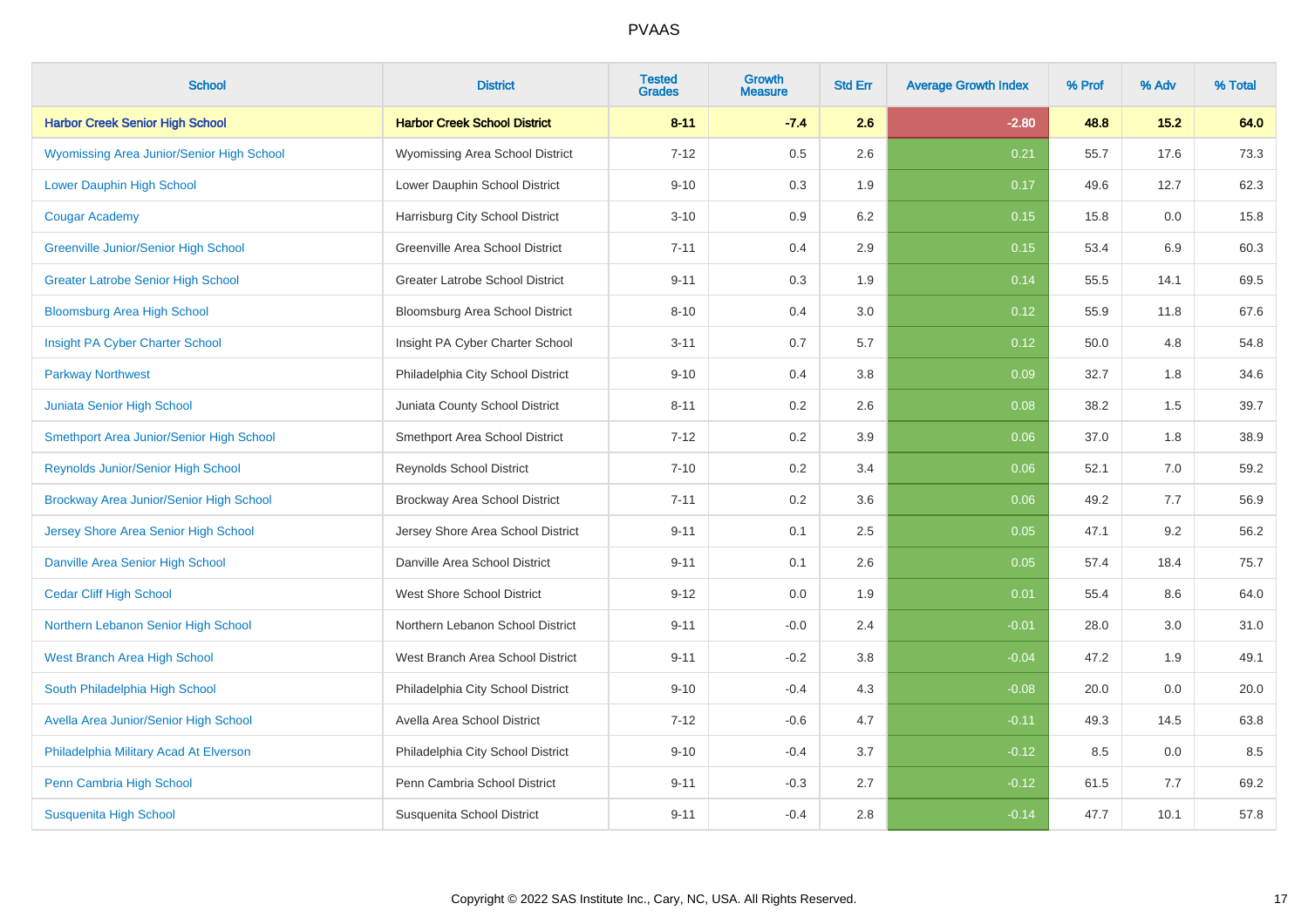| <b>School</b>                                      | <b>District</b>                                       | <b>Tested</b><br><b>Grades</b> | Growth<br><b>Measure</b> | <b>Std Err</b> | <b>Average Growth Index</b> | % Prof | % Adv | % Total |
|----------------------------------------------------|-------------------------------------------------------|--------------------------------|--------------------------|----------------|-----------------------------|--------|-------|---------|
| <b>Harbor Creek Senior High School</b>             | <b>Harbor Creek School District</b>                   | $8 - 11$                       | $-7.4$                   | 2.6            | $-2.80$                     | 48.8   | 15.2  | 64.0    |
| <b>Hempfield Senior High School</b>                | <b>Hempfield School District</b>                      | $9 - 11$                       | $-0.2$                   | 1.4            | $-0.15$                     | 58.2   | 9.9   | 68.2    |
| Kutztown Area Senior High School                   | Kutztown Area School District                         | $9 - 12$                       | $-0.5$                   | 3.2            | $-0.15$                     | 55.4   | 13.3  | 68.7    |
| Philadelphia Electrical & Tech Charter High School | Philadelphia Electrical & Tech<br>Charter High School | $10 - 10$                      | $-0.5$                   | 2.9            | $-0.15$                     | 8.8    | 0.0   | 8.8     |
| <b>Achievement House Charter School</b>            | Achievement House Charter School                      | $7 - 11$                       | $-0.7$                   | 4.0            | $-0.17$                     | 32.5   | 2.6   | 35.1    |
| <b>Westinghouse Arts Academy Charter School</b>    | Westinghouse Arts Academy<br>Charter School           | $9 - 10$                       | $-0.7$                   | 3.6            | $-0.19$                     | 59.2   | 8.4   | 67.6    |
| Valley Junior/Senior High School                   | New Kensington-Arnold School<br><b>District</b>       | $7 - 11$                       | $-0.8$                   | 3.8            | $-0.22$                     | 40.7   | 3.7   | 44.4    |
| <b>Mcconnellsburg High School</b>                  | Central Fulton School District                        | $9 - 11$                       | $-0.8$                   | 3.5            | $-0.23$                     | 51.4   | 8.6   | 60.0    |
| <b>Blue Ridge High School</b>                      | <b>Blue Ridge School District</b>                     | $9 - 11$                       | $-0.8$                   | 3.6            | $-0.23$                     | 44.6   | 3.1   | 47.7    |
| Otto-Eldred Junior/Senior High School              | <b>Otto-Eldred School District</b>                    | $7 - 11$                       | $-1.0$                   | 4.2            | $-0.23$                     | 56.2   | 6.2   | 62.5    |
| <b>Mercer Area Senior High School</b>              | Mercer Area School District                           | $8 - 11$                       | $-0.8$                   | 3.3            | $-0.23$                     | 56.8   | 8.1   | 64.9    |
| Millville Area Junior/Senior High School           | Millville Area School District                        | $7 - 12$                       | $-1.1$                   | 4.7            | $-0.24$                     | 51.4   | 5.4   | 56.8    |
| <b>Oley Valley Senior High School</b>              | Oley Valley School District                           | $9 - 11$                       | $-0.8$                   | 2.7            | $-0.29$                     | 43.1   | 12.9  | 56.0    |
| <b>Crestwood Secondary Campus</b>                  | <b>Crestwood School District</b>                      | $7 - 11$                       | $-0.7$                   | 2.3            | $-0.31$                     | 57.4   | 17.0  | 74.4    |
| Southern Lehigh Senior High School                 | Southern Lehigh School District                       | $9 - 11$                       | $-0.7$                   | 2.3            | $-0.31$                     | 66.1   | 11.9  | 78.0    |
| Panther Valley Junior/Senior High School           | Panther Valley School District                        | $7 - 12$                       | $-1.0$                   | 3.3            | $-0.31$                     | 47.9   | 4.3   | 52.1    |
| Mount Carmel Area High School                      | Mount Carmel Area School District                     | $6 - 11$                       | $-1.0$                   | 3.1            | $-0.32$                     | 45.3   | 2.1   | 47.4    |
| Hope For Hyndman Charter School                    | Hope For Hyndman Charter School                       | $3 - 11$                       | $-2.0$                   | 6.1            | $-0.32$                     | 33.3   | 0.0   | 33.3    |
| <b>Bellefonte Area High School</b>                 | Bellefonte Area School District                       | $9 - 11$                       | $-0.7$                   | 2.2            | $-0.33$                     | 47.6   | 10.6  | 58.2    |
| Lakeview Middle-High School                        | Lakeview School District                              | $6 - 11$                       | $-1.2$                   | 3.7            | $-0.33$                     | 60.3   | 3.2   | 63.5    |
| <b>Girard High School</b>                          | <b>Girard School District</b>                         | $9 - 11$                       | $-0.9$                   | 2.7            | $-0.33$                     | 53.9   | 15.6  | 69.6    |
| <b>Glendale Junior/Senior High School</b>          | <b>Glendale School District</b>                       | $7 - 10$                       | $-1.3$                   | 3.7            | $-0.34$                     | 50.0   | 5.4   | 55.4    |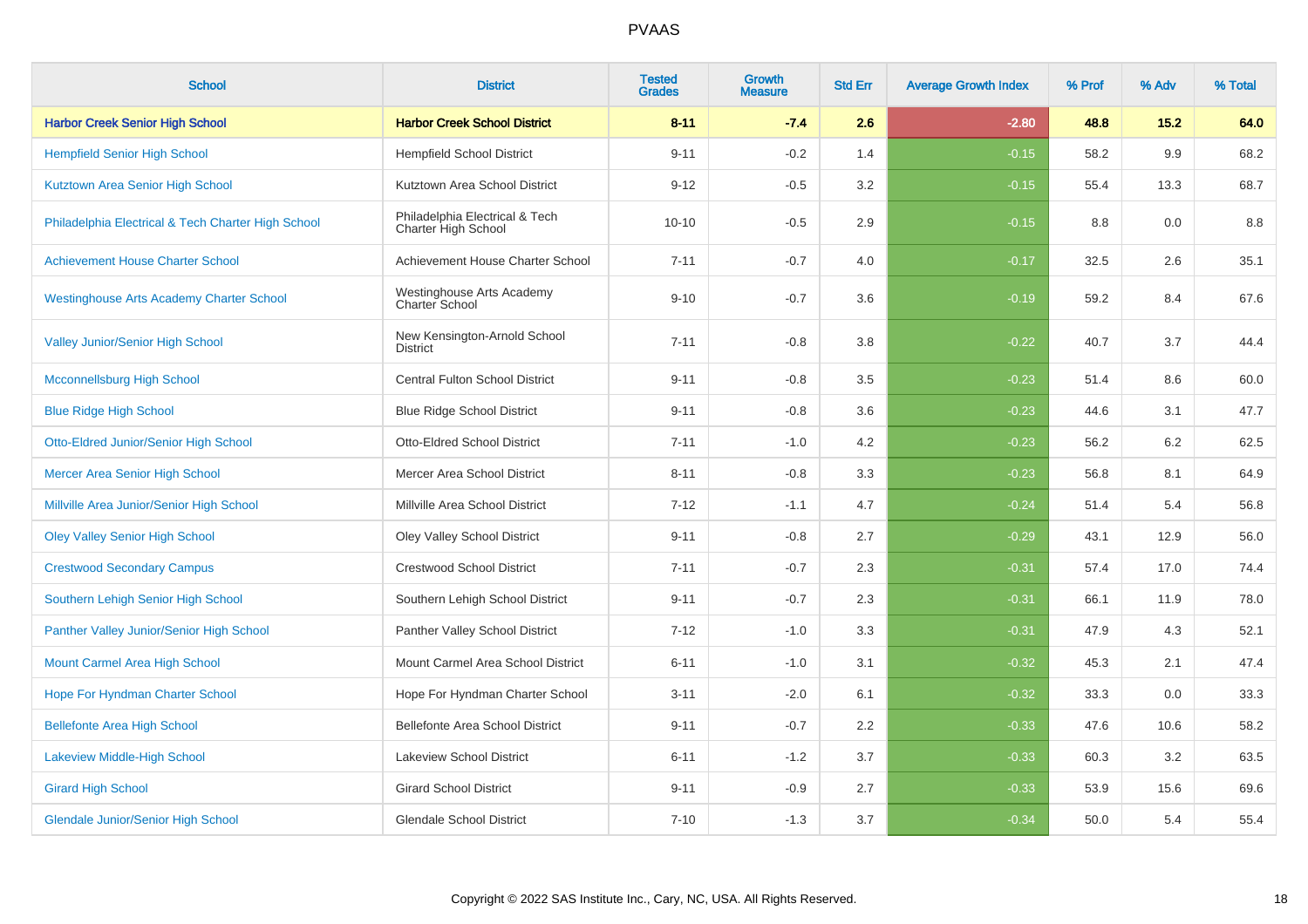| <b>School</b>                                      | <b>District</b>                                            | <b>Tested</b><br><b>Grades</b> | <b>Growth</b><br><b>Measure</b> | <b>Std Err</b> | <b>Average Growth Index</b> | % Prof | % Adv | % Total |
|----------------------------------------------------|------------------------------------------------------------|--------------------------------|---------------------------------|----------------|-----------------------------|--------|-------|---------|
| <b>Harbor Creek Senior High School</b>             | <b>Harbor Creek School District</b>                        | $8 - 11$                       | $-7.4$                          | 2.6            | $-2.80$                     | 48.8   | 15.2  | 64.0    |
| <b>Cornell High School</b>                         | <b>Cornell School District</b>                             | $7 - 11$                       | $-2.0$                          | 5.0            | $-0.39$                     | 33.8   | 1.5   | 35.4    |
| James Buchanan High School                         | <b>Tuscarora School District</b>                           | $9 - 11$                       | $-1.0$                          | 2.3            | $-0.43$                     | 45.1   | 8.1   | 53.2    |
| Penn Manor High School                             | Penn Manor School District                                 | $7 - 11$                       | $-0.8$                          | 1.6            | $-0.47$                     | 51.9   | 12.6  | 64.5    |
| Center For Student Lrng Charter School Pennsbury   | Center For Student Learning Charter<br>School At Pennsbury | $6 - 12$                       | $-2.9$                          | 6.1            | $-0.47$                     | 42.9   | 0.0   | 42.9    |
| Albert Gallatin Area Senior High School            | Albert Gallatin Area School District                       | $8 - 11$                       | $-1.1$                          | 2.4            | $-0.47$                     | 54.5   | 10.0  | 64.6    |
| <b>Sharpsville Area Senior High School</b>         | Sharpsville Area School District                           | $7 - 11$                       | $-1.7$                          | 3.5            | $-0.48$                     | 55.2   | 13.4  | 68.7    |
| <b>Cowanesque Valley Junior/Senior High School</b> | Northern Tioga School District                             | $7 - 12$                       | $-2.1$                          | 4.4            | $-0.48$                     | 56.3   | 1.2   | 57.5    |
| <b>Bellwood-Antis High School</b>                  | <b>Bellwood-Antis School District</b>                      | $9 - 10$                       | $-1.6$                          | 3.2            | $-0.50$                     | 55.1   | 10.1  | 65.2    |
| Pittsburgh Allderdice High School                  | Pittsburgh School District                                 | $9 - 10$                       | $-1.0$                          | 2.0            | $-0.51$                     | 44.4   | 13.9  | 58.3    |
| <b>Palmerton Area High School</b>                  | Palmerton Area School District                             | $9 - 11$                       | $-1.6$                          | 3.0            | $-0.52$                     | 57.4   | 5.0   | 62.4    |
| North Schuylkill Junior/Senior High School         | North Schuylkill School District                           | $7 - 11$                       | $-1.4$                          | 2.4            | $-0.58$                     | 41.8   | 5.1   | 46.8    |
| South Side High School                             | South Side Area School District                            | $9 - 11$                       | $-2.0$                          | 3.3            | $-0.59$                     | 50.0   | 6.8   | 56.8    |
| <b>Cochranton Junior/Senior High School</b>        | <b>Crawford Central School District</b>                    | $7 - 11$                       | $-2.3$                          | 3.8            | $-0.62$                     | 47.9   | 18.3  | 66.2    |
| <b>New Oxford Senior High School</b>               | Conewago Valley School District                            | $7 - 12$                       | $-1.2$                          | 2.0            | $-0.62$                     | 51.7   | 9.6   | 61.3    |
| <b>Shaler Area High School</b>                     | <b>Shaler Area School District</b>                         | $9 - 11$                       | $-1.2$                          | 1.9            | $-0.63$                     | 49.1   | 9.6   | 58.7    |
| <b>Wyoming Area Sec Center</b>                     | Wyoming Area School District                               | $7 - 10$                       | $-1.7$                          | 2.6            | $-0.64$                     | 53.8   | 10.8  | 64.6    |
| <b>Bangor Area High School</b>                     | Bangor Area School District                                | $9 - 12$                       | $-1.3$                          | 2.0            | $-0.66$                     | 44.3   | 4.7   | 49.0    |
| Maplewood Junior/Senior High School                | <b>Penncrest School District</b>                           | $7 - 11$                       | $-2.4$                          | 3.6            | $-0.66$                     | 46.3   | 5.2   | 51.5    |
| Clarion-Limestone Area Junior/Senior High School   | Clarion-Limestone Area School<br><b>District</b>           | $7 - 12$                       | $-2.8$                          | 4.1            | $-0.67$                     | 56.8   | 6.8   | 63.6    |
| <b>Waynesburg Central High School</b>              | <b>Central Greene School District</b>                      | $9 - 11$                       | $-1.9$                          | 2.8            | $-0.67$                     | 54.2   | 2.8   | 57.0    |
| Elizabethtown Area Senior High School              | Elizabethtown Area School District                         | $9 - 12$                       | $-1.2$                          | 1.8            | $-0.67$                     | 50.0   | 11.2  | 61.2    |
| Sayre William L Middle School                      | Philadelphia City School District                          | $9 - 12$                       | $-2.8$                          | 4.2            | $-0.67$                     | 8.2    | 0.0   | $8.2\,$ |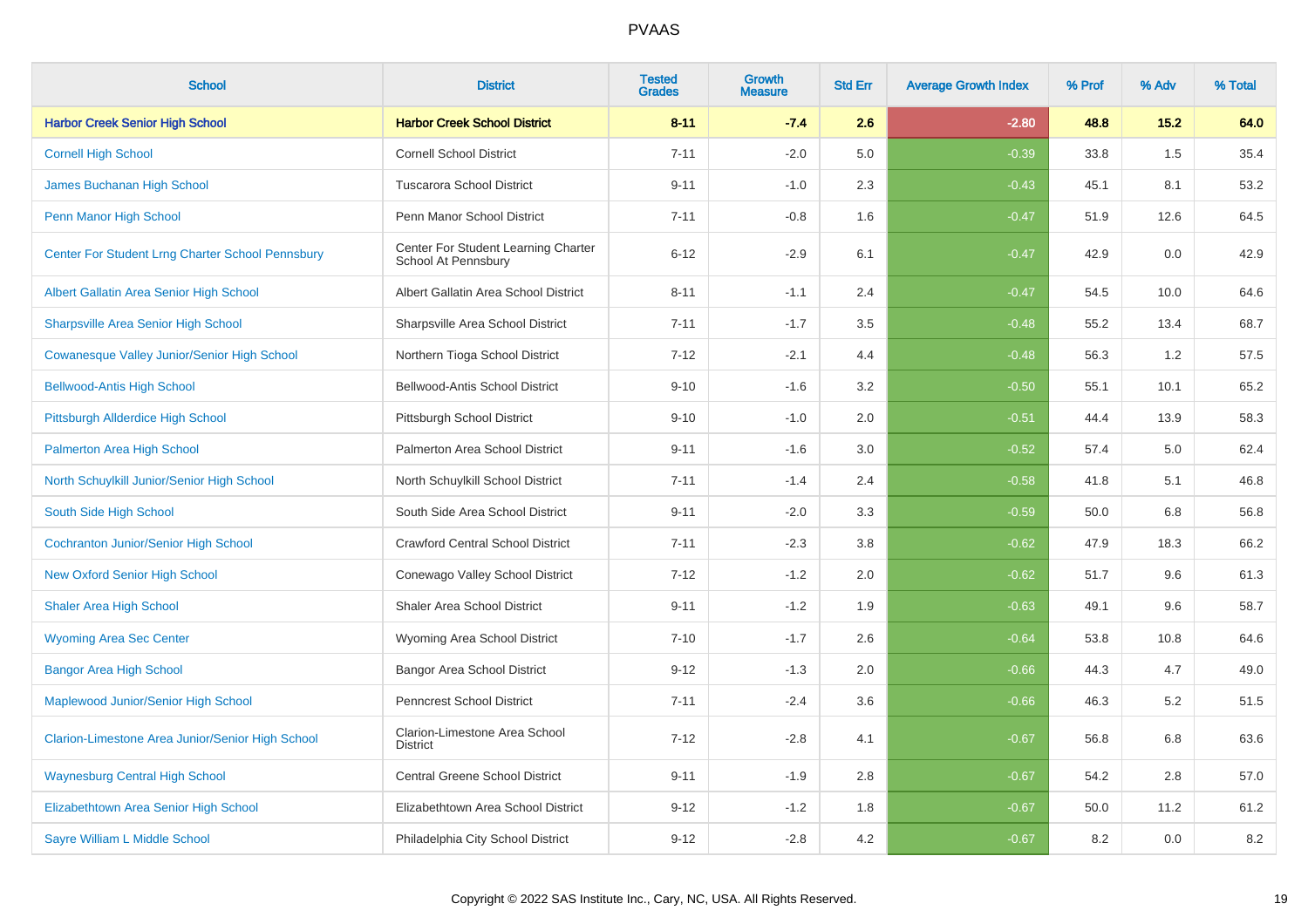| <b>School</b>                                           | <b>District</b>                                  | <b>Tested</b><br><b>Grades</b> | <b>Growth</b><br><b>Measure</b> | <b>Std Err</b> | <b>Average Growth Index</b> | % Prof | % Adv | % Total |
|---------------------------------------------------------|--------------------------------------------------|--------------------------------|---------------------------------|----------------|-----------------------------|--------|-------|---------|
| <b>Harbor Creek Senior High School</b>                  | <b>Harbor Creek School District</b>              | $8 - 11$                       | $-7.4$                          | 2.6            | $-2.80$                     | 48.8   | 15.2  | 64.0    |
| <b>Mid Valley Secondary Center</b>                      | Mid Valley School District                       | $7 - 10$                       | $-2.0$                          | 2.9            | $-0.69$                     | 45.1   | 7.8   | 52.9    |
| Canon-Mcmillan Senior High School                       | Canon-Mcmillan School District                   | $9 - 11$                       | $-1.1$                          | 1.6            | $-0.69$                     | 58.7   | 15.9  | 74.6    |
| <b>Burgettstown Middle/High School</b>                  | Burgettstown Area School District                | $6 - 11$                       | $-2.5$                          | 3.4            | $-0.73$                     | 50.0   | 1.4   | 51.4    |
| <b>Fannett-Metal Senior High School</b>                 | Fannett-Metal School District                    | $9 - 11$                       | $-3.8$                          | 5.1            | $-0.73$                     | 38.7   | 8.1   | 46.8    |
| Susquehanna Community Junior/Senior High School         | Susquehanna Community School<br><b>District</b>  | $7 - 11$                       | $-3.1$                          | 4.2            | $-0.74$                     | 49.4   | 6.9   | 56.3    |
| North Pocono High School                                | North Pocono School District                     | $9 - 11$                       | $-2.6$                          | 3.4            | $-0.76$                     | 52.0   | 16.4  | 68.5    |
| King Martin Luther High School                          | Philadelphia City School District                | $9 - 10$                       | $-3.6$                          | 4.7            | $-0.76$                     | 13.3   | 0.0   | 13.3    |
| <b>Manheim Township High School</b>                     | Manheim Township School District                 | $8 - 12$                       | $-1.2$                          | 1.6            | $-0.77$                     | 53.2   | 15.5  | 68.7    |
| <b>Gillingham Charter School</b>                        | Gillingham Charter School                        | $3 - 11$                       | $-4.4$                          | 5.6            | $-0.77$                     | 20.8   | 8.3   | 29.2    |
| <b>Turkeyfoot Valley Area Junior/Senior High School</b> | Turkeyfoot Valley Area School<br><b>District</b> | $7 - 12$                       | $-4.6$                          | 5.6            | $-0.83$                     | 22.0   | 5.1   | 27.1    |
| <b>Cheltenham High School</b>                           | Cheltenham School District                       | $9 - 11$                       | $-1.7$                          | 2.0            | $-0.84$                     | 46.1   | 10.0  | 56.1    |
| Huntingdon Area Senior High School                      | Huntingdon Area School District                  | $9 - 11$                       | $-2.4$                          | 2.7            | $-0.86$                     | 36.8   | 10.3  | 47.0    |
| Conemaugh Valley Junior/Senior High School              | Conemaugh Valley School District                 | $7 - 12$                       | $-3.5$                          | 4.1            | $-0.86$                     | 48.2   | 5.6   | 53.7    |
| Lehighton Area High School                              | Lehighton Area School District                   | $9 - 11$                       | $-2.0$                          | 2.3            | $-0.87$                     | 51.1   | 5.6   | 56.7    |
| Mt Lebanon Senior High School                           | Mt Lebanon School District                       | $8 - 11$                       | $-1.3$                          | 1.5            | $-0.87$                     | 61.9   | 24.0  | 85.9    |
| Northeast Bradford Junior/Senior High School            | Northeast Bradford School District               | $7 - 10$                       | $-3.5$                          | 4.0            | $-0.87$                     | 33.9   | 3.4   | 37.3    |
| West Forest Junior/Senior High School                   | <b>Forest Area School District</b>               | $7 - 11$                       | $-5.5$                          | 6.2            | $-0.88$                     | 22.2   | 3.7   | 25.9    |
| <b>Shenango High School</b>                             | Shenango Area School District                    | $7 - 11$                       | $-2.9$                          | 3.3            | $-0.88$                     | 50.6   | 13.9  | 64.6    |
| <b>Bald Eagle Area Junior/Senior High School</b>        | Bald Eagle Area School District                  | $6 - 11$                       | $-2.4$                          | 2.7            | $-0.88$                     | 48.4   | 9.4   | 57.7    |
| Bartram John - Main                                     | Philadelphia City School District                | $8 - 11$                       | $-2.9$                          | 3.3            | $-0.89$                     | 5.0    | 0.0   | 5.0     |
| <b>G A R Middle School</b>                              | Wilkes-Barre Area School District                | $7 - 11$                       | $-5.1$                          | 5.5            | $-0.92$                     | 25.9   | 0.0   | 25.9    |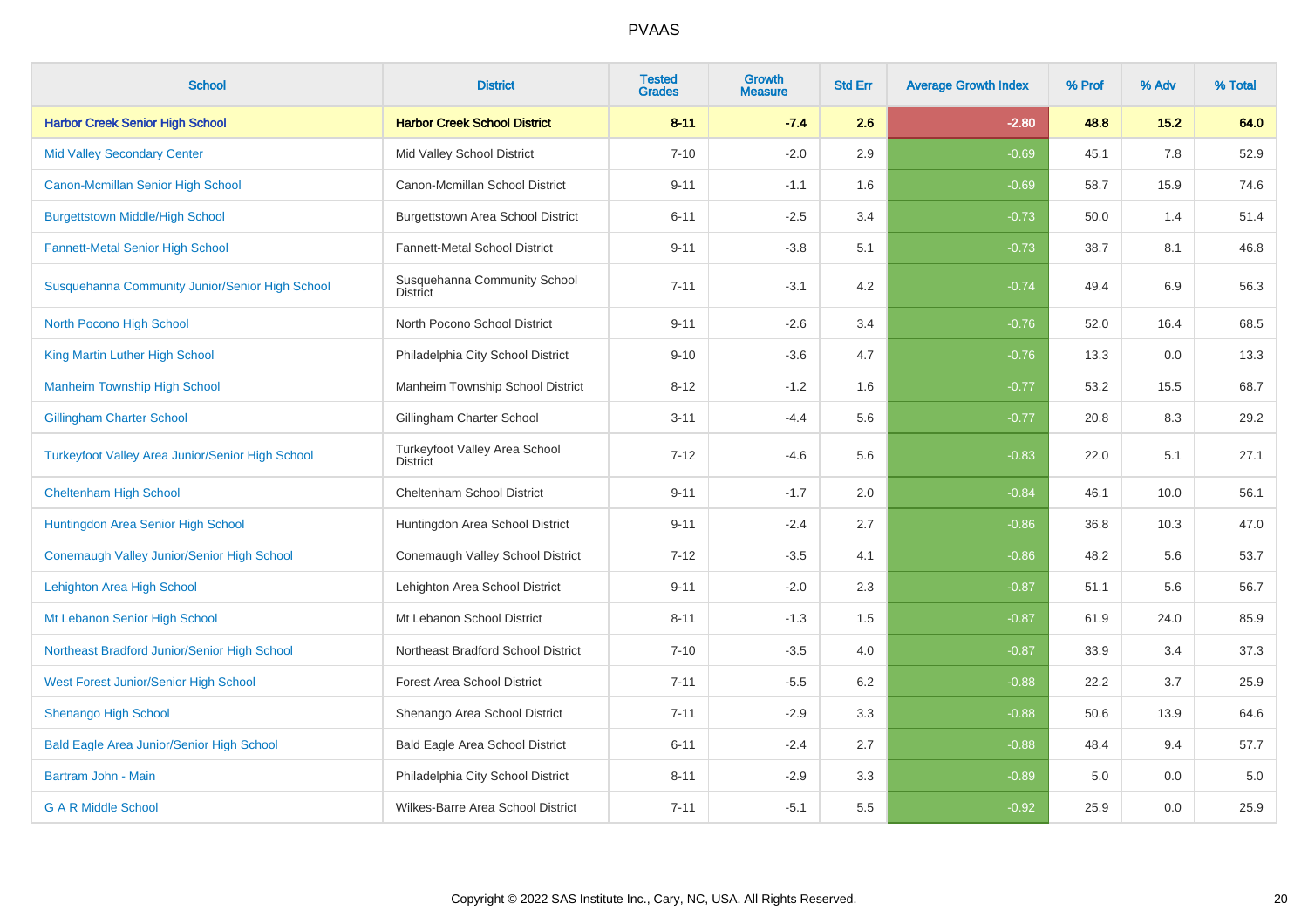| <b>School</b>                                     | <b>District</b>                                   | <b>Tested</b><br><b>Grades</b> | Growth<br>Measure | <b>Std Err</b> | <b>Average Growth Index</b> | % Prof | % Adv | % Total |
|---------------------------------------------------|---------------------------------------------------|--------------------------------|-------------------|----------------|-----------------------------|--------|-------|---------|
| <b>Harbor Creek Senior High School</b>            | <b>Harbor Creek School District</b>               | $8 - 11$                       | $-7.4$            | 2.6            | $-2.80$                     | 48.8   | 15.2  | 64.0    |
| Imhotep Institute Charter High School             | Imhotep Institute Charter High<br>School          | $9 - 11$                       | $-5.3$            | 5.8            | $-0.92$                     | 25.0   | 0.0   | 25.0    |
| <b>Central Bucks High School - West</b>           | <b>Central Bucks School District</b>              | $10 - 11$                      | $-1.4$            | 1.5            | $-0.93$                     | 63.9   | 16.1  | 80.0    |
| Austin Area Junior/Senior High School             | Austin Area School District                       | $7 - 11$                       | $-6.0$            | 6.4            | $-0.93$                     | 33.3   | 5.6   | 38.9    |
| <b>Sullivan County Junior/Senior High School</b>  | <b>Sullivan County School District</b>            | $7 - 10$                       | $-4.3$            | 4.4            | $-0.97$                     | 66.7   | 2.6   | 69.2    |
| <b>Roxborough High School</b>                     | Philadelphia City School District                 | $9 - 10$                       | $-3.1$            | $3.2\,$        | $-0.97$                     | 14.1   | 2.2   | 16.3    |
| Elmer L Meyers Junior/Senior High School          | Wilkes-Barre Area School District                 | $7 - 11$                       | $-4.7$            | 4.8            | $-0.98$                     | 33.3   | 3.0   | 36.4    |
| Phoenixville Area High School                     | Phoenixville Area School District                 | $9 - 11$                       | $-2.0$            | 2.1            | $-0.98$                     | 59.9   | 10.6  | 70.5    |
| <b>Overbrook High School</b>                      | Philadelphia City School District                 | $9 - 11$                       | $-4.4$            | 4.4            | $-0.99$                     | 8.7    | 0.0   | 8.7     |
| Charleroi Area High School                        | Charleroi School District                         | $8 - 11$                       | $-2.9$            | 3.0            | $-0.99$                     | 55.7   | 7.4   | 63.1    |
| <b>Chartiers Valley High School</b>               | <b>Chartiers Valley School District</b>           | $9 - 11$                       | $-2.0$            | 2.0            | $-1.00$                     | 54.7   | 8.4   | 63.1    |
| Columbia High School                              | Columbia Borough School District                  | $8 - 12$                       | $-3.6$            | 3.5            | $-1.02$                     | 29.5   | 1.9   | 31.4    |
| <b>Montour High School</b>                        | <b>Montour School District</b>                    | $9 - 11$                       | $-2.1$            | 2.1            | $-1.03$                     | 61.4   | 15.1  | 76.5    |
| <b>Lebanon Senior High School</b>                 | Lebanon School District                           | $9 - 11$                       | $-2.0$            | 1.9            | $-1.06$                     | 24.4   | 2.6   | 27.0    |
| <b>Wyoming Valley West Senior High School</b>     | Wyoming Valley West School<br><b>District</b>     | $9 - 11$                       | $-2.6$            | 2.4            | $-1.08$                     | 49.4   | 3.0   | 52.4    |
| Rocky Grove Junior/Senior High School             | Valley Grove School District                      | $7 - 10$                       | $-4.1$            | 3.7            | $-1.11$                     | 51.2   | 6.1   | 57.3    |
| West Greene Junior/Senior High School             | West Greene School District                       | $7 - 11$                       | $-4.9$            | 4.3            | $-1.12$                     | 36.6   | 7.3   | 43.9    |
| <b>Lewisburg High School</b>                      | Lewisburg Area School District                    | $9 - 11$                       | $-2.9$            | 2.6            | $-1.13$                     | 57.0   | 18.5  | 75.6    |
| North Hills Senior High School                    | North Hills School District                       | $9 - 11$                       | $-2.1$            | 1.8            | $-1.14$                     | 59.1   | 14.1  | 73.2    |
| <b>Quaker Valley High School</b>                  | Quaker Valley School District                     | $9 - 11$                       | $-3.1$            | 2.6            | $-1.19$                     | 55.2   | 13.2  | 68.4    |
| Conemaugh Township Area Middle/Senior High School | Conemaugh Township Area School<br><b>District</b> | $6 - 12$                       | $-4.0$            | 3.4            | $-1.19$                     | 53.8   | 17.6  | 71.4    |
| Juniata Valley Junior/Senior High School          | Juniata Valley School District                    | $6 - 11$                       | $-4.3$            | 3.5            | $-1.21$                     | 44.4   | 3.5   | 47.8    |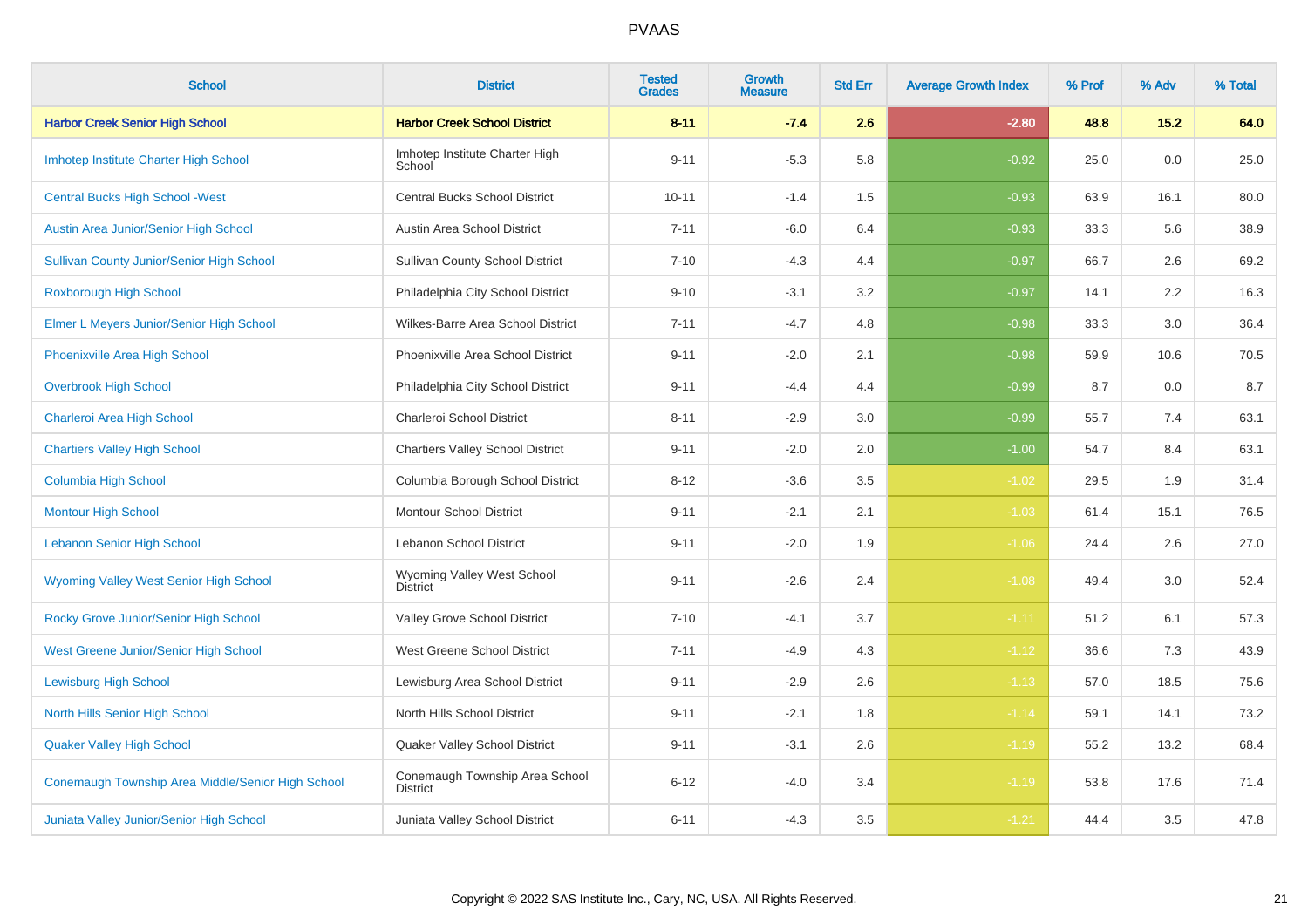| <b>School</b>                                  | <b>District</b>                                 | <b>Tested</b><br><b>Grades</b> | <b>Growth</b><br><b>Measure</b> | <b>Std Err</b> | <b>Average Growth Index</b> | % Prof | % Adv | % Total |
|------------------------------------------------|-------------------------------------------------|--------------------------------|---------------------------------|----------------|-----------------------------|--------|-------|---------|
| <b>Harbor Creek Senior High School</b>         | <b>Harbor Creek School District</b>             | $8 - 11$                       | $-7.4$                          | 2.6            | $-2.80$                     | 48.8   | 15.2  | 64.0    |
| Riverside Junior/Senior High School            | <b>Riverside School District</b>                | $7 - 11$                       | $-3.6$                          | 2.9            | $-1.22$                     | 43.0   | 9.0   | 52.0    |
| Antietam Middle/High School                    | <b>Antietam School District</b>                 | $7 - 10$                       | $-4.7$                          | 3.8            | $-1.23$                     | 36.4   | 5.4   | 41.8    |
| Seneca Valley High School                      | Seneca Valley School District                   | $7 - 11$                       | $-1.7$                          | 1.4            | $-1.23$                     | 57.2   | 11.4  | 68.6    |
| Oil City Senior High School                    | Oil City Area School District                   | $9 - 11$                       | $-3.3$                          | 2.6            | $-1.24$                     | 44.4   | 5.8   | 50.2    |
| Jeannette High School                          | Jeannette City School District                  | $7 - 11$                       | $-4.8$                          | 3.8            | $-1.24$                     | 46.7   | 7.5   | 54.2    |
| <b>Dallas Senior High School</b>               | <b>Dallas School District</b>                   | $9 - 11$                       | $-2.9$                          | 2.2            | $-1.28$                     | 54.9   | 7.6   | 62.4    |
| <b>Riverview Junior/Senior High School</b>     | <b>Riverview School District</b>                | $7 - 11$                       | $-4.8$                          | 3.8            | $-1.28$                     | 57.9   | 15.8  | 73.7    |
| Kane Area High School                          | Kane Area School District                       | $9 - 10$                       | $-4.1$                          | 3.1            | $-1.29$                     | 39.5   | 9.9   | 49.4    |
| North Penn-Mansfield Junior/Senior High School | Southern Tioga School District                  | $7 - 10$                       | $-4.3$                          | 3.4            | $-1.29$                     | 53.2   | 7.2   | 60.4    |
| <b>Chestnut Ridge Senior High School</b>       | Chestnut Ridge School District                  | $8 - 12$                       | $-3.8$                          | 2.9            | $-1.29$                     | 46.6   | 5.8   | 52.4    |
| Beaver Falls Area Senior High School           | Big Beaver Falls Area School District           | $9 - 11$                       | $-4.3$                          | 3.3            | $-1.30$                     | 34.1   | 3.5   | 37.6    |
| Apollo-Ridge High School                       | Apollo-Ridge School District                    | $9 - 12$                       | $-5.0$                          | 3.7            | $-1.32$                     | 50.0   | 10.0  | 60.0    |
| <b>Chichester Senior High School</b>           | <b>Chichester School District</b>               | $9 - 11$                       | $-3.1$                          | 2.3            | $-1.33$                     | 44.6   | 6.6   | 51.2    |
| Shade Junior/Senior High School                | Shade-Central City School District              | $7 - 11$                       | $-6.3$                          | 4.6            | $-1.36$                     | 27.8   | 0.0   | 27.8    |
| Elk Lake Junior/Senior High School             | <b>Elk Lake School District</b>                 | $7 - 11$                       | $-4.5$                          | 3.2            | $-1.37$                     | 46.2   | 3.3   | 49.4    |
| Troy Area Junior/Senior High School            | Troy Area School District                       | $7 - 10$                       | $-4.7$                          | 3.4            | $-1.38$                     | 43.2   | 5.7   | 48.9    |
| <b>Bristol High School</b>                     | <b>Bristol Borough School District</b>          | $9 - 12$                       | $-4.7$                          | 3.4            | $-1.39$                     | 39.7   | 1.3   | 41.0    |
| <b>Lincoln Junior/Senior High School</b>       | Ellwood City Area School District               | $7 - 11$                       | $-4.5$                          | 3.2            | $-1.39$                     | 54.1   | 14.1  | 68.2    |
| <b>Greater Johnstown Senior High School</b>    | Greater Johnstown School District               | $8 - 11$                       | $-3.6$                          | 2.6            | $-1.40$                     | 26.1   | 0.0   | 26.1    |
| East Stroudsburg Senior High School North      | East Stroudsburg Area School<br><b>District</b> | $9 - 11$                       | $-3.3$                          | 2.3            | $-1.41$                     | 41.8   | 7.9   | 49.7    |
| Ferndale Area Junior/Senior High School        | Ferndale Area School District                   | $7 - 10$                       | $-6.1$                          | 4.3            | $-1.42$                     | 40.0   | 0.0   | 40.0    |
| Cambria Heights Senior High School             | Cambria Heights School District                 | $9 - 10$                       | $-4.5$                          | 3.1            | $-1.44$                     | 51.0   | 6.0   | 57.0    |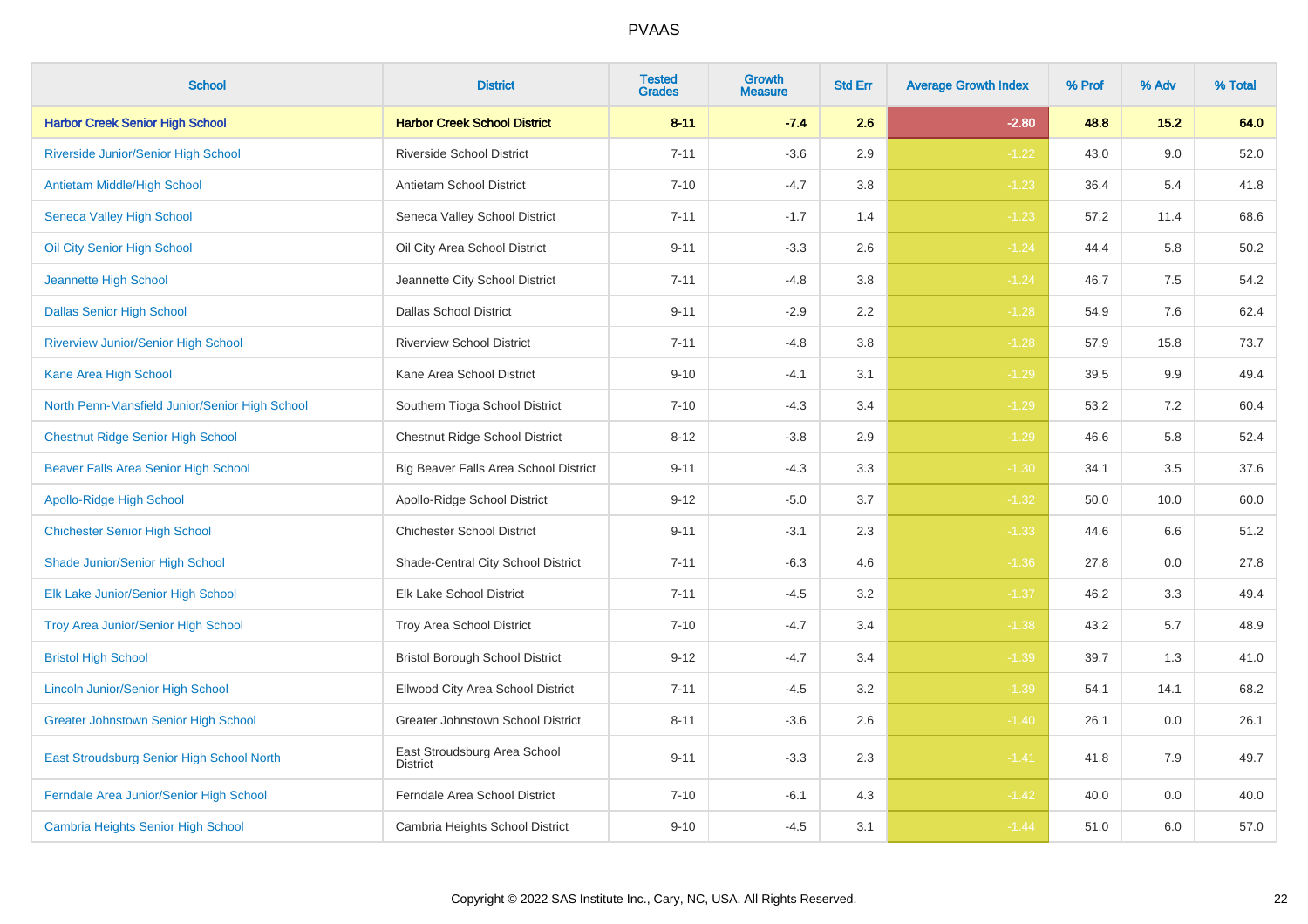| <b>School</b>                                                                   | <b>District</b>                                                             | <b>Tested</b><br><b>Grades</b> | Growth<br>Measure | <b>Std Err</b> | <b>Average Growth Index</b> | % Prof | % Adv | % Total |
|---------------------------------------------------------------------------------|-----------------------------------------------------------------------------|--------------------------------|-------------------|----------------|-----------------------------|--------|-------|---------|
| <b>Harbor Creek Senior High School</b>                                          | <b>Harbor Creek School District</b>                                         | $8 - 11$                       | $-7.4$            | 2.6            | $-2.80$                     | 48.8   | 15.2  | 64.0    |
| <b>Greencastle-Antrim Senior High School</b>                                    | Greencastle-Antrim School District                                          | $9 - 11$                       | $-3.3$            | 2.2            | $-1.51$                     | 62.4   | 9.9   | 72.3    |
| <b>Westmont Hilltop Junior/Senior High School</b>                               | Westmont Hilltop School District                                            | $7 - 11$                       | $-4.3$            | 2.8            | $-1.52$                     | 36.3   | 13.3  | 49.6    |
| Claysburg-Kimmel High School                                                    | Claysburg-Kimmel School District                                            | $7 - 11$                       | $-6.0$            | 4.0            | $-1.52$                     | 42.9   | 8.2   | 51.0    |
| <b>MaST Community Charter School</b>                                            | <b>MaST Community Charter School</b>                                        | $3 - 10$                       | $-4.1$            | 2.7            | $-1.52$                     | 44.0   | 9.5   | 53.4    |
| Preparatory Charter School Of Mathematics, Science,<br><b>Tech, And Careers</b> | Preparatory Charter School Of<br>Mathematics, Science, Tech, And<br>Careers | $9 - 10$                       | $-4.0$            | 2.5            | $-1.59$                     | 15.0   | 0.0   | 15.0    |
| <b>Carbon Career &amp; Technical Institute</b>                                  | Carbon Career & Technical Institute                                         | $9 - 11$                       | $-5.7$            | 3.6            | $-1.59$                     | 34.5   | 1.2   | 35.7    |
| Pittsburgh Carrick High School                                                  | Pittsburgh School District                                                  | $9 - 10$                       | $-4.8$            | 3.0            | $-1.60$                     | 22.3   | 3.2   | 25.5    |
| Fort Cherry Junior/Senior High School                                           | Fort Cherry School District                                                 | $7 - 10$                       | $-6.3$            | 3.8            | $-1.66$                     | 55.2   | 5.2   | 60.3    |
| <b>Shamokin Area High School</b>                                                | Shamokin Area School District                                               | $8 - 11$                       | $-8.0$            | 4.8            | $-1.66$                     | 38.1   | 3.2   | 41.3    |
| The U School: Innovative Lab                                                    | Philadelphia City School District                                           | $9 - 11$                       | $-7.1$            | 4.2            | $-1.67$                     | 2.2    | 0.0   | $2.2\,$ |
| <b>Tri-Valley Junior/Senior High School</b>                                     | <b>Tri-Valley School District</b>                                           | $7 - 10$                       | $-6.8$            | 4.1            | $-1.67$                     | 37.0   | 4.4   | 41.3    |
| Perseus House Charter School Of Excellence                                      | Perseus House Charter School Of<br>Excellence                               | $6 - 11$                       | $-5.2$            | 3.0            | $-1.72$                     | 16.5   | 0.0   | 16.5    |
| Saltsburg Middle/High School                                                    | <b>Blairsville-Saltsburg School District</b>                                | $6 - 11$                       | $-7.6$            | 4.3            | $-1.76$                     | 36.7   | 8.9   | 45.6    |
| <b>Fairfield Area High School</b>                                               | Fairfield Area School District                                              | $8 - 11$                       | $-6.0$            | 3.4            | $-1.76$                     | 57.9   | 4.0   | 61.8    |
| <b>Chester High School</b>                                                      | <b>Chester-Upland School District</b>                                       | $9 - 11$                       | $-8.2$            | 4.5            | $-1.84$                     | 2.4    | 0.0   | 2.4     |
| <b>Brentwood Senior High School</b>                                             | Brentwood Borough School District                                           | $9 - 11$                       | $-5.6$            | $3.0\,$        | $-1.84$                     | 52.0   | 6.1   | 58.2    |
| <b>Pittston Area Senior High School</b>                                         | Pittston Area School District                                               | $9 - 11$                       | $-10.3$           | 5.6            | $-1.85$                     | 38.1   | 9.5   | 47.6    |
| Old Forge Junior/Senior High School                                             | Old Forge School District                                                   | $7 - 12$                       | $-6.3$            | 3.4            | $-1.85$                     | 52.9   | 7.1   | 60.0    |
| East Pennsboro Area Senior High School                                          | East Pennsboro Area School District                                         | $9 - 11$                       | $-4.5$            | 2.4            | $-1.85$                     | 60.8   | 8.5   | 69.3    |
| <b>Twin Valley High School</b>                                                  | Twin Valley School District                                                 | $9 - 12$                       | $-4.0$            | 2.1            | $-1.86$                     | 49.6   | 7.1   | 56.8    |
| <b>Pottstown Senior High School</b>                                             | Pottstown School District                                                   | $9 - 12$                       | $-4.5$            | 2.4            | $-1.87$                     | 29.8   | 1.2   | 31.0    |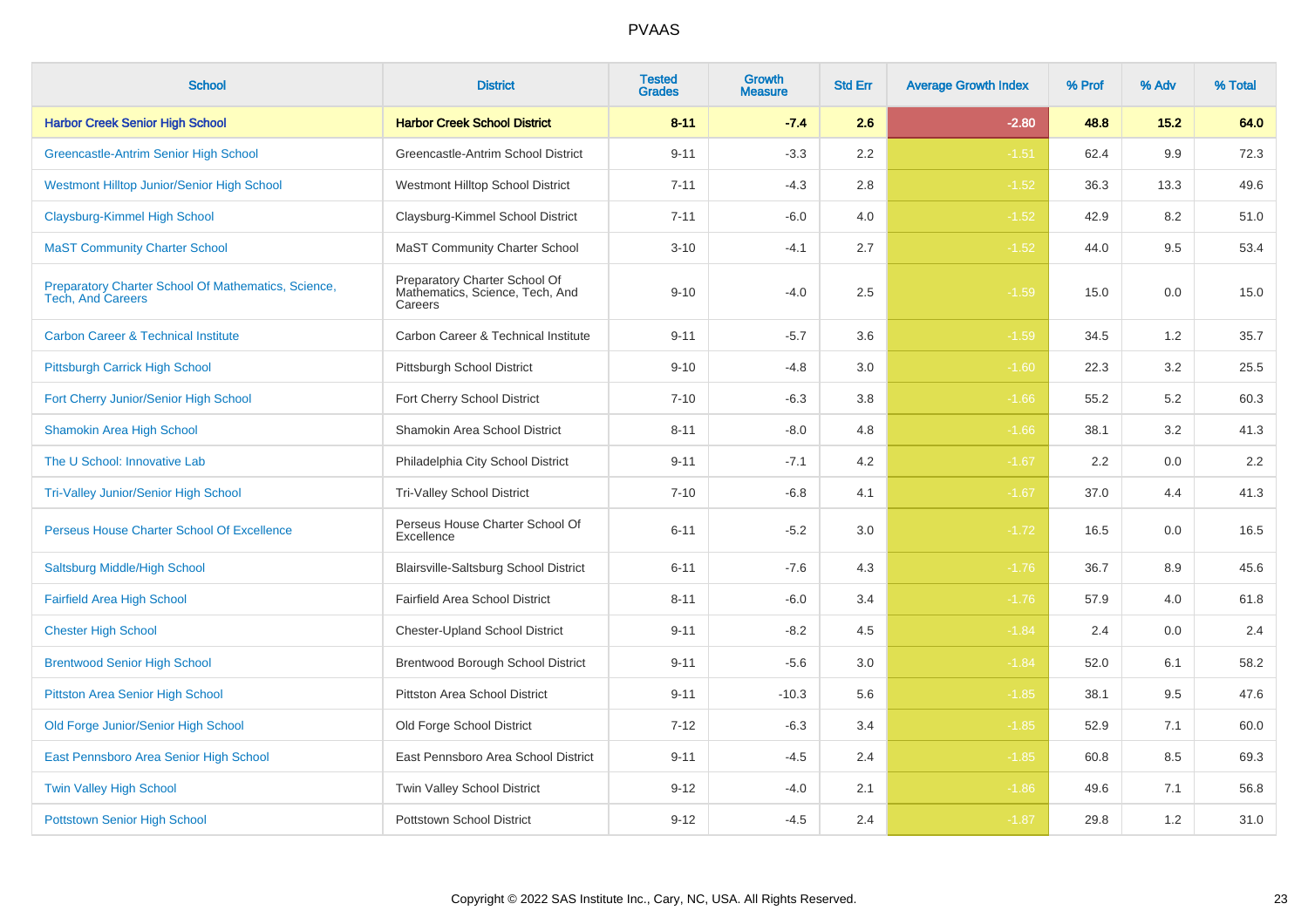| <b>School</b>                                     | <b>District</b>                                             | <b>Tested</b><br><b>Grades</b> | Growth<br>Measure | <b>Std Err</b> | <b>Average Growth Index</b> | % Prof | % Adv | % Total |
|---------------------------------------------------|-------------------------------------------------------------|--------------------------------|-------------------|----------------|-----------------------------|--------|-------|---------|
| <b>Harbor Creek Senior High School</b>            | <b>Harbor Creek School District</b>                         | $8 - 11$                       | $-7.4$            | 2.6            | $-2.80$                     | 48.8   | 15.2  | 64.0    |
| <b>Canton Junior/Senior High School</b>           | <b>Canton Area School District</b>                          | $7 - 11$                       | $-6.0$            | 3.2            | $-1.88$                     | 40.7   | 2.3   | 43.0    |
| Pequea Valley High School                         | Pequea Valley School District                               | $9 - 11$                       | $-6.1$            | 3.2            | $-1.90$                     | 39.8   | 9.1   | 48.9    |
| <b>Washington High School</b>                     | Washington School District                                  | $9 - 11$                       | $-5.3$            | $2.8\,$        | $-1.92$                     | 30.1   | 2.4   | 32.5    |
| <b>Brownsville Area High School</b>               | <b>Brownsville Area School District</b>                     | $7 - 12$                       | $-7.6$            | 3.9            | $-1.93$                     | 34.4   | 6.1   | 40.5    |
| Montrose Area Junior/Senior High School           | Montrose Area School District                               | $7 - 10$                       | $-5.9$            | 3.0            | $-1.95$                     | 46.7   | 5.4   | 52.2    |
| Western Beaver County Junior/Senior High School   | Western Beaver County School<br>District                    | $6 - 11$                       | $-8.1$            | 4.2            | $-1.95$                     | 56.5   | 6.5   | 63.0    |
| <b>Brandywine Heights High School</b>             | Brandywine Heights Area School<br><b>District</b>           | $9 - 11$                       | $-5.3$            | 2.7            | $-1.96$                     | 49.2   | 8.2   | 57.4    |
| Harrisburg High School - SciTech Cmp              | Harrisburg City School District                             | $9 - 11$                       | $-6.1$            | 3.1            | $-1.97$                     | 32.2   | 1.1   | 33.3    |
| <b>Central Columbia Senior High School</b>        | Central Columbia School District                            | $9 - 12$                       | $-5.1$            | 2.6            | $-1.97$                     | 53.7   | 14.8  | 68.5    |
| East Allegheny Junior/Senior High School          | East Allegheny School District                              | $7 - 11$                       | $-6.7$            | 3.3            | $-1.99$                     | 31.9   | 9.7   | 41.7    |
| The New Academy Charter School                    | The New Academy Charter School                              | $8 - 11$                       | $-10.4$           | 5.2            | $-2.00$                     | 0.0    | 0.0   | 0.0     |
| <b>Blairsville Senior High School</b>             | <b>Blairsville-Saltsburg School District</b>                | $9 - 11$                       | $-7.7$            | 3.8            | $-2.03$                     | 37.8   | 5.4   | 43.2    |
| Kiski Area High School                            | Kiski Area School District                                  | $8 - 11$                       | $-4.0$            | 2.0            | $-2.03$                     | 57.4   | 10.4  | 67.8    |
| Greensburg-Salem High School                      | Greensburg Salem School District                            | $9 - 11$                       | $-4.8$            | 2.3            | $-2.03$                     | 47.6   | 4.9   | 52.4    |
| Gettysburg Area High School                       | Gettysburg Area School District                             | $9 - 11$                       | $-4.3$            | 2.1            | $-2.05$                     | 45.3   | 14.0  | 59.3    |
| <b>Bermudian Springs High School</b>              | Bermudian Springs School District                           | $9 - 11$                       | $-5.9$            | 2.8            | $-2.06$                     | 56.4   | 6.8   | 63.2    |
| <b>Executive Education Academy Charter School</b> | <b>Executive Education Academy</b><br><b>Charter School</b> | $3 - 10$                       | $-6.5$            | 3.1            | $-2.08$                     | 23.7   | 2.2   | 25.8    |
| Mount Pleasant Area High School                   | Mount Pleasant Area School District                         | $9 - 11$                       | $-5.4$            | 2.6            | $-2.09$                     | 52.6   | 0.0   | 52.6    |
| Somerset Area Jr-Sr High School                   | Somerset Area School District                               | $6 - 11$                       | $-4.8$            | 2.3            | $-2.09$                     | 44.4   | 14.9  | 59.3    |
| <b>Forest City Regional High School</b>           | <b>Forest City Regional School District</b>                 | $7 - 12$                       | $-6.4$            | 3.0            | $-2.10$                     | 44.1   | 0.0   | 44.1    |
| <b>Upper Dauphin Area High School</b>             | Upper Dauphin Area School District                          | $9 - 11$                       | $-6.7$            | 3.2            | $-2.11$                     | 37.4   | 4.8   | 42.2    |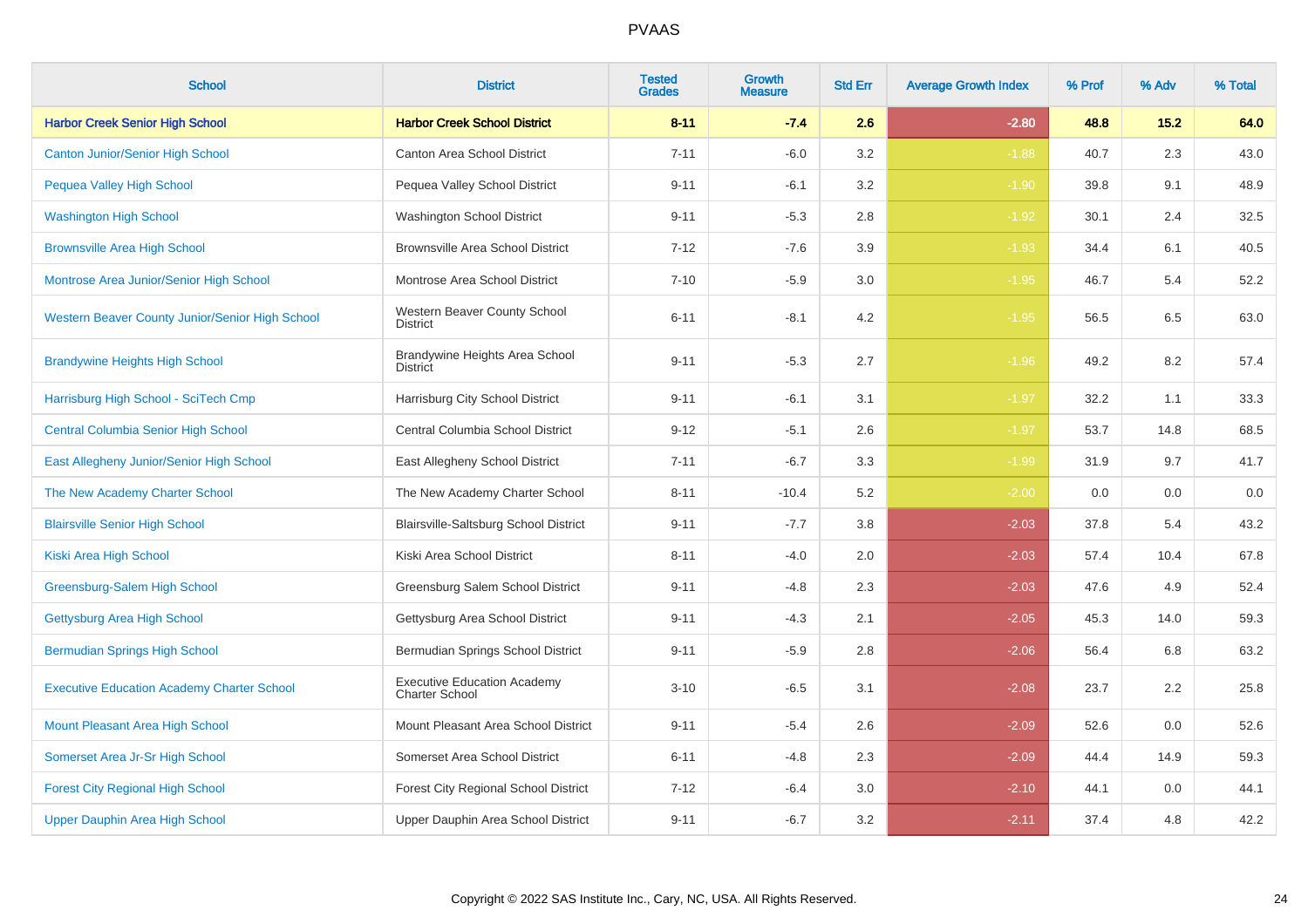| <b>School</b>                                       | <b>District</b>                                | <b>Tested</b><br><b>Grades</b> | <b>Growth</b><br><b>Measure</b> | <b>Std Err</b> | <b>Average Growth Index</b> | % Prof | % Adv | % Total |
|-----------------------------------------------------|------------------------------------------------|--------------------------------|---------------------------------|----------------|-----------------------------|--------|-------|---------|
| <b>Harbor Creek Senior High School</b>              | <b>Harbor Creek School District</b>            | $8 - 11$                       | $-7.4$                          | 2.6            | $-2.80$                     | 48.8   | 15.2  | 64.0    |
| <b>Mount Union Area Senior High School</b>          | Mount Union Area School District               | $9 - 10$                       | $-6.5$                          | 3.1            | $-2.11$                     | 32.2   | 3.4   | 35.6    |
| Corry Area High School                              | Corry Area School District                     | $9 - 11$                       | $-5.6$                          | 2.6            | $-2.12$                     | 38.1   | 6.0   | 44.1    |
| California Area Senior High School                  | California Area School District                | $9 - 10$                       | $-7.7$                          | 3.6            | $-2.12$                     | 42.6   | 9.8   | 52.5    |
| Moshannon Valley Junior/Senior High School          | Moshannon Valley School District               | $7 - 10$                       | $-7.4$                          | 3.4            | $-2.14$                     | 48.5   | 0.0   | 48.5    |
| Karns City High School                              | Karns City Area School District                | $7 - 11$                       | $-6.3$                          | 2.9            | $-2.15$                     | 53.1   | 8.3   | 61.5    |
| Philadelphia Learning Academy - South               | Philadelphia City School District              | $9 - 11$                       | $-13.8$                         | 6.4            | $-2.15$                     | 0.0    | 0.0   | $0.0\,$ |
| <b>Academy at Westinghouse</b>                      | Pittsburgh School District                     | $5 - 11$                       | $-8.8$                          | 4.0            | $-2.18$                     | 9.4    | 1.0   | 10.4    |
| <b>Keystone Education Center Charter School</b>     | Keystone Education Center Charter<br>School    | $3 - 12$                       | $-12.9$                         | 5.9            | $-2.19$                     | 28.0   | 0.0   | 28.0    |
| Middletown Area High School                         | Middletown Area School District                | $9 - 11$                       | $-5.7$                          | 2.6            | $-2.20$                     | 46.4   | 5.3   | 51.7    |
| <b>York County School Of Technology</b>             | York Co School Of Technology                   | $9 - 12$                       | $-3.8$                          | 1.7            | $-2.22$                     | 39.1   | 5.6   | 44.7    |
| Roosevelt Campus of the Norristown Area High School | Norristown Area School District                | $9 - 12$                       | $-12.8$                         | 5.8            | $-2.22$                     | 6.4    | 0.0   | $6.4\,$ |
| West Philadelphia High School                       | Philadelphia City School District              | $9 - 11$                       | $-9.3$                          | 4.1            | $-2.24$                     | 6.0    | 0.0   | $6.0\,$ |
| Aliquippa Junior/Senior High School                 | Aliquippa School District                      | $7 - 11$                       | $-9.4$                          | 4.2            | $-2.25$                     | 11.0   | 0.0   | 11.0    |
| <b>Benton Area High School</b>                      | Benton Area School District                    | $9 - 10$                       | $-10.1$                         | 4.5            | $-2.25$                     | 43.2   | 5.4   | 48.6    |
| Pittsburgh Milliones 6-12                           | Pittsburgh School District                     | $6 - 11$                       | $-10.8$                         | 4.8            | $-2.25$                     | 9.7    | 0.0   | 9.7     |
| Williams Valley Junior/Senior High School           | Williams Valley School District                | $7 - 11$                       | $-7.8$                          | 3.4            | $-2.26$                     | 23.2   | 0.0   | 23.2    |
| <b>West Scranton High School</b>                    | <b>Scranton School District</b>                | $9 - 12$                       | $-6.5$                          | 2.9            | $-2.27$                     | 43.4   | 1.9   | 45.3    |
| <b>Muncy Junior/Senior High School</b>              | Muncy School District                          | $7 - 11$                       | $-8.4$                          | 3.7            | $-2.30$                     | 42.0   | 3.8   | 45.8    |
| West Middlesex Area Junior/Senior High School       | West Middlesex Area School District            | $7 - 10$                       | $-8.8$                          | 3.8            | $-2.31$                     | 34.9   | 2.8   | 37.6    |
| Susquehanna Township High School                    | Susquehanna Township School<br><b>District</b> | $9 - 12$                       | $-6.2$                          | 2.7            | $-2.32$                     | 36.0   | 5.6   | 41.6    |
| <b>Coatesville Area Senior High School</b>          | Coatesville Area School District               | $10 - 11$                      | $-4.0$                          | 1.7            | $-2.33$                     | 37.2   | 4.5   | 41.7    |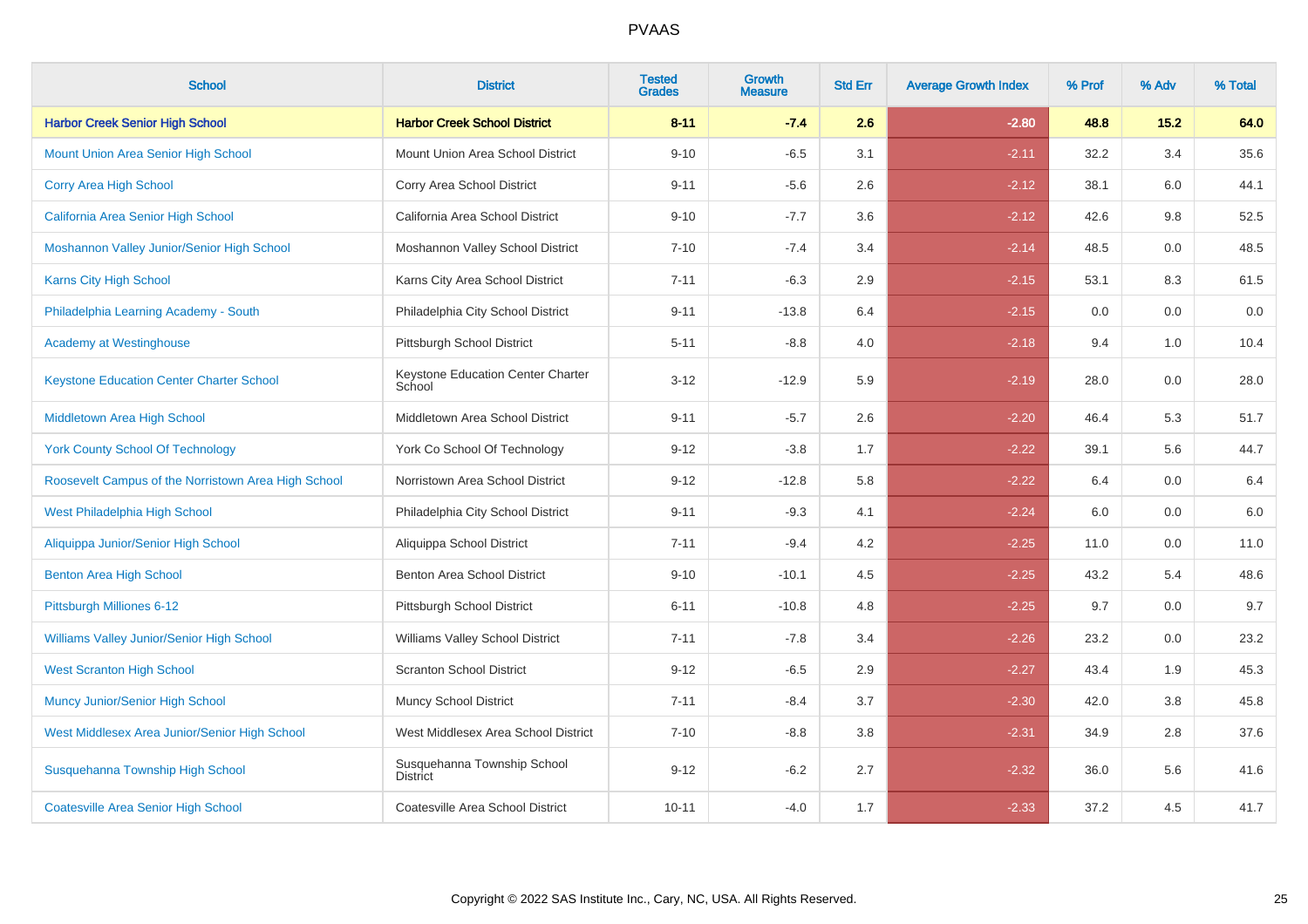| <b>School</b>                                         | <b>District</b>                                   | <b>Tested</b><br><b>Grades</b> | <b>Growth</b><br><b>Measure</b> | <b>Std Err</b> | <b>Average Growth Index</b> | % Prof | % Adv | % Total |
|-------------------------------------------------------|---------------------------------------------------|--------------------------------|---------------------------------|----------------|-----------------------------|--------|-------|---------|
| <b>Harbor Creek Senior High School</b>                | <b>Harbor Creek School District</b>               | $8 - 11$                       | $-7.4$                          | 2.6            | $-2.80$                     | 48.8   | 15.2  | 64.0    |
| La Academia Partnership Charter School                | La Academia Partnership Charter<br>School         | $6 - 11$                       | $-11.0$                         | 4.7            | $-2.34$                     | 6.8    | 0.0   | 6.8     |
| <b>Windber Area High School</b>                       | Windber Area School District                      | $9 - 11$                       | $-7.5$                          | 3.2            | $-2.35$                     | 55.4   | 7.2   | 62.6    |
| Jim Thorpe Area High School                           | Jim Thorpe Area School District                   | $9 - 11$                       | $-6.2$                          | 2.7            | $-2.35$                     | 33.3   | 7.4   | 40.7    |
| <b>Meadville Area Senior High School</b>              | <b>Crawford Central School District</b>           | $9 - 11$                       | $-5.9$                          | 2.5            | $-2.35$                     | 37.2   | 6.8   | 43.9    |
| Portage Area Junior/Senior High School                | Portage Area School District                      | $7 - 10$                       | $-8.4$                          | 3.6            | $-2.36$                     | 40.6   | 9.4   | 50.0    |
| Hughesville Junior/Senior High School                 | East Lycoming School District                     | $7 - 11$                       | $-6.4$                          | 2.7            | $-2.37$                     | 48.3   | 4.2   | 52.5    |
| Salisbury-Elk Lick Junior/Senior High School          | Salisbury-Elk Lick School District                | $7 - 11$                       | $-13.9$                         | 5.9            | $-2.37$                     | 27.8   | 0.0   | 27.8    |
| Perkiomen Valley High School                          | Perkiomen Valley School District                  | $9 - 11$                       | $-3.8$                          | 1.6            | $-2.40$                     | 53.8   | 13.4  | 67.2    |
| Southmoreland Senior High School                      | Southmoreland School District                     | $9 - 11$                       | $-8.6$                          | 3.6            | $-2.40$                     | 56.8   | 7.2   | 64.0    |
| <b>Universal Audenried Charter School</b>             | Universal Audenried Charter School                | $9 - 11$                       | $-5.8$                          | 2.4            | $-2.40$                     | 14.6   | 0.0   | 14.6    |
| Indiana Area Senior High School                       | Indiana Area School District                      | $9 - 11$                       | $-5.6$                          | 2.3            | $-2.42$                     | 47.6   | 18.4  | 66.1    |
| <b>Innovative Arts Academy Charter School</b>         | Innovative Arts Academy Charter<br>School         | $6 - 11$                       | $-9.1$                          | 3.7            | $-2.44$                     | 9.5    | 0.0   | 9.5     |
| Jefferson-Morgan Middle/High School                   | Jefferson-Morgan School District                  | $7 - 10$                       | $-10.2$                         | 4.2            | $-2.44$                     | 43.8   | 4.2   | 47.9    |
| <b>Sugar Valley Rural Charter School</b>              | Sugar Valley Rural Charter School                 | $3 - 11$                       | $-11.0$                         | 4.5            | $-2.46$                     | 14.9   | 0.0   | 14.9    |
| South Williamsport Area Junior/Senior High School     | South Williamsport Area School<br><b>District</b> | $7 - 10$                       | $-6.0$                          | 2.4            | $-2.47$                     | 45.5   | 4.5   | 50.0    |
| <b>Coatesville Area School District Cyber Academy</b> | Coatesville Area School District                  | $3 - 11$                       | $-16.3$                         | 6.6            | $-2.47$                     | 23.8   | 0.0   | 23.8    |
| <b>Oxford Area High School</b>                        | Oxford Area School District                       | $9 - 11$                       | $-4.7$                          | 1.9            | $-2.47$                     | 41.3   | 8.0   | 49.3    |
| <b>Upper Moreland High School</b>                     | Upper Moreland Township School<br><b>District</b> | $9 - 11$                       | $-5.4$                          | 2.2            | $-2.48$                     | 57.9   | 4.0   | 61.9    |
| <b>Chartiers-Houston Junior/Senior High School</b>    | <b>Chartiers-Houston School District</b>          | $7 - 10$                       | $-8.9$                          | 3.5            | $-2.50$                     | 59.7   | 4.5   | 64.2    |
| <b>School Of The Future</b>                           | Philadelphia City School District                 | $9 - 10$                       | $-6.8$                          | 2.7            | $-2.50$                     | 16.1   | 0.0   | 16.1    |
| Freedom Area Senior High School                       | Freedom Area School District                      | $9 - 11$                       | $-7.5$                          | 3.0            | $-2.51$                     | 43.8   | 4.2   | 47.9    |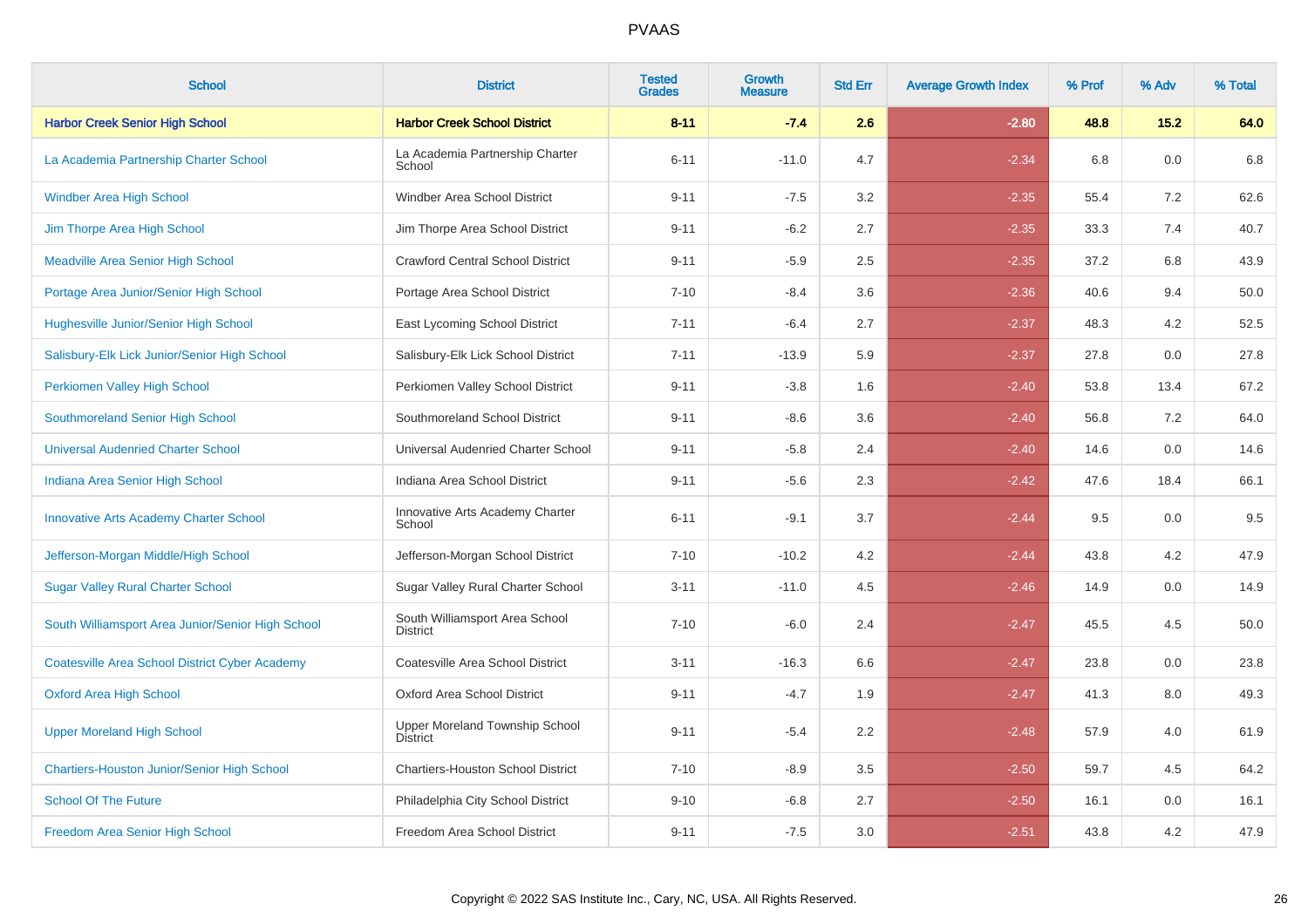| <b>School</b>                                 | <b>District</b>                                | <b>Tested</b><br><b>Grades</b> | <b>Growth</b><br><b>Measure</b> | <b>Std Err</b> | <b>Average Growth Index</b> | % Prof | % Adv | % Total |
|-----------------------------------------------|------------------------------------------------|--------------------------------|---------------------------------|----------------|-----------------------------|--------|-------|---------|
| <b>Harbor Creek Senior High School</b>        | <b>Harbor Creek School District</b>            | $8 - 11$                       | $-7.4$                          | 2.6            | $-2.80$                     | 48.8   | 15.2  | 64.0    |
| Farrell Area High School/Upper Middle School  | <b>Farrell Area School District</b>            | $7 - 11$                       | $-10.9$                         | 4.3            | $-2.52$                     | 19.0   | 0.0   | 19.0    |
| <b>Mohawk Senior High School</b>              | Mohawk Area School District                    | $9 - 11$                       | $-7.8$                          | 3.1            | $-2.57$                     | 49.4   | 11.0  | 60.4    |
| <b>Yough Senior High School</b>               | Yough School District                          | $9 - 10$                       | $-7.0$                          | 2.7            | $-2.59$                     | 50.8   | 4.0   | 54.8    |
| North Star High School                        | North Star School District                     | $9 - 11$                       | $-9.1$                          | 3.5            | $-2.61$                     | 47.8   | 6.0   | 53.7    |
| Mahanoy Area Junior/Senior High School        | Mahanoy Area School District                   | $7 - 10$                       | $-9.4$                          | 3.6            | $-2.61$                     | 26.2   | 1.6   | 27.9    |
| <b>Slippery Rock Area High School</b>         | Slippery Rock Area School District             | $9 - 11$                       | $-6.7$                          | 2.5            | $-2.65$                     | 56.2   | 9.5   | 65.7    |
| Northwest Area High School                    | Northwest Area School District                 | $7 - 10$                       | $-10.4$                         | 3.8            | $-2.70$                     | 34.6   | 7.3   | 41.8    |
| <b>Propel Charter School-Montour</b>          | Propel Charter School-Montour                  | $3 - 10$                       | $-10.7$                         | 3.9            | $-2.71$                     | 13.7   | 0.0   | 13.7    |
| <b>Blue Mountain High School</b>              | <b>Blue Mountain School District</b>           | $9 - 10$                       | $-6.2$                          | 2.3            | $-2.73$                     | 46.6   | 8.5   | 55.1    |
| Dunmore Junior/Senior High School             | <b>Dunmore School District</b>                 | $7 - 11$                       | $-8.1$                          | 2.9            | $-2.76$                     | 34.0   | 7.2   | 41.2    |
| <b>Pine Grove Area High School</b>            | Pine Grove Area School District                | $9 - 11$                       | $-8.1$                          | 2.9            | $-2.79$                     | 42.3   | 7.7   | 50.0    |
| <b>Harbor Creek Senior High School</b>        | <b>Harbor Creek School District</b>            | $8 - 11$                       | $-7.4$                          | 2.6            | $-2.80$                     | 48.8   | 15.2  | 64.0    |
| South Allegheny High School                   | South Allegheny School District                | $8 - 11$                       | $-9.1$                          | 3.2            | $-2.83$                     | 40.5   | 0.0   | 40.5    |
| <b>Propel Charter School-Homestead</b>        | Propel Charter School-Homestead                | $3 - 11$                       | $-11.7$                         | 4.1            | $-2.84$                     | 15.9   | 0.0   | 15.9    |
| <b>New Castle Senior High School</b>          | New Castle Area School District                | $7 - 12$                       | $-6.9$                          | 2.4            | $-2.84$                     | 32.5   | 4.3   | 36.8    |
| <b>Trinity Senior High School</b>             | <b>Trinity Area School District</b>            | $9 - 11$                       | $-5.8$                          | 2.0            | $-2.89$                     | 48.3   | 11.8  | 60.1    |
| <b>Forest Hills Junior/Senior High School</b> | <b>Forest Hills School District</b>            | $7 - 11$                       | $-7.7$                          | 2.6            | $-2.89$                     | 41.1   | 13.7  | 54.8    |
| <b>Redbank Valley High School</b>             | Redbank Valley School District                 | $6 - 11$                       | $-9.9$                          | 3.4            | $-2.90$                     | 31.5   | 4.9   | 36.4    |
| Franklin Benjamin High School                 | Philadelphia City School District              | $9 - 11$                       | $-10.4$                         | 3.6            | $-2.91$                     | 3.7    | 0.0   | 3.7     |
| <b>Highlands Senior High School</b>           | <b>Highlands School District</b>               | $9 - 11$                       | $-7.8$                          | 2.7            | $-2.92$                     | 44.4   | 3.7   | 48.2    |
| <b>Quakertown Community High School</b>       | Quakertown Community School<br><b>District</b> | $9 - 12$                       | $-4.8$                          | 1.6            | $-2.93$                     | 56.5   | 10.0  | 66.6    |
| Northern Potter Junior/Senior High School     | Northern Potter School District                | $7 - 12$                       | $-13.5$                         | 4.6            | $-2.94$                     | 37.5   | 0.0   | 37.5    |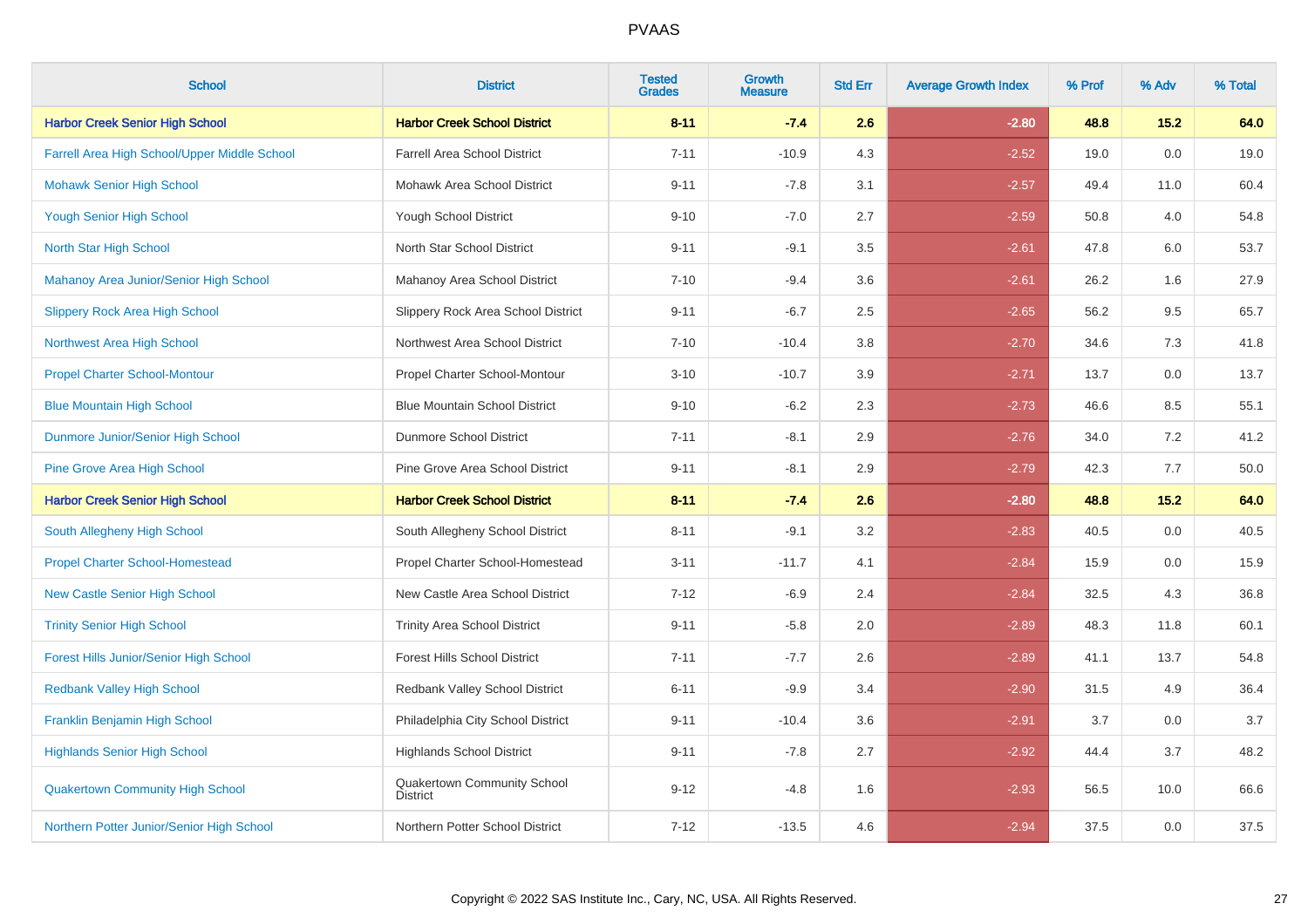| <b>School</b>                             | <b>District</b>                               | <b>Tested</b><br><b>Grades</b> | <b>Growth</b><br><b>Measure</b> | <b>Std Err</b> | <b>Average Growth Index</b> | % Prof | % Adv | % Total |
|-------------------------------------------|-----------------------------------------------|--------------------------------|---------------------------------|----------------|-----------------------------|--------|-------|---------|
| <b>Harbor Creek Senior High School</b>    | <b>Harbor Creek School District</b>           | $8 - 11$                       | $-7.4$                          | 2.6            | $-2.80$                     | 48.8   | 15.2  | 64.0    |
| <b>Carmichaels Area High School</b>       | Carmichaels Area School District              | $9 - 10$                       | $-9.7$                          | 3.3            | $-2.94$                     | 35.1   | 1.4   | 36.5    |
| <b>Rochester High School</b>              | Rochester Area School District                | $9 - 11$                       | $-13.6$                         | 4.6            | $-2.98$                     | 19.5   | 1.3   | 20.8    |
| <b>Union City High School</b>             | Union City Area School District               | $9 - 12$                       | $-10.8$                         | 3.6            | $-3.00$                     | 43.3   | 3.3   | 46.7    |
| <b>Carlisle Area High School</b>          | Carlisle Area School District                 | $9 - 11$                       | $-5.7$                          | 1.9            | $-3.00$                     | 54.0   | 6.3   | 60.3    |
| Pittsburgh Perry High School              | Pittsburgh School District                    | $8 - 11$                       | $-11.9$                         | 3.9            | $-3.02$                     | 16.1   | 0.0   | 16.1    |
| <b>Williamson Senior High School</b>      | Northern Tioga School District                | $7 - 10$                       | $-10.4$                         | 3.4            | $-3.03$                     | 51.3   | 1.3   | 52.6    |
| Nazareth Area High School                 | Nazareth Area School District                 | $9 - 11$                       | $-5.0$                          | 1.7            | $-3.04$                     | 59.2   | 9.9   | 69.0    |
| Philadelphia Academy Charter School       | Philadelphia Academy Charter<br>School        | $3 - 11$                       | $-8.9$                          | 2.9            | $-3.04$                     | 50.5   | 2.9   | 53.4    |
| <b>Conneaut Area Senior High</b>          | <b>Conneaut School District</b>               | $9 - 12$                       | $-7.9$                          | 2.6            | $-3.07$                     | 38.4   | 7.4   | 45.8    |
| North East High School                    | North East School District                    | $9 - 11$                       | $-9.6$                          | 3.0            | $-3.13$                     | 62.6   | 14.4  | 77.0    |
| Penn Hills Senior High School             | Penn Hills School District                    | $9 - 11$                       | $-8.0$                          | 2.6            | $-3.13$                     | 33.1   | 0.7   | 33.8    |
| Vaux High School: A Big Picture School    | Philadelphia City School District             | $9 - 12$                       | $-10.2$                         | 3.2            | $-3.16$                     | 3.4    | 0.0   | 3.4     |
| <b>Palisades High School</b>              | Palisades School District                     | $9 - 11$                       | $-9.0$                          | 2.8            | $-3.18$                     | 53.8   | 6.7   | 60.5    |
| <b>Easton Area High School</b>            | Easton Area School District                   | $9 - 12$                       | $-4.5$                          | 1.4            | $-3.22$                     | 39.9   | 4.0   | 43.9    |
| <b>Central Mountain High School</b>       | Keystone Central School District              | $9 - 11$                       | $-6.9$                          | 2.1            | $-3.25$                     | 42.9   | 5.1   | 47.9    |
| <b>Wallenpaupack Area High School</b>     | Wallenpaupack Area School District            | $8 - 11$                       | $-7.5$                          | 2.3            | $-3.26$                     | 40.8   | 2.4   | 43.1    |
| Dubois Area Senior High School            | Dubois Area School District                   | $8 - 11$                       | $-6.6$                          | 2.0            | $-3.26$                     | 50.9   | 13.4  | 64.3    |
| <b>Maritime Academy Charter School</b>    | Maritime Academy Charter School               | $3 - 10$                       | $-11.4$                         | 3.5            | $-3.29$                     | 15.2   | 0.0   | 15.2    |
| <b>Waynesboro Area Senior High School</b> | Waynesboro Area School District               | $9 - 12$                       | $-6.4$                          | 1.9            | $-3.40$                     | 50.0   | 6.8   | 56.8    |
| <b>Boyertown Area Senior High School</b>  | Boyertown Area School District                | $9 - 11$                       | $-5.0$                          | 1.5            | $-3.41$                     | 55.2   | 11.3  | 66.5    |
| Tamaqua Area Senior High School           | Tamaqua Area School District                  | $9 - 12$                       | $-8.6$                          | 2.5            | $-3.42$                     | 44.5   | 1.9   | 46.4    |
| Neshannock Junior/Senior High School      | Neshannock Township School<br><b>District</b> | $7 - 10$                       | $-10.1$                         | 2.9            | $-3.47$                     | 62.4   | 5.6   | 67.9    |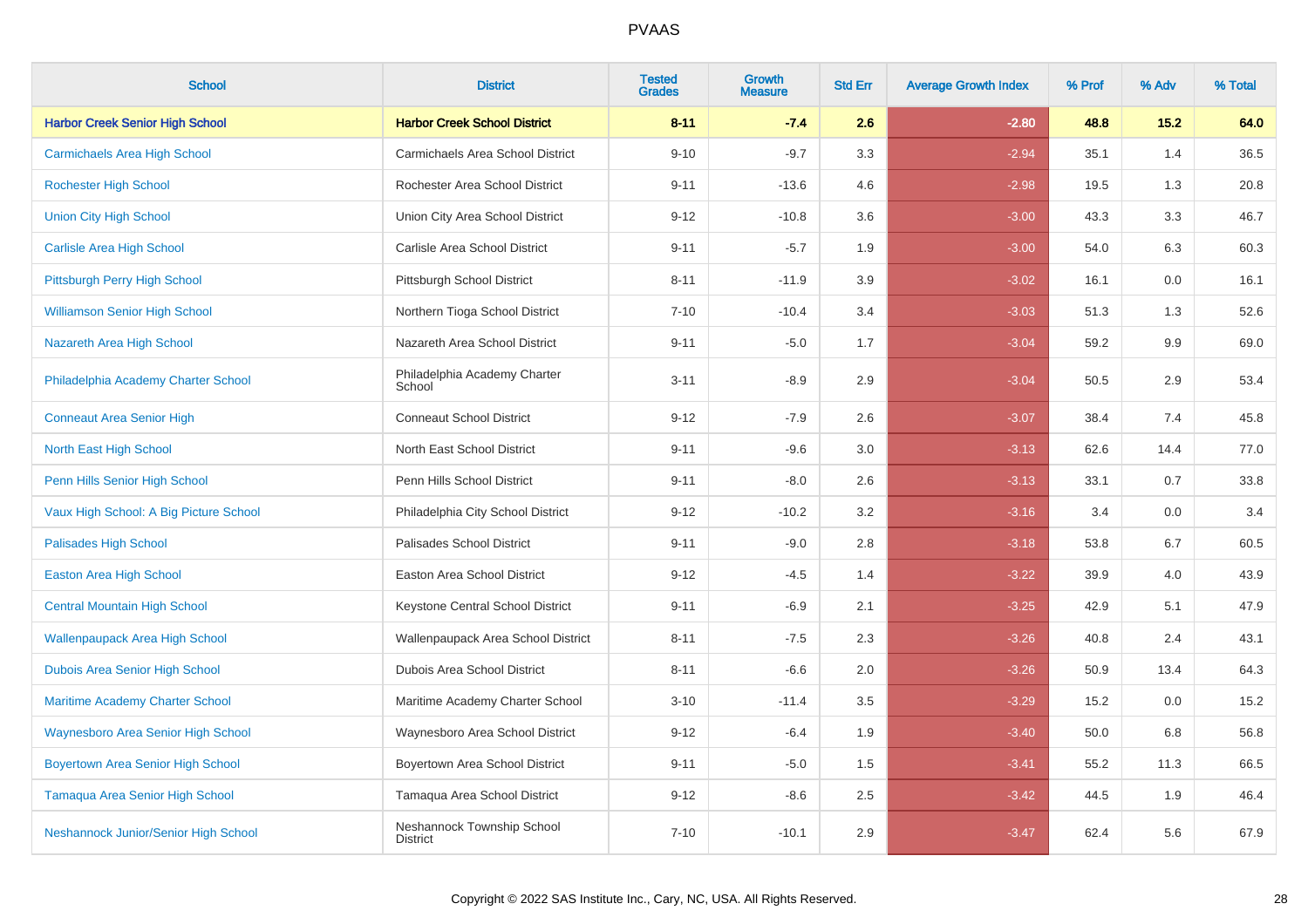| <b>School</b>                                           | <b>District</b>                                      | <b>Tested</b><br><b>Grades</b> | <b>Growth</b><br><b>Measure</b> | <b>Std Err</b> | <b>Average Growth Index</b> | % Prof | % Adv | % Total |
|---------------------------------------------------------|------------------------------------------------------|--------------------------------|---------------------------------|----------------|-----------------------------|--------|-------|---------|
| <b>Harbor Creek Senior High School</b>                  | <b>Harbor Creek School District</b>                  | $8 - 11$                       | $-7.4$                          | 2.6            | $-2.80$                     | 48.8   | 15.2  | 64.0    |
| <b>Steelton-Highspire High School</b>                   | Steelton-Highspire School District                   | $7 - 11$                       | $-12.3$                         | 3.5            | $-3.55$                     | 14.5   | 0.0   | 14.5    |
| <b>Elizabeth Forward Senior High School</b>             | Elizabeth Forward School District                    | $9 - 11$                       | $-8.7$                          | 2.4            | $-3.57$                     | 51.7   | 4.0   | 55.7    |
| <b>Williamsburg Community Junior/Senior High School</b> | Williamsburg Community School<br><b>District</b>     | $7 - 11$                       | $-14.8$                         | 4.1            | $-3.59$                     | 28.3   | 0.0   | 28.3    |
| <b>Interboro Senior High School</b>                     | Interboro School District                            | $7 - 12$                       | $-7.7$                          | 2.1            | $-3.63$                     | 46.6   | 4.8   | 51.4    |
| <b>Ridgway Area High School</b>                         | Ridgway Area School District                         | $9 - 11$                       | $-14.8$                         | 4.1            | $-3.64$                     | 49.0   | 9.8   | 58.8    |
| Moniteau Junior/Senior High School                      | Moniteau School District                             | $7 - 11$                       | $-12.2$                         | 3.3            | $-3.68$                     | 50.0   | 6.3   | 56.3    |
| <b>Clearfield Area Junior/Senior High School</b>        | Clearfield Area School District                      | $7 - 10$                       | $-9.7$                          | 2.6            | $-3.71$                     | 43.0   | 3.1   | 46.1    |
| <b>Sun Valley High School</b>                           | Penn-Delco School District                           | $9 - 11$                       | $-7.2$                          | 1.9            | $-3.72$                     | 46.6   | 3.2   | 49.8    |
| Johnsonburg Area High School                            | Johnsonburg Area School District                     | $7 - 11$                       | $-14.5$                         | 3.9            | $-3.73$                     | 54.0   | 4.6   | 58.6    |
| <b>Berwick Area High School</b>                         | <b>Berwick Area School District</b>                  | $9 - 11$                       | $-9.6$                          | 2.6            | $-3.75$                     | 42.1   | 5.5   | 47.6    |
| <b>Milton High School</b>                               | Milton Area School District                          | $8 - 11$                       | $-9.4$                          | 2.5            | $-3.79$                     | 45.4   | 7.2   | 52.7    |
| <b>Propel Charter School-Braddock Hills</b>             | Propel Charter School - Braddock<br><b>Hills</b>     | $3 - 11$                       | $-13.6$                         | 3.6            | $-3.81$                     | 9.7    | 1.6   | 11.3    |
| Youngsville Middle/High School                          | Warren County School District                        | $6 - 11$                       | $-14.8$                         | 3.9            | $-3.82$                     | 23.3   | 0.8   | 24.1    |
| Northern Lehigh Senior High School                      | Northern Lehigh School District                      | $9 - 12$                       | $-10.9$                         | 2.7            | $-3.98$                     | 28.0   | 9.3   | 37.3    |
| Marion Center Area Jr/Sr High School                    | Marion Center Area School District                   | $7 - 10$                       | $-12.4$                         | 3.1            | $-4.01$                     | 33.7   | 1.1   | 34.8    |
| Minersville Area Junior/Senior High School              | Minersville Area School District                     | $7 - 11$                       | $-14.8$                         | 3.7            | $-4.02$                     | 39.3   | 3.3   | 42.6    |
| <b>Bradford Area High School</b>                        | <b>Bradford Area School District</b>                 | $9 - 12$                       | $-9.6$                          | 2.4            | $-4.02$                     | 45.8   | 8.3   | 54.2    |
| East Juniata Junior/Senior High School                  | Juniata County School District                       | $7 - 12$                       | $-13.9$                         | 3.4            | $-4.08$                     | 39.0   | 5.2   | 44.2    |
| Northwest PA Collegiate Academy                         | Erie City School District                            | $6 - 11$                       | $-10.1$                         | 2.5            | $-4.11$                     | 62.7   | 8.6   | 71.4    |
| Southern Huntingdon County HS/MS                        | Southern Huntingdon County School<br><b>District</b> | $6 - 11$                       | $-13.4$                         | 3.2            | $-4.12$                     | 32.5   | 2.5   | 35.0    |
| <b>Avonworth High School</b>                            | Avonworth School District                            | $9 - 10$                       | $-12.9$                         | 3.1            | $-4.13$                     | 59.8   | 4.6   | 64.4    |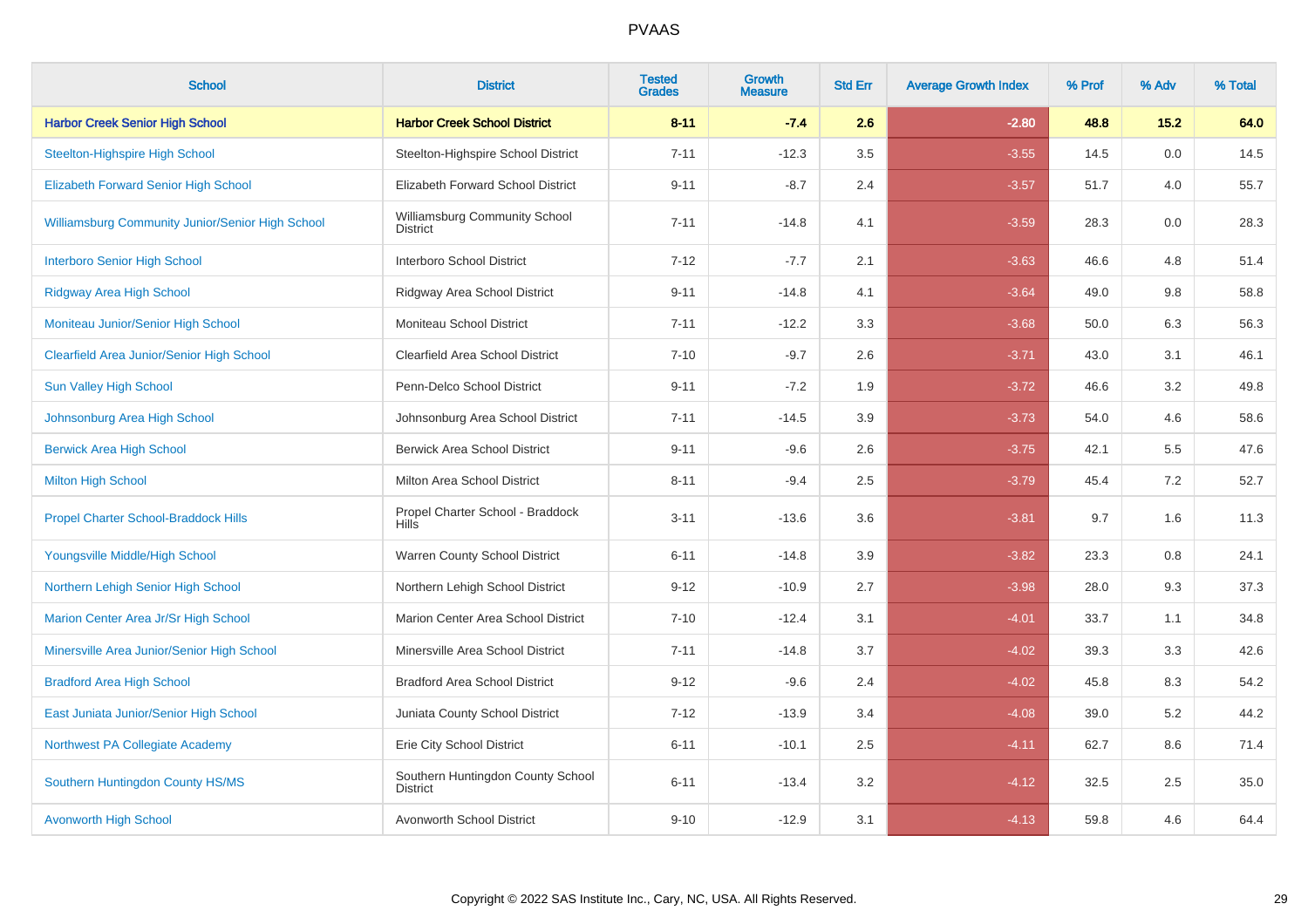| <b>School</b>                              | <b>District</b>                                  | <b>Tested</b><br><b>Grades</b> | <b>Growth</b><br><b>Measure</b> | <b>Std Err</b> | <b>Average Growth Index</b> | % Prof | % Adv   | % Total |
|--------------------------------------------|--------------------------------------------------|--------------------------------|---------------------------------|----------------|-----------------------------|--------|---------|---------|
| <b>Harbor Creek Senior High School</b>     | <b>Harbor Creek School District</b>              | $8 - 11$                       | $-7.4$                          | 2.6            | $-2.80$                     | 48.8   | 15.2    | 64.0    |
| Catasauqua Senior High School              | Catasauqua Area School District                  | $9 - 12$                       | $-12.4$                         | 3.0            | $-4.14$                     | 36.8   | 7.6     | 44.3    |
| <b>Columbia-Montour AVTS</b>               | Columbia-Montour AVTS                            | $9 - 10$                       | $-12.5$                         | 3.0            | $-4.16$                     | 22.3   | 0.6     | 22.9    |
| Jefferson County-Dubois AVTS               | Jefferson County-Dubois AVTS                     | $9 - 11$                       | $-16.2$                         | 3.9            | $-4.16$                     | 23.0   | $0.0\,$ | 23.0    |
| <b>Big Spring High School</b>              | <b>Big Spring School District</b>                | $9 - 11$                       | $-10.2$                         | 2.4            | $-4.17$                     | 38.6   | 8.9     | 47.5    |
| <b>Wellsboro Area High School</b>          | Wellsboro Area School District                   | $8 - 11$                       | $-12.7$                         | 3.0            | $-4.24$                     | 49.2   | 11.9    | 61.1    |
| Chambersburg Area Senior High School       | Chambersburg Area School District                | $9 - 11$                       | $-6.8$                          | 1.6            | $-4.36$                     | 40.8   | 10.1    | 50.9    |
| South Park Senior High School              | South Park School District                       | $7 - 11$                       | $-11.6$                         | 2.7            | $-4.37$                     | 53.5   | 13.7    | 67.3    |
| West Mifflin Area High School              | West Mifflin Area School District                | $8 - 12$                       | $-12.7$                         | 2.9            | $-4.38$                     | 38.8   | 9.6     | 48.3    |
| Lampeter-Strasburg Senior High School      | Lampeter-Strasburg School District               | $9 - 12$                       | $-8.9$                          | 2.0            | $-4.52$                     | 55.1   | 9.8     | 64.8    |
| <b>Butler Area Senior High School</b>      | <b>Butler Area School District</b>               | $10 - 11$                      | $-6.9$                          | 1.5            | $-4.54$                     | 42.5   | 9.4     | 51.9    |
| <b>Annville Cleona High School</b>         | Annville-Cleona School District                  | $9 - 12$                       | $-12.5$                         | 2.7            | $-4.61$                     | 34.9   | 7.8     | 42.6    |
| Penns Manor Area Junior/Senior High School | Penns Manor Area School District                 | $6 - 12$                       | $-17.4$                         | 3.7            | $-4.63$                     | 29.7   | 3.1     | 32.8    |
| Pittsburgh Brashear High School            | Pittsburgh School District                       | $9 - 11$                       | $-10.6$                         | 2.3            | $-4.68$                     | 17.6   | 0.0     | 17.6    |
| <b>Riverside High School</b>               | Riverside Beaver County School<br>District       | $9 - 11$                       | $-14.4$                         | 3.0            | $-4.77$                     | 49.4   | 8.8     | 58.2    |
| <b>Phoenix Academy</b>                     | <b>Lancaster School District</b>                 | $7 - 12$                       | $-16.1$                         | 3.4            | $-4.80$                     | 6.8    | 0.0     | 6.8     |
| <b>Frazier High School</b>                 | <b>Frazier School District</b>                   | $9 - 11$                       | $-17.6$                         | 3.6            | $-4.82$                     | 37.1   | 1.6     | 38.7    |
| <b>Tacony Academy Charter School</b>       | Tacony Academy Charter School                    | $3 - 11$                       | $-14.7$                         | 3.0            | $-4.82$                     | 22.4   | 1.8     | 24.1    |
| <b>Bucks County Technical High School</b>  | <b>Bucks County Technical High</b><br>School     | $9 - 10$                       | $-12.0$                         | 2.5            | $-4.84$                     | 35.9   | 3.2     | 39.2    |
| Tulpehocken Junior/Senior High School      | Tulpehocken Area School District                 | $7 - 12$                       | $-14.1$                         | 2.8            | $-4.96$                     | 36.7   | 2.8     | 39.4    |
| Schuylkill Haven Senior High School        | Schuylkill Haven Area School<br><b>District</b>  | $8 - 11$                       | $-15.6$                         | 3.1            | $-5.00$                     | 49.7   | 2.4     | 52.1    |
| Southern Columbia High School              | Southern Columbia Area School<br><b>District</b> | $9 - 11$                       | $-15.0$                         | 3.0            | $-5.06$                     | 55.0   | 4.0     | 59.0    |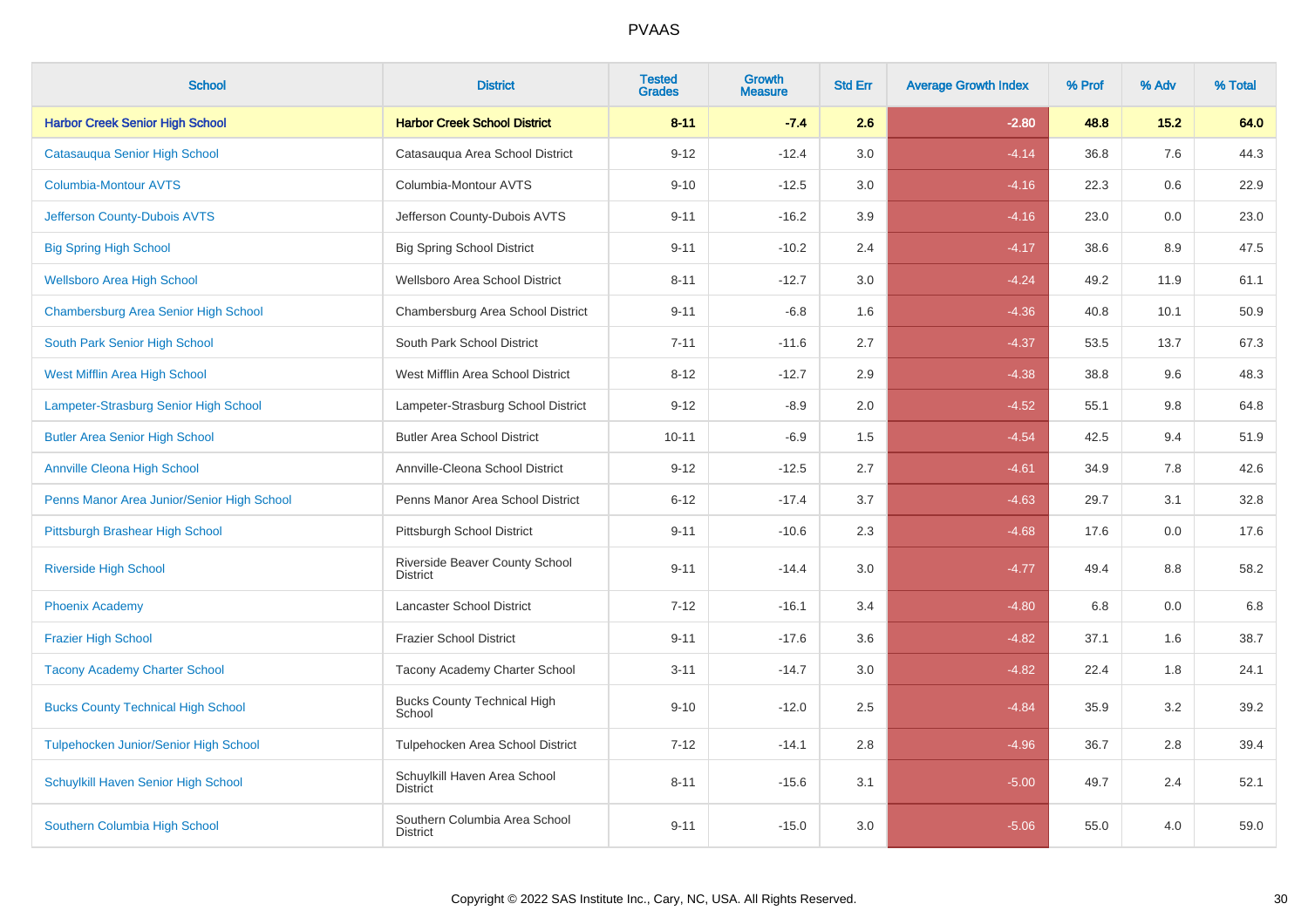| <b>School</b>                                      | <b>District</b>                                    | <b>Tested</b><br><b>Grades</b> | <b>Growth</b><br><b>Measure</b> | <b>Std Err</b> | <b>Average Growth Index</b> | % Prof | % Adv | % Total |
|----------------------------------------------------|----------------------------------------------------|--------------------------------|---------------------------------|----------------|-----------------------------|--------|-------|---------|
| <b>Harbor Creek Senior High School</b>             | <b>Harbor Creek School District</b>                | $8 - 11$                       | $-7.4$                          | 2.6            | $-2.80$                     | 48.8   | 15.2  | 64.0    |
| North Penn-Liberty Junior/Senior High School       | Southern Tioga School District                     | $7 - 11$                       | $-20.4$                         | 4.0            | $-5.10$                     | 40.0   | 5.3   | 45.3    |
| <b>Titusville Senior High School</b>               | <b>Titusville Area School District</b>             | $9 - 11$                       | $-13.6$                         | 2.6            | $-5.15$                     | 43.2   | 4.8   | 48.0    |
| <b>Mastery Charter School-Gratz Campus</b>         | Mastery Charter School - Gratz<br>Campus           | $7 - 10$                       | $-23.9$                         | 4.5            | $-5.29$                     | 2.9    | 0.0   | 2.9     |
| <b>Plum Senior High School</b>                     | Plum Borough School District                       | $9 - 11$                       | $-11.7$                         | 2.2            | $-5.37$                     | 51.1   | 9.0   | 60.1    |
| Southern Fulton Junior/Senior High School          | Southern Fulton School District                    | $7 - 11$                       | $-24.1$                         | 4.4            | $-5.45$                     | 34.2   | 10.5  | 44.7    |
| <b>Exeter Township Senior High School</b>          | <b>Exeter Township School District</b>             | $9 - 11$                       | $-10.8$                         | 1.9            | $-5.67$                     | 50.6   | 2.7   | 53.3    |
| <b>Solanco High School</b>                         | Solanco School District                            | $9 - 11$                       | $-11.3$                         | 2.0            | $-5.77$                     | 41.6   | 4.5   | 46.1    |
| <b>Springfield Township High School</b>            | Springfield Township School District               | $9 - 11$                       | $-19.2$                         | 3.2            | $-5.98$                     | 62.6   | 3.6   | 66.3    |
| <b>Lawrence County CTC</b>                         | Lawrence County CTC                                | $10 - 11$                      | $-21.7$                         | 3.6            | $-6.05$                     | 19.8   | 0.0   | 19.8    |
| <b>Abington Senior High School</b>                 | Abington School District                           | $10 - 10$                      | $-11.8$                         | 1.9            | $-6.18$                     | 56.2   | 11.6  | 67.8    |
| <b>Ringgold Senior High School</b>                 | Ringgold School District                           | $9 - 11$                       | $-15.1$                         | 2.4            | $-6.22$                     | 41.5   | 7.9   | 49.4    |
| Lackawanna Trail Junior/Senior High School         | Lackawanna Trail School District                   | $7 - 10$                       | $-22.0$                         | 3.5            | $-6.32$                     | 38.5   | 1.5   | 40.0    |
| Mifflinburg Area Senior High School                | Mifflinburg Area School District                   | $9 - 11$                       | $-16.2$                         | 2.5            | $-6.47$                     | 42.4   | 4.0   | 46.4    |
| <b>Curwensville Area Junior/Senior High School</b> | Curwensville Area School District                  | $7 - 11$                       | $-28.3$                         | 4.1            | $-6.83$                     | 42.5   | 4.1   | 46.6    |
| <b>Chambersburg Area Career Magnet School</b>      | Chambersburg Area School District                  | $9 - 11$                       | $-15.5$                         | 2.2            | $-7.12$                     | 46.7   | 5.5   | 52.3    |
| Northwestern Senior High School                    | Northwestern School District                       | $9 - 11$                       | $-25.3$                         | 3.5            | $-7.24$                     | 42.6   | 2.9   | 45.6    |
| <b>Truman Senior High School</b>                   | <b>Bristol Township School District</b>            | $9 - 11$                       | $-14.3$                         | 2.0            | $-7.31$                     | 31.0   | 3.7   | 34.7    |
| Philipsburg-Osceola Area High School               | Philipsburg-Osceola Area School<br><b>District</b> | $9 - 11$                       | $-25.2$                         | 3.3            | $-7.58$                     | 19.7   | 2.6   | 22.4    |
| Hatboro-Horsham Senior High School                 | Hatboro-Horsham School District                    | $9 - 11$                       | $-13.2$                         | 1.7            | $-7.72$                     | 45.6   | 7.2   | 52.8    |
| Owen J Roberts High School                         | Owen J Roberts School District                     | $9 - 11$                       | $-12.6$                         | 1.6            | $-7.84$                     | 57.0   | 11.9  | 69.0    |
| Norristown Area High School                        | Norristown Area School District                    | $9 - 12$                       | $-12.9$                         | 1.6            | $-7.92$                     | 24.8   | 2.4   | 27.2    |
| <b>West Side CTC</b>                               | West Side CTC                                      | $9 - 10$                       | $-37.4$                         | 4.3            | $-8.64$                     | 8.8    | 0.0   | 8.8     |